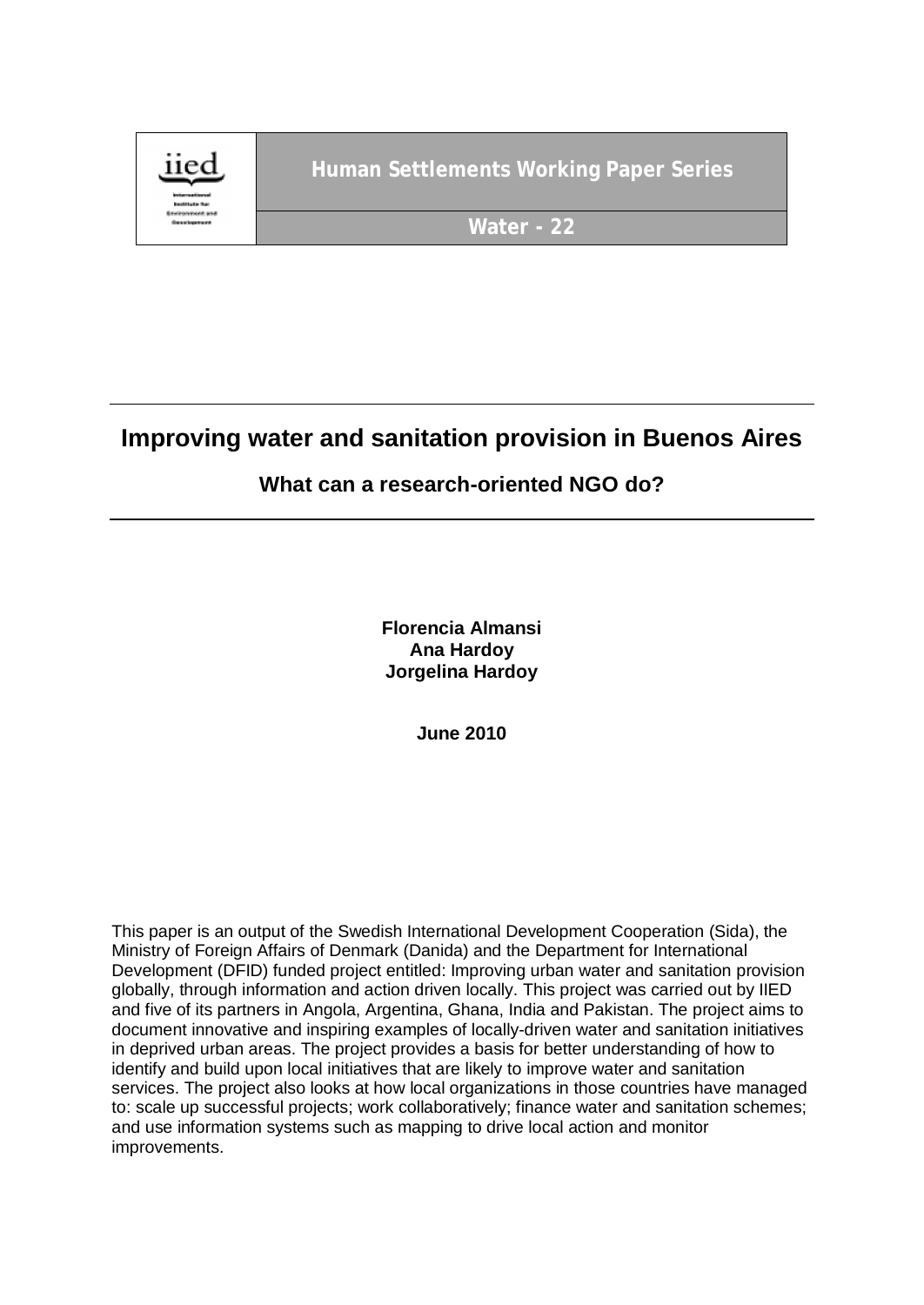#### **ABOUT THE AUTHORS**

All of the authors are based at the Instituto Internacional de Medio Ambiente y Desarrollo (IIED - América Latina) in Buenos Aires, a sister institution of the International Institute for Environment and Development centred in London.

**Florencia Almansi** has worked at IIED–- América Latina since 1996 and at present directs its Community Action Programme. She trained as an architect at the University of Buenos Aires and has a degree in Social Policy from FLACSO (the Latin American Faculty of Social Sciences) in Argentina, where she is currently pursuing her doctorate in Social Sciences. E-mail: falmansi@iied-al.org.ar

**Ana Hardoy** is the President of IIED–América Latina. Trained as an architect, she has worked for more than 20 years with low-income settlements in and around Buenos Aires striving to access urban services. E-mail: ahardoy@iied-al.org.ar

**Jorgelina Hardoy** has a degree in Geography from the University of Buenos Aires and an MA from Rutgers, the State University of New Jersey. She has been a staff member at IIED– - América Latina since 1994, where she is a researcher. Email: jhardoy@iied-al.org.ar IED 2010

Human Settlements Programme International Institute for Environment and Development (IIED) 3 Endsleigh Street London WC1H 0DD, UK Tel: 44 20 7388 2117 (international); 020 7388 2117 (UK) Fax: 44 20 7388 2826 (international); 020 7388 2826 (UK)

ISBN: 978-1-84369-768-8 This paper can be downloaded free of charge from http://www.iied.org/pubs/display.php?o=10583IIED. A printed version of this paper is also available from Earthprint for US\$20 (www.earthprint.com)

Acknowledgements: The authors would like to express their thanks to Gordon McGranahan and Martin Mulenga of IIED for their support and commitment in the drafting of this paper. Special thanks to Sida, Danida and DFID for supporting the work upon which this paper was based.

Disclaimer: The findings, interpretations and conclusions expressed here do not represent the views of any organisations that have provided institutional, organisational or financial support for the preparation of this paper.

# **CONTENTS**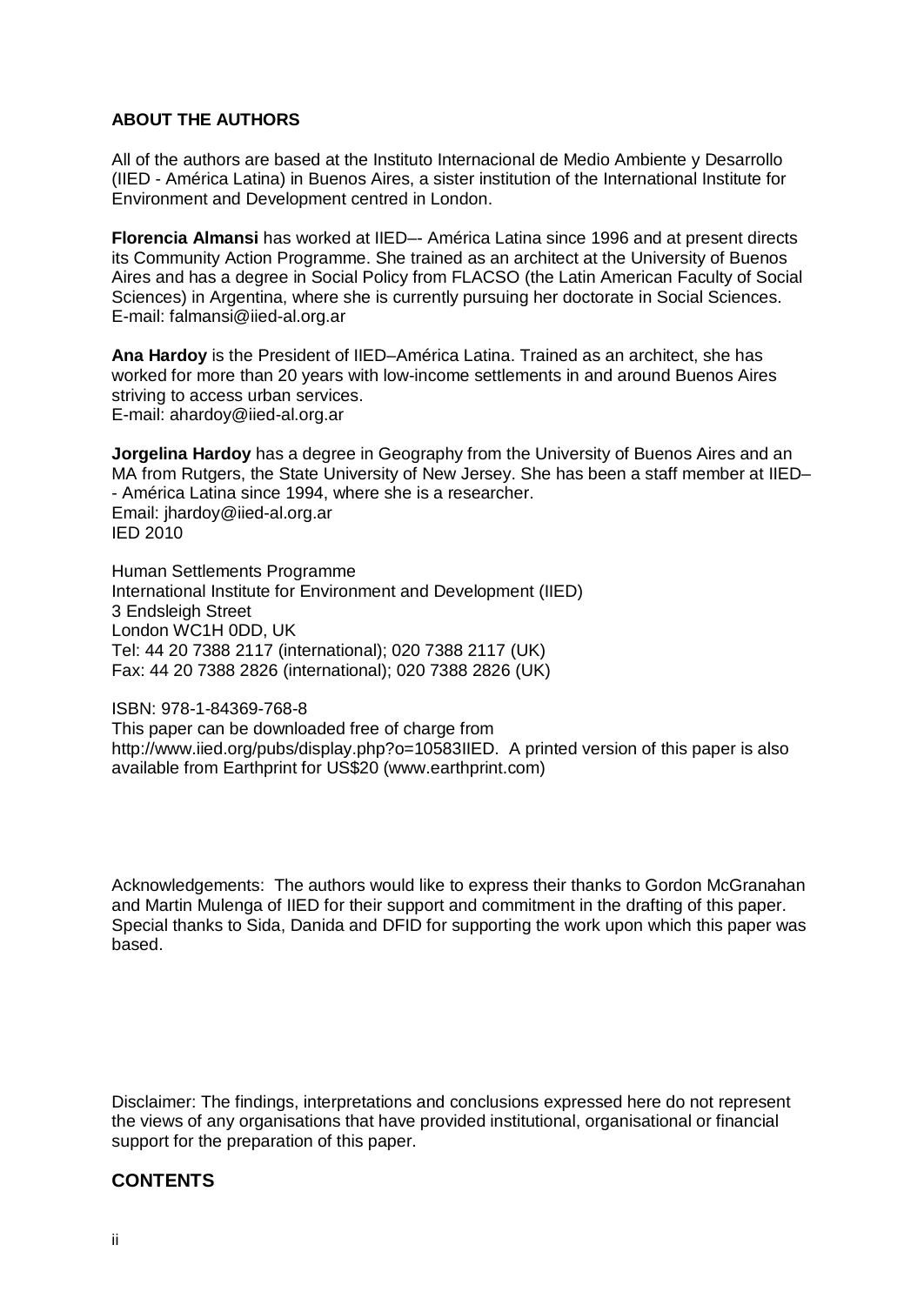| <b>PREFACE</b>                                                                          |  |
|-----------------------------------------------------------------------------------------|--|
| 1.                                                                                      |  |
| 2.                                                                                      |  |
| 3.                                                                                      |  |
| 4.                                                                                      |  |
| 5.                                                                                      |  |
| Stage 1 - Getting started: working at micro-scale "the barrio" (1987 - 1995) 11<br>5.1. |  |
| 5.1.1.                                                                                  |  |
| 5.1.2.                                                                                  |  |
| Stage 2: The increasing involvement of large-scale partners (1996 - 2000) 20<br>5.2.    |  |
| 5.2.1.<br>Completion of the water and sanitation network in Barrio Hardoy  20           |  |
| 5.2.2.                                                                                  |  |
| 5.2.3.                                                                                  |  |
| 5.3.                                                                                    |  |
| 5.3.1.                                                                                  |  |
| 5.3.2.                                                                                  |  |
| 5.3.3.                                                                                  |  |
| National neighbourhood upgrading programme (Programa Nacional de<br>5.3.4.              |  |
|                                                                                         |  |
| 5.3.5.                                                                                  |  |
| Stage 4: Integrated environmental management on a municipal scale (2006 to the<br>5.4.  |  |
|                                                                                         |  |
| 5.4.1.                                                                                  |  |
|                                                                                         |  |
| 6.1.                                                                                    |  |
| 6.2.                                                                                    |  |
|                                                                                         |  |

# **BOXES AND FIGURES**

| Box 4: Summary of Stage 1 - Getting started: working at the micro-scale "the barrio" (1987- |  |
|---------------------------------------------------------------------------------------------|--|
|                                                                                             |  |
| Box 5: Summary of Stage 2 - The increasing involvement of large-scale partners (1996 -      |  |
|                                                                                             |  |
|                                                                                             |  |
|                                                                                             |  |
| Box 8: Summary of Stage 4 - Integrated environmental management on a municipal scale        |  |
|                                                                                             |  |
|                                                                                             |  |
|                                                                                             |  |
|                                                                                             |  |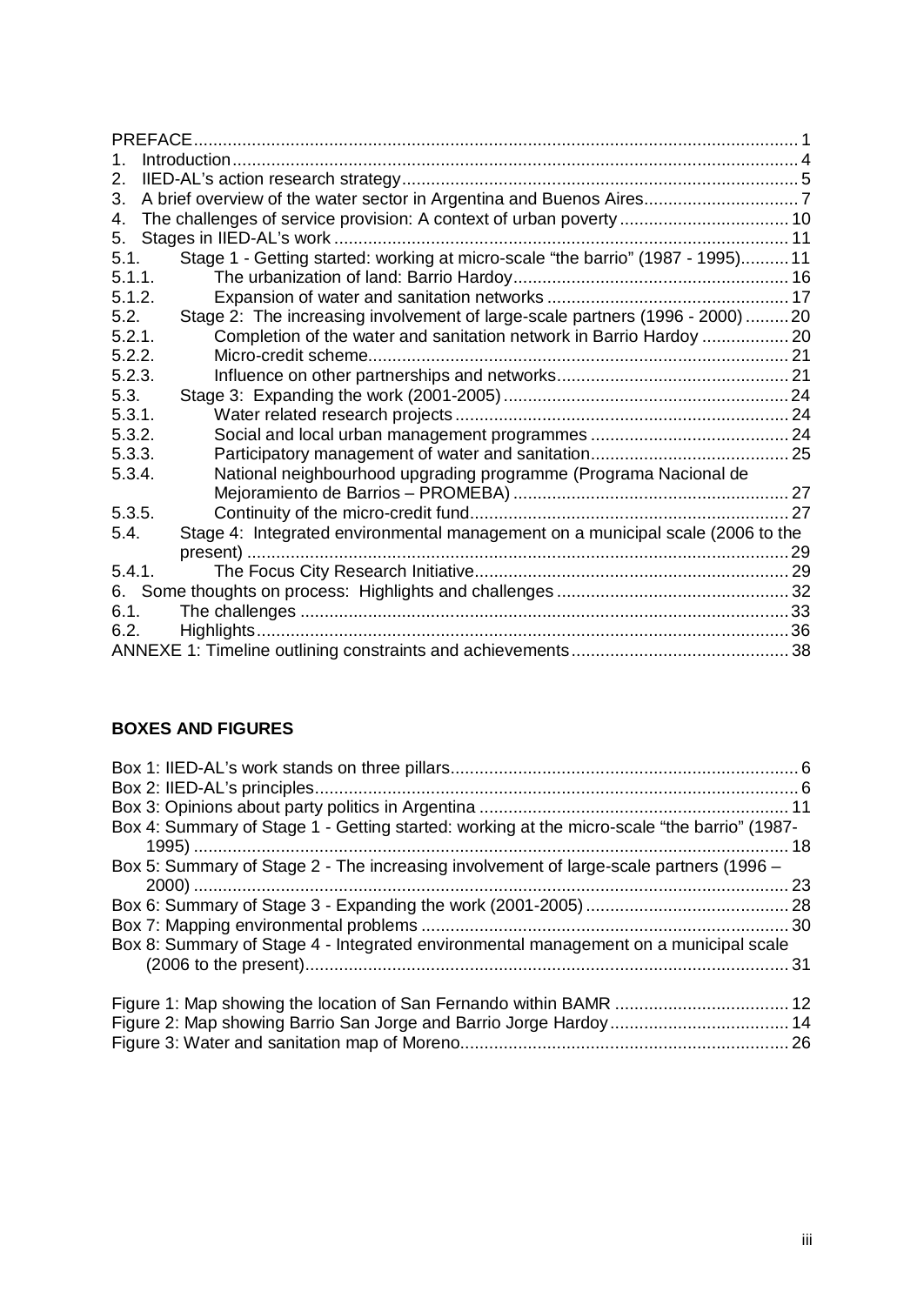# **ACRONYMS AND ABBREVIATIONS**

| AA             | <b>Aguas Argentinas</b>                                                                                                                           |
|----------------|---------------------------------------------------------------------------------------------------------------------------------------------------|
| <b>ABSA</b>    | Aguas Bonaerense SA                                                                                                                               |
| AGBA           | Aguas del Gran Buenos Aires                                                                                                                       |
| AySA           | Agua y Saneamientos Argentinos SA                                                                                                                 |
| <b>BAMR</b>    | <b>Buenos Aires Metropolitan Region</b>                                                                                                           |
| <b>BPD</b>     | <b>Business Partners for Development</b>                                                                                                          |
| <b>CBOs</b>    | <b>Community Based Organizations</b>                                                                                                              |
| GTZ            | <b>German Technical Cooperation</b>                                                                                                               |
| <b>IDRC</b>    | International Development Research Centre                                                                                                         |
| <b>IDUAR</b>   | Instituto de Desarrollo Urbano, Regional y Ambiental (Institute for Urban,<br>Regional and Environmental Development)                             |
| <b>IIED-AL</b> | Instituto Internacional de Medio Ambiente y Desarrollo-América Latina<br>(International Institute for Environment and Development-America Latina) |
| IMF            | <b>International Monetary Fund</b>                                                                                                                |
| <b>NGO</b>     | Non-Governmental Organisation                                                                                                                     |
| <b>OSN</b>     | Obras Sanitarias de la Nación (National Water Board)                                                                                              |
| <b>PAGV</b>    | Programa de Atención a Grupos Vulnerables (Attention to Vulnerable Groups<br>Programme)                                                           |
| <b>PROMEBA</b> | Programa Nacional de Mejoramiento Barrial (National neighbourhood<br>upgrading programme)                                                         |
| <b>RMBA</b>    | Región Metropolitana de Buenos Aires (Buenos Aires Metropolitan Region)                                                                           |
| <b>SIGA</b>    | Sistema Integral de Gestión Ambiental [Integrated Environmental<br>Management System)                                                             |
| <b>UNDP</b>    | United Nations Development Programme                                                                                                              |
| <b>ZOPP</b>    | Zielorientierte Projektplanung (Goal Oriented Project Planning)                                                                                   |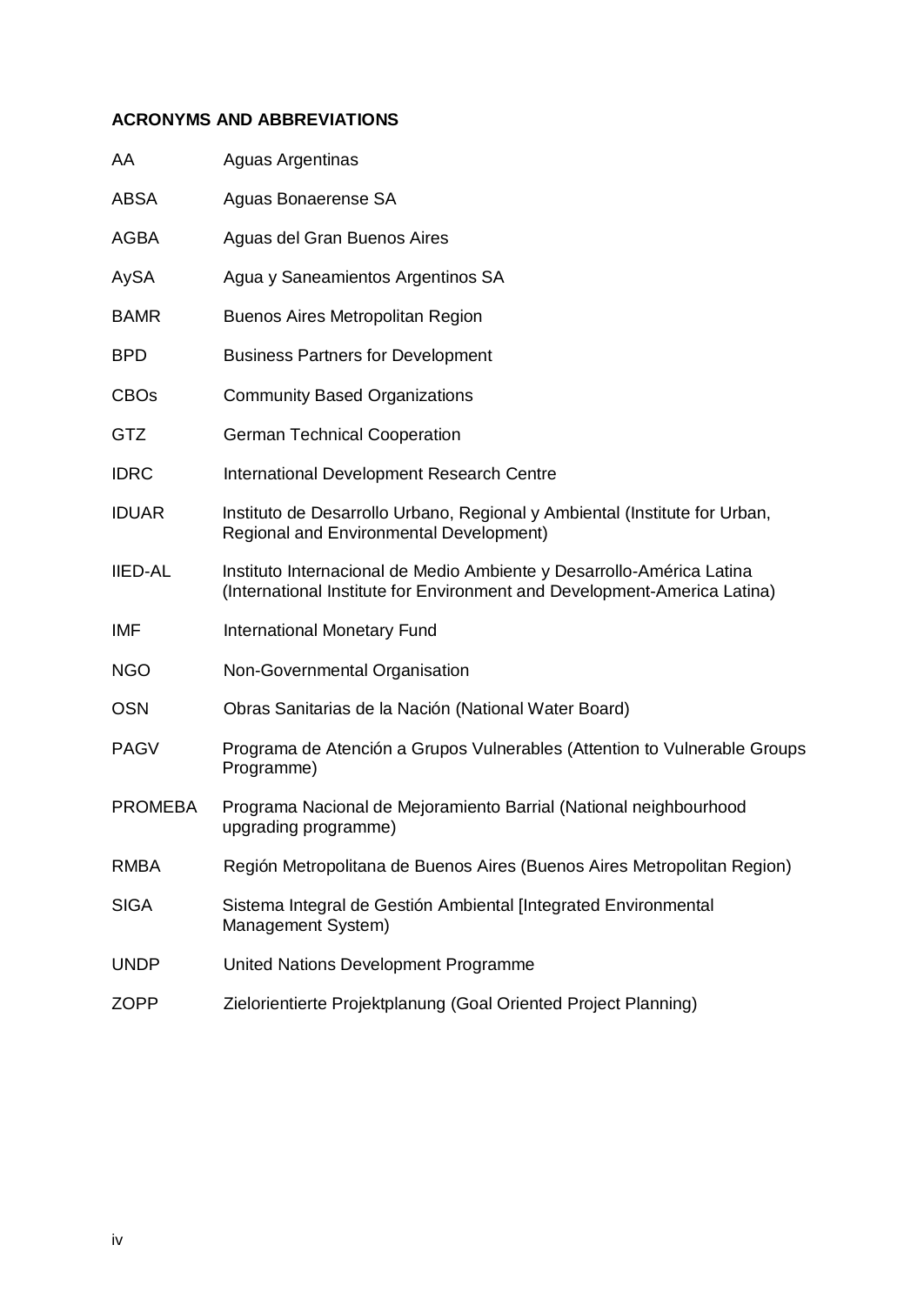**What can a research-oriented NGO do?**

#### **PREFACE Gordon McGranahan**

In the international development arena, attention is grabbed by the latest global concerns and the most visible responses, some of which are quickly defined as 'best practices' and promoted internationally. These practices and the principles they are based on are soon forgotten as new challenges appear on the horizon. This working paper goes against the tendency to focus on innovations to address newly emerging. It focuses on one of the oldest challenges of urbanization – how to help the poorer segments of urban society to secure adequate water and sanitation to meet their basic needs. And it focuses on the work of a research NGO (IIED-America Latina) that first engaged with water and sanitation efforts more than twenty years ago, and was identified with "best practices" back in the 1990s. The paper has been written by the current team, and provides a long term overview of a programme of work that has changed radically over the years, while striving to stay true to a core set of principles that they believe underlies their success.

This is one of a series of four studies taking a long term view of the work of civil society initiatives that have ended up influencing national practices and international thinking about urban water and sanitation provision. The other long term initiatives being documented were led by the Development Workshop in Angola, the Orangi Pilot Project Research and Training Institute in Pakistan and The Society for the Promotion of Area Resources Centre and Mahila Milan in India. (A more recent initiative in Ghana, involving People's Dialogue, has also documented to provide a contrast.) To some degree, they have all been influenced by changing attitudes towards non-governmental organizations, which were themselves seen as a brightest new hope for development in the 1980s, but have since lost much of their attraction. There is, however, much to learn from the dogged tenacity and continuing innovations that have allowed these efforts to keep on track for decades, often against what have seemed to be overwhelming odds.

The initiatives have all been successful and path-breaking. They have a surprising number of other characteristics in common. Perhaps most obvious, they all originated outside the water and sanitation sector, emerging from broader efforts to address the shelter needs of groups of people whose position in their own cities were socially and physically precarious, and not just for economic reasons. They also all involved NGOs with an intimate working knowledge of the communities and a strong commitment to the principles of participation. Moreover, while all the NGOs claim a primary allegiance to the communities, they have all taken the strategic decision to collaborate with local government. None have simply made demands on behalf of low-income communities, on the grounds that the public sector must provide basic water and sanitation services. Alternatively, none have simply tried to help deprived communities to provide their own water and sanitation. In every case there have been periods when groups of residents have taken on responsibilities conventionally associated with public providers, and periods when the principal focus has been on changing the practices public utilities or authorities themselves. Some of the biggest challenges have been to improve the quality of collaboration: 1) among local residents; and 2) between local residents and the public agencies that they must engage with. This has typically involved redefining responsibilities for water and sanitation provision, not on the basis of abstract principles, but to accommodate practical realities.

Despite these similarities, in every case a closer look demonstrates that success depended on adapting to local specificities: political, economic, cultural, social, geographical and so on.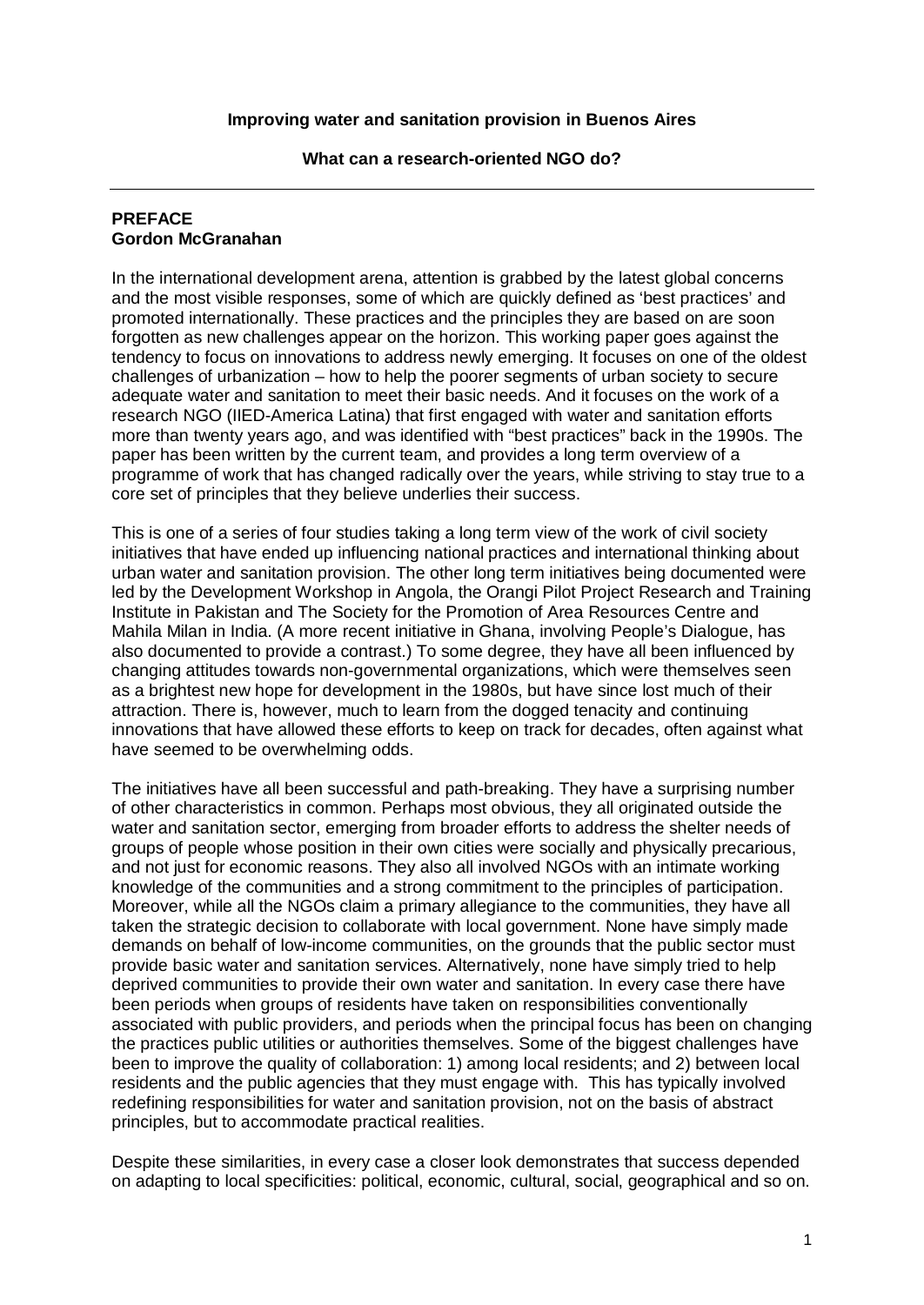This is evident in the detail, but also in the broad outlines of the approaches taken. To take the most obvious example, the comparative affluence of the Argentina clearly had a major influence on the strategy of IIED-AL. This can be seen in terms of three of the principal themes that have informed the case studies, namely the approaches taken to: 1) financing the improvements; 2) collaboration amongst different actors involved in water or sanitation provision; 3) achieving scale.

# **Financing**

In terms of financing, IIED-America Latina's success has been less dependent than in the other case studies on finding more affordable technologies, and avoiding unit subsidies. In Karachi, the success of the Orangi Pilot Project relied on working with a simplified sewer system that, initially, was not considered to be of a high enough standard to be acceptable to local authorities and service providers. In Mumbai and Pune, success centred on working to improve the design and management of communal toilets, at a time when most international experts in the water and sanitation sector were inclined to treat all communal toilets as substandard. The Development Workshop in Angola achieved success building on low cost locally driven initiatives, including those of informal water vendors. In each of these cases, the low cost technologies remain central to their current successes. In Buenos Aires, on the other hand, the low cost innovations initially adopted at the community level, including small bore sewers and piping brackish water to homes, were soon supplanted by more centrallymanaged water and sanitation networks. The principal challenge has been to get these more centralized systems extended to low income settlements. Similarly, while efforts to develop the capacity to handle finance within the community was central in the other cities, in Buenos Aires the key issues have centred more on government finance and conventional service tariffs.

# **Collaboration**

The fact that extending conventional networked water and sanitation services is central to improving water and sanitation to the currently deprived parts of Buenos Aires also helps to explain the somewhat different forms of collaboration that evolved with IIED-AL in Buenos Aires. As with the NGOs in the other countries, working with community organizations has always been central to IIED-AL's strategy. Like the other NGOs, success has also depended on developing constructive and collaborative relations with local government and with large water and sanitation utilities. In Karachi the division between 'internal' and 'external' infrastructure, with lane residents responsible for the former, is central to the model of collaboration. In Mumbai and Pune, the community organizing around the toilets and their management was critical to their success, and one of the challenges of increasing government support has been to maintain this feature. In Angola, strengthening the role of the informal sector, and improving collaboration between formal and informal providers has been key. In Buenos Aires, while collaboration amongst a similar set of actors has also been central, far more of this collaboration has focussed on engaging community groups and IIED-AL to help ensure that the local government and the utilities can deliver water and sanitation services more widely, fairly and effectively. The early projects where IIED-AL staff were working with community members to help construct and manage the systems soon gave way to initiatives where they were working to convince the water utility and local authorities to agree to extend the piped network, and even some projects where IIED-AL's role was to advise the utility or a local authority.

# **Achieving scale**

The different emphasis with respect to finance and collaborative arrangements are reflected in quite different strategies for scaling up the water and sanitation improvements. The form community-level engagement took with IIED-AL was never realistically going to be replicated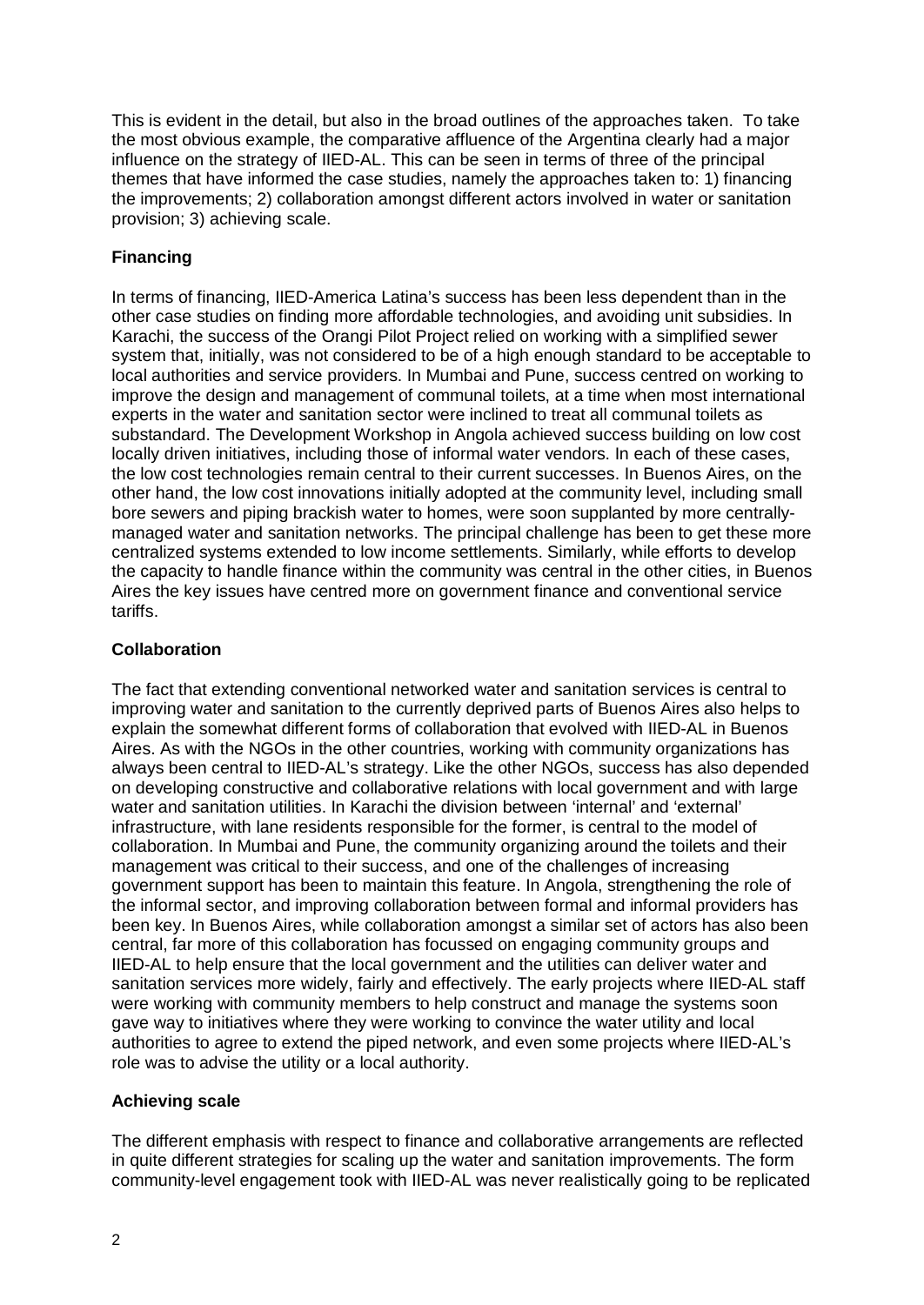on a large-scale. For reasons already indicated the key to achieving water and sanitation improvements in Buenos Aires lies in extending the formal water and sanitation system. In the other locations, the challenge was to find and extend alternatives to the formal system. Thus, the key strategy for scaling up in Karachi involved replicating the lane-based sewer management system, in Pune and Mumbai it involved replicating the community toilets and their management systems, while in Angola it involved supporting the expansion of the informal providers. For IIED-AL the challenge was not to replicate a newly created model of water or sanitation provision, but to change the operating procedures of the utilities and local authorities involved in such provision. When a private utility had the concession for providing water and sanitation in Buenos Aires, one of the principal means through which IIED-AL helped bring its community-level collaboration to scale involved creating a precedent wherein the utility extended services to the informal settlement, in collaboration with both local authorities and community organizations. This approach was then adapted by the utility to extend services to other informal settlements. As the emphasis on private participation declined, and the formal opportunities for extending water and sanitation services to informal settlements shifted to national government programmes, IIED-AL's strategy changed its focus accordingly. Again, however, while the practices and partnerships changed, the core principles did not, including the critical importance of both understanding and engaging with informal communities when extending services.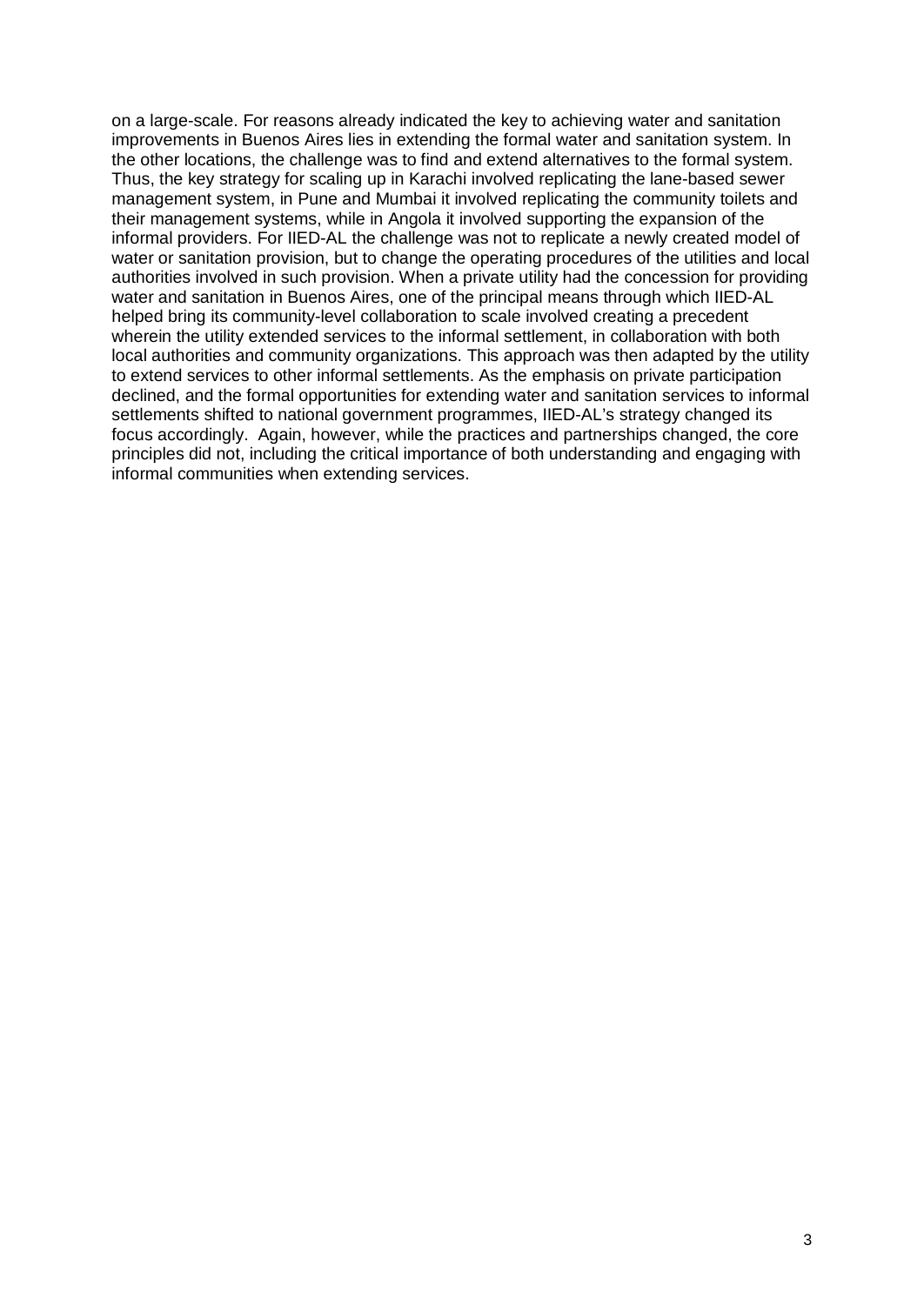# **Improving water and sanitation provision in Buenos Aires**

# **What can a research-oriented NGO do?**

# **1. Introduction**

Providing water and sanitation services to low-income communities is a key development challenge in urban areas. In Buenos Aires, the delivery of services to these neighbourhoods has historically been undermined by changing combinations of political clientelism, poorly coordinated government programmes, inappropriate and eventually rescinded privatization schemes and a lack participation by local people. In this changing context the Instituto Internacional de Medio Ambiente y Desarrollo's (IIED-America Latina's)<sup>1</sup> has been working with communities, local authorities and utilities to secure access to water and sanitation for unserved communities. This experience demonstrates both how important action within local communities can be when public service delivery is inadequate, and how important an understanding of the situation in local communities can be when service providers are attempting to extend their delivery to informal and unserved settlements.

This paper traces the different stages of IIED-AL's work, explaining the challenges encountered and the strategies used to overcome them. It also examines some key determinants of success:

- working in collaboration;
- using information as a driver for change;
- finance mechanisms: and
- scaling up.

Over the years, working in collaboration has been absolutely central to IIED-AL's strategy. Throughout, we have worked (with various degrees of success) with different stakeholders, involving the community, local authorities, private utility companies and others. Our belief is that long-term changes are only possible and sustainable when different stakeholders work together.

Generating information and providing financial mechanisms have been the main tools for levering change in the community and encouraging different stakeholders to work together. For example, the processes of carrying out participatory mapping and planning integrated environmental management systems (SIGA-Sistema Integral de Gestión Ambiental) were more important than the actual outcomes. By working together during these exercises, community and local government representatives had to bring together their different perspectives and information, making visible the invisible (see Box 4, Section 5.4). The actual information contained in the maps was of secondary importance. It was the process of making them that led to changes in the power dynamics among stakeholders enabling them to reach agreements, and to get into the habit of working together.

In addition, rather than trying to scale up our work by replicating it in more and more communities, we chose to scale up by sticking to a set of principles (see Box 2, Section 2) and using our community experience to engage with larger scale providers. Our goal was to convince those in powerful positions of the validity of our approach and in this way have a

 $\ddot{\phantom{a}}$ 

 $<sup>1</sup>$  IIED-AL in Buenos Aires is the sister organization of the London-based International Institute for Environment</sup> and Development (IIED). It was established in Argentina in 1979 as the Latin American office for IIED and became an independent Argentine registered non-profit organization in 1988. At present it has a staff of 14 professionals divided in two teams, Community Action and Urban Poverty. It runs three programmes: Urban Management; Local Development and Institutional Capacity-building; and Sustainable Development. In addition, there are two associated programmes: Urban History and Wet-net. IIED-América Latina publishes the twiceyearly journal, *Medio Ambiente y Urbanizacion.*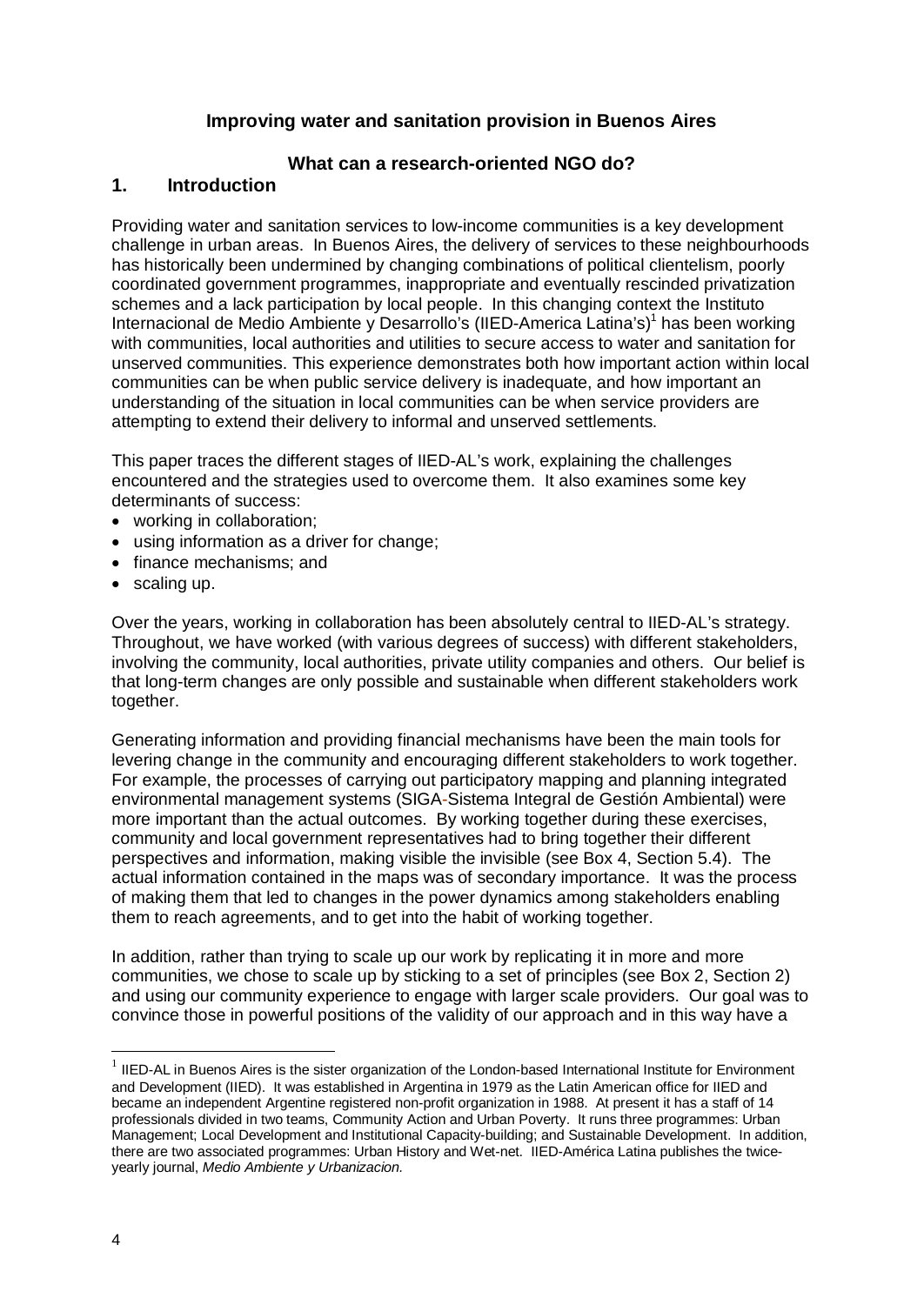larger impact. This approach is appropriate in the Argentinean context, where government and utility companies deliver services, and have done so successfully in some areas but not in low-income communities. In this case, several factors came together which enabled us to scale up our impact through collaboration at different levels. Soon after IIED-AL, together with local residents developed an alternative water and sanitation model in one part of Buenos Aires, both private utility companies and local government agencies contacted us to seek out ways to adopt this approach and implement it elsewhere.

This research study was carried out using qualitative methods including a review of all IIED-AL's published and unpublished material<sup>2</sup> produced over the last 20 years. Focus groups made up of community representatives who had worked with IIED-AL at different times, and semi-structured interviews with community leaders and local government representatives were also used. In addition, we produced a short film which traces the urban upgrading process in three low-income neighbourhoods in the municipality of San Fernando<sup>3</sup>.

The paper begins by outlining IIED-AL's action-research strategy for community development in low-income urban areas. It then describes the Argentinean water sector and the context of urban poverty. The paper goes on to explore the challenges of providing water and sanitation in these communities, highlighting the strategies used. Historical periods based on the different stages of IIED-AL's work are then discussed. Each section ends with a summary which highlights context, working in collaboration, finance mechanisms, scaling up, and information that drives action. A timeline has been prepared to outline the main obstacles faced and key achievements within this ever changing context (see Annexe 1). The final section of the paper highlights remaining challenges not only for IIED-AL's future work but also for all those engaged in implementing collaborative projects.

Throughout the paper our intention has been to incorporate the perceptions of community groups and municipal staff who have been directly involved in the projects described here or who have been touched by them in some way. While we have made every effort to correctly represent the opinions of others, it must be recognized that this paper was written by IIED-AL alone and has not been reviewed by other stakeholders.

# **2. IIED-AL's action research strategy**

Established in 1979, the Instituto Internacional de Medio Ambiente y Desarrollo (IIED-AL) began as a research centre. Initially work focussed on urban issues which fell outside the current agenda such as environment, poverty, gender, children and cities, health and historical city centres. We also brought together southern research experiences through workshops, seminars and a prolific publishing programme.

A shift from more conventional research to action-research began in 1989, when IIED–AL started to work directly with informal settlements in Barrio San Jorge in the San Fernando municipality of the Buenos Aires Metropolitan Region (BAMR). Our objective was to improve housing conditions, basic services and overall environmental conditions, as well as to support the development of grassroots organizations. The change in approach came about because we believed that working on the ground with communities was essential for

 2 The idea was to review material prepared by IIED-AL to provide an idea of context, needs, and strategies used at different times. The material reflected our own work, and we used this to analyze our efforts in light of current experience. Support for this kind of analysis and dissemination is uncommon.<br><sup>3</sup> URL for the film on the Water Channel TV:

http://www.thewaterchannel.tv/index.php?option=com\_hwdvideoshare&task=viewvideo&Itemid=53&video\_id=50 0 or on IIED website: http://www.iied.org/human-settlements/key-issues/urban-environment/video-water-wasdream-part-1-4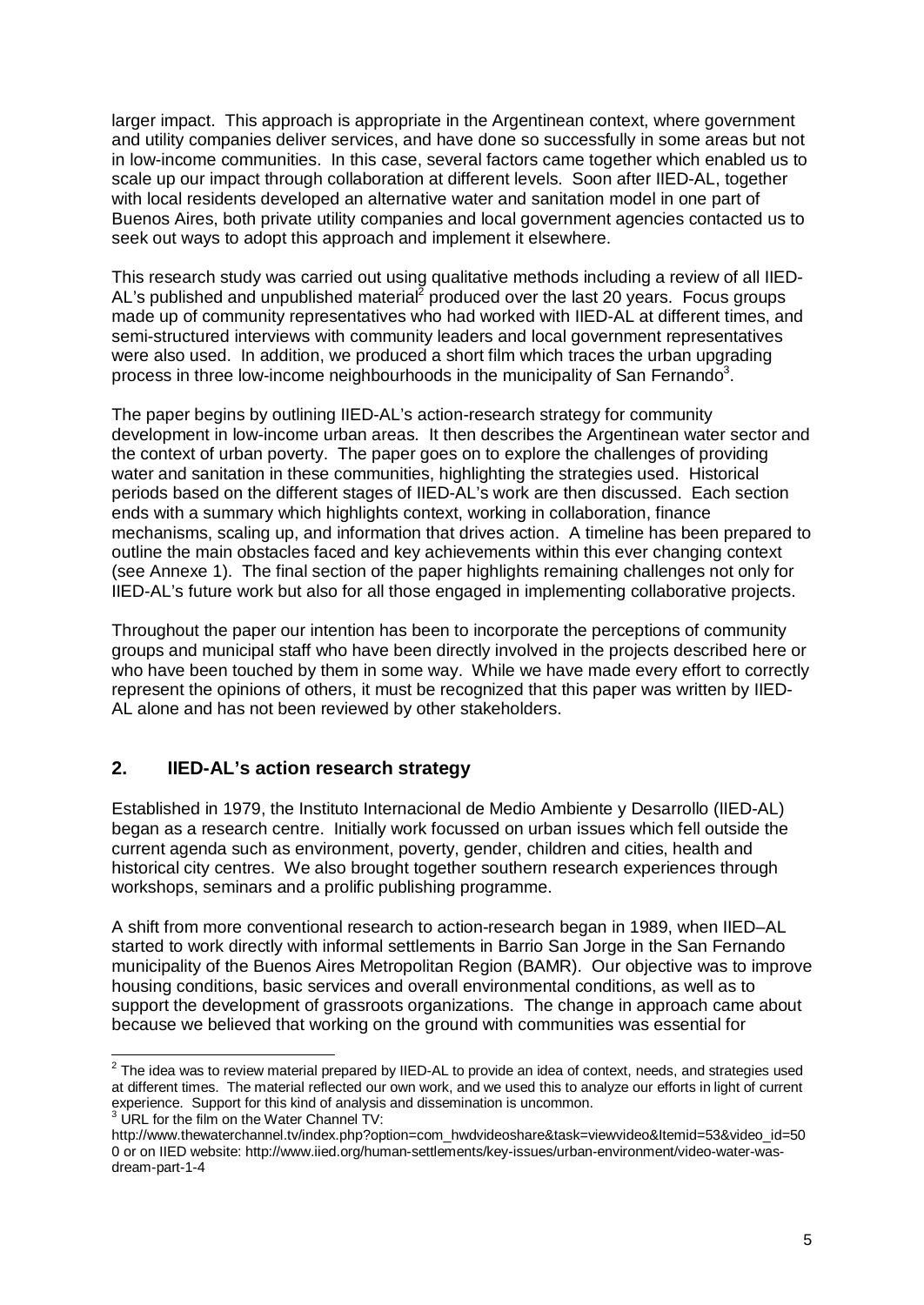understanding what local residents needed and for supporting them over the long-term to strengthen local capacities enabling them to fulfil their needs. Too much knowledge produced by researchers was based on secondary sources. Our work would, therefore, be enriched by combining research with action and gaining that first hand experience. Field work was crucial for understanding which public policy changes were needed, whether at the local, provincial or national level.

In 2002, IIED-AL began a long-term programme of activities in the municipality of Moreno (also located within the BAMR), employing similar methodologies to those used in San Fernando $4$  i.e. balancing activities to strengthen actors' capacities with direct project implementation. IIED-AL's Community Action team researched and promoted alliances for development and citizen participation in two key areas: i. access to urban services (in particular water supply and sanitation) together with integrated environmental management in informal settlements; and ii. neighbourhood improvement and micro-credit funds.

IIED-AL's work in low-income settlements combines research with action, focusing on sustaining long-term development processes in collaboration with community organizations and local governments. Community development work is a continuous process that both builds and fosters synergies between projects, leading to an integrated approach to addressing urban environmental problems. Collaboration with the various actors who contribute to policy-making and opening up spaces for the participation of all social groups in decision making processes are key. These spaces must be neutral and open, not dominated by one particular group, where each participant can freely express their views and opinions. Since 1989, our experience has shown that to be effective a development strategy for informal settlements must guarantee continuity on the ground, by working in association with community organizations and local government and by consolidating and disseminating experiences. Through building on past experience IIED-AL is able to provide policy recommendations for poverty reduction using knowledge that is informed by direct community action as well as by theoretical analysis.

#### **Box 1: IIED-AL's work stands on three pillars**

a) *action* through direct intervention in low-income or marginalised communities, developing work in conjunction with local organizations and government;

b) *research* or case studies to acquire knowledge, often in association with researchers or research centres outside Argentina; and

c) *dissemination* of IIED-AL's work and outputs, as an advocacy strategy and to influence other actors who participate in policy decisions or who support social projects in urban contexts.

# **Box 2: IIED-AL's principles**

IIED-AL is also guided by a set of principles, some of which have underpinned our work from the outset and others which have emerged as a result of experience:

a) promoting long–term engagement by supporting the same barrios and municipalities through merging different projects;

b) considering the overall implications of our initiatives, and not addressing different needs in isolation;

 4 Hardoy, Ana, Jorgelina Hardoy, Gustavo Pandiella and Gastón Urquiza (2005), "Governance for water and sanitation services in low-income settlements: experiences with partnership-based management in Moreno, Buenos Aires", Environment and Urbanization, Vol. 17, No. 1, pages 183-200.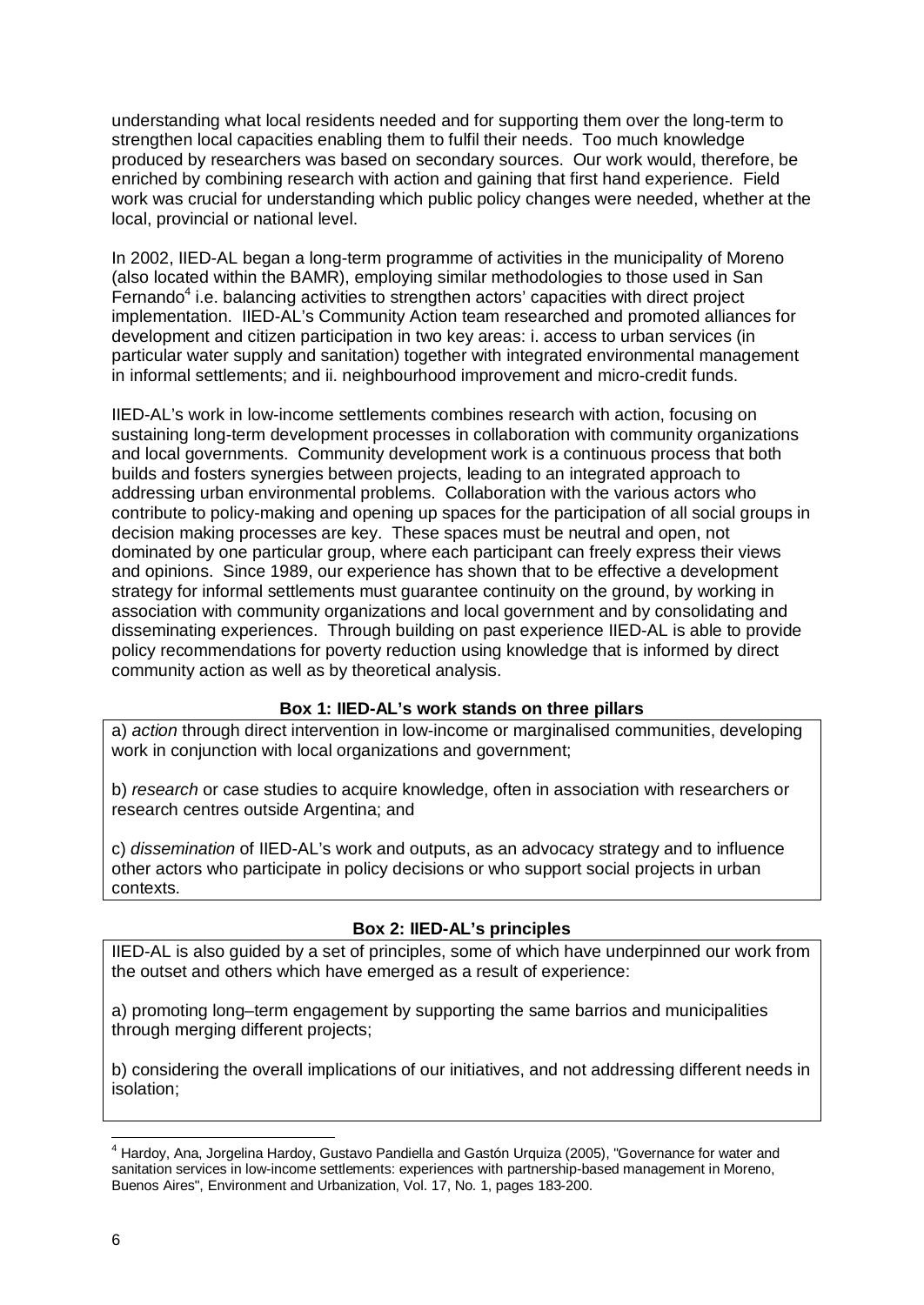c) sticking to agreements made with the community (e.g. not providing water without sewage, or not allowing outsiders to occupy land assigned to residents of a particular barrio in spite of external pressure);

d) constantly building space for participation and mechanisms to assure transparency and accountability;

e) working "with" not "for" community groups, local governments, utilities, etc.

Our biggest asset, however, is that we are recognized as "neutral", brokers of relations between the different actors involved in improving the living conditions in low-income settlements. We are seen as guarantors, ensuring that agreements are maintained and that the strongest actors will not take advantage of the weakest. Our strategies and approach have adapted in line with changing contexts. It should be remembered that our working environment is largely shaped by the State. Its policies and approach affect government agencies' capacity to build relations with other actors (CBOs, NGOs, public and private utilities, etc), the players involved and the spaces open for participation. Other factors which influence context include natural learning processes and the particular characteristics of each barrio and community group.

IIED-AL's approach has evolved over time and with experience, starting from its beginnings as a research institute in 1979, moving to combining research with action in 1989 and to long-term engagement in 2002. As a result the institute has developed a set of principles (see Box 2) to guide its work and has learned that neutrality is an important quality when dealing with partners as diverse as local communities, government and utility companies. The next section of this paper provides a brief overview of the context within which IIED-AL works.

# **3. A brief overview of the water sector in Argentina and Buenos Aires**

The Argentinean water and sanitation sector is heterogeneous and fragmented. This is a result of its history, current regulatory framework, the number and type of providers and the particular characteristics of the place. Services have to be provided to areas which differ greatly in terms of size, population density, nature of water resources and socioeconomic profile. Historically the water sector in Argentina was managed by one national body, *Obras Sanitarias de la Nación* (OSN) which provided services for the whole country. The OSN was created in 1912 and during its operation Argentina was second in Latin America in terms of household provision of water and sanitation. However, between 1950 and 1970, the sector began to experience financial problems and had to reduce its expansion plans. Finally, during the 1970s, responsibility for water and sanitation was decentralized to provincial governments. Most of the Buenos Aires Metropolitan Region came under the responsibility of one official body, as if it were a province.

Each province created separate, specific offices to plan, manage, regulate and allocate resources to the water sector and each implemented slightly different policies. The result was the creation of very heterogeneous legal and institutional frameworks. The provinces also had the right to delegate responsibility for water and sanitation to municipalities, although only some did so. Between 1980 and 1993, no significant investments were made in the sector and the service was in a "state of emergency".<sup>5</sup>

In the early 1990s another process of decentralization was implemented in Argentina, transferring more responsibilities and functions from the federal government to the

 5 Rey O. (2000) *El Saneamiento en el Area Metropolitana: Desde el Virreynato a 1993.* Aguas Argentinas.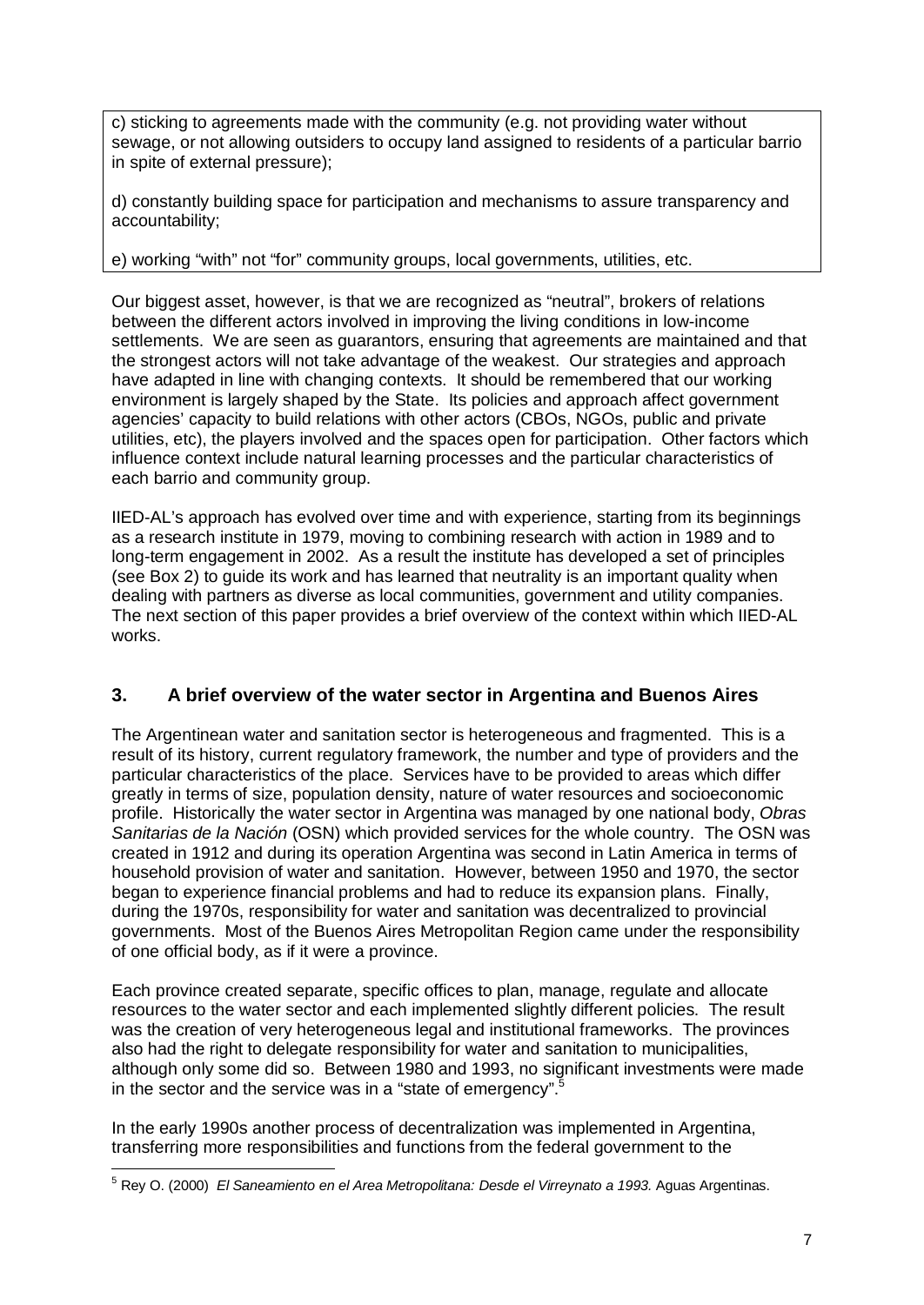provinces. However, this was not matched by a transfer of resources.<sup>6</sup> Argentina embarked on public service reforms by restructuring and privatizing those that were failing. Having little experience with the privatization of water and sanitation, central government chose to allocate concession contracts for up to 30 years<sup>7</sup> covering service provision as well as the maintenance of infrastructure which had been previously supplied by the State.<sup>8</sup>

The decade was characterized by a shift in relations between the public and private sectors, in line with the neoliberal model of a pared down state and strict controls on public expenditure. Following initial successes by some water companies in the international sphere, most of the provinces, including the BAMR, opted to privatize their water and sanitation service. Despite the differences within and among the areas covered by concessions, the contracts were based on the implicit assumption that all areas were homogenous, even with regard to population density and socioeconomic profile. $^9$  This inevitably created difficulties when it came to providing services. Low density, low-income areas pose particular problems, since fewer people per square kilometre increases the cost per connection, and service provision in low-income communities is sometimes associated with a high incidence of non-payment.

Three concession contracts were awarded for water supply and sanitation services covering most of the province of Buenos Aires (including the city itself). All three contracts stipulated that the companies who won the contracts would be responsible for the operation and maintenance of the network, investment in further expansion, billing and collection of user charges. However, no goal was set for improving services to low-income households.<sup>10</sup> Two of the shortcomings in the contracts were that: a) there was no obligation to extend services to residents living in settlements without clear land tenure, and b) connection fees were set at about US\$600 for water and US\$1,000 for sewerage for which households would be liable whether or not they used the service.<sup>11</sup>

The three companies that won the bids were Aguas Argentinas (AA) in 1993, and Azurix and Aguas del Gran Buenos Aires (AGBA) in 1999. Although the concessions used almost identical contract models, the areas served varied significantly in terms of population density, socioeconomic profile, water resources, general infrastructure, and government capacities. None of the companies understood the layout of the infrastructure, the state of the network and systems, and the actual population that they were meant to serve.

Argentina's economic crisis in late 2001, and the accompanying political and social turmoil, led to sharp increases in poverty and inequality. After a decade of neoliberal policies, with the Argentinean peso artificially pegged to the US dollar, the country experienced the  $\overline{\text{consequences of}}$  having a weak, unresponsive State<sup>12</sup> incapable of meeting essential

<sup>6</sup> Clemente A. y Smulovitz, C. (2004*) Descentralización, políticas sociales y participación democrática en Argentina,* Buenos Aires. 7

Ley 11.820/96 Congress authorizes the President to give concessions for service provision through public bidding.

<sup>8</sup> Hardoy A *et al* (2005) Governance for water and sanitation services in low-income settlements; experiences with partnership-based management in Moreno, Buenos Aires, *Environment and Urbanization*, Vol 17, No 1, pp. 183 – 189.

<sup>&</sup>lt;sup>9</sup> Mazzucchelli, Sergio, Martín Rodríguez and Margarita González (2001), Private sector participation in water supply and sanitation: realizing social and environmental objectives in Buenos Aires in Johnstone, Nick and Libby Wood (eds) *Private Firms and Public Water: Realizing Social and Environmental Objectives in Developing Countries*. Edward Elgar, London, pages 55 - 62.

See Shusterman et al. (2002) *Experiences with water provision in four low-income barrios in Buenos Aires. Public – Private Partnerships and the Poor Series*, WEDC, Loughborough, for an in-depth analysis of the cases described here.

 $11$  At the time the salary of an average low-income family of 4 was around US\$400 a month. Aguas Argentinas' contract was later renegotiated and in 1997 connection fees were replaced with a charge to all consumers and a much smaller connection fee that could be paid spread out over 5 years.

<sup>12</sup> Alberto Fernandez (2007). Jefe de gabinete. Lecturas sobre el Estado y las políticas públicas: retomando el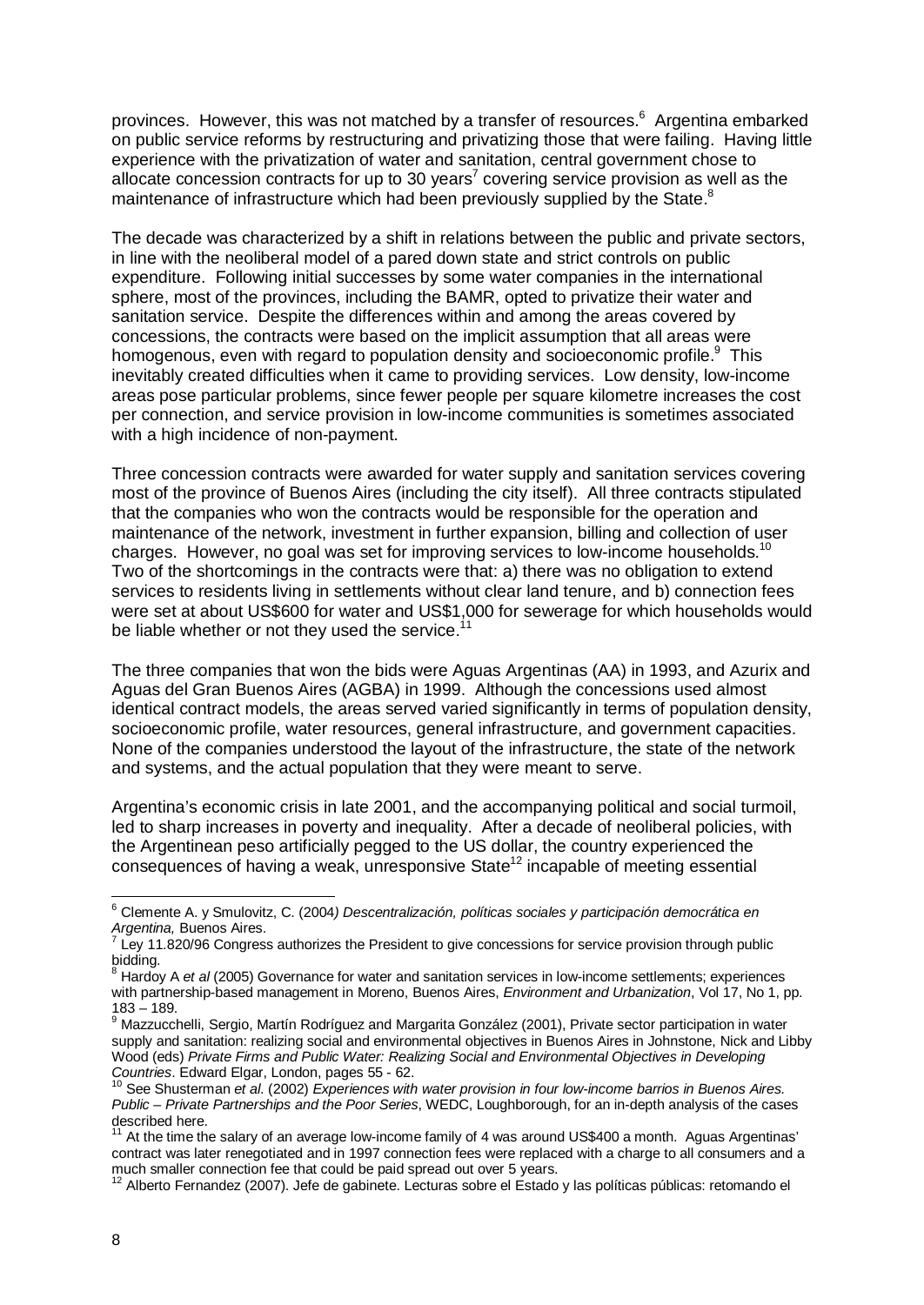responsibilities and unable to respond to citizens' needs.<sup>13</sup> There was a total lack of confidence in the State.<sup>14</sup> The crisis, and in particular the devaluation of the Argentine currency, the government's cap on service costs to users, and the US dollar loans taken out by the utilities, caused the water companies in Buenos Aires to suspend their plans to expand the infrastructure .<sup>15</sup> This forced the State to change its position and to intervene in the provision of privatized public services. Despite resistance from water companies and from international financial institutions, in 2003 the newly elected government began to renegotiate all existing private contracts. A strong welfare state re-emerged, taking on social functions and re-centralizing decision-making processes, sometimes at the expense of transparent participation from citizens and other levels of government.

Azurix was forced to withdraw its services from Buenos Aires Province due to difficulties in reaching agreement on the fulfilment of the terms of the contract.<sup>16</sup> Following the withdrawal of Azurix, the provincial government of Buenos Aires drew up a decree in 2003<sup>17</sup> introducing a number of changes to release the State from some restrictions imposed by previous agreements with water companies.

This decree gave the public sector the flexibility to renegotiate existing contracts and allowed national, provincial and municipal governments to implement different programmes, such as investment in treatment plants and trunk pipes to enable network expansion. Expansion in low-income neighbourhoods is now being implemented through the Aguas + Trabajo (water and work) programme which sets up cooperatives to expand water provision and generate employment. Although other national programmes such as the neighbourhood upgrading programme (Programa Nacional de Mejoramiento Barrial, or PROMEBA) the programme for improving the quality of life (Mejor Vivir) and the programme on addressing informal settlements (Villas y Asentamientos) all focus on land regularization and housing, they also work on water and sanitation. In some cases contractors used local labour to stimulate the creation of community cooperatives.

The individual results of these programmes have been mixed. The combined result is that utilities are no longer the most critical actors in extending water and sanitation networks to poor un-served neighbourhoods. Instead, the key role is being played by the local governments that negotiate these programmes with national government. These programmes are geared towards providing and up-grading services to low income settlements. However their financing strongly depends on how national government distributes resources to provinces and municipalities and on how, in turn, municipalities pass them on.

Today, two companies provide services in the BAMR: Agua y Saneamientos Argentinos SA (AySA), which took over the AA Concession, and Aguas Bonaerense SA (ABSA) which supplies the area for which Azurix and AGBA formerly held concessions. Both are public capital companies, the former working on a national level and the latter on a provincial one.<sup>18</sup>

debate de ayer para fortalecer el actual.

<sup>&</sup>lt;sup>13</sup> Asinelli C H. (2007). Director Nacional Alterno, Modernización del Estado, Lecturas sobre el Estado y las políticas publicas: retomando el debate de ayer para fortalecer el actual.

Asinelli C H (2007) op cit 20.

<sup>15</sup> De Vido, Minister of Public Works said: "Aguas Argentinas did not fail because of its management, but for the lack of investments and high debts" Diario Página 12. Editor's note: part of the problem was that Government fixed (froze) tariffs.

The problems in the concession contract with Azurix began prior the 2001 crisis, and were related to contract compliance conflicts. For example the provincial government did not provide the cadastre showing the square meters for each household on which the tariff calculation was meant to be based,

<sup>&</sup>lt;sup>17</sup> Provincial Decree 878.

<sup>&</sup>lt;sup>18</sup> There are very divergent opinions regarding the legitimacy of creating public capital companies using the Decree of Needs and Emergency (Decreto de necesidad y urgencia – DNU), see J. R: Vanossi "Sociedad del Estado o el gobierno empresarial?" Academia Nacional de Derecho y Ciencias Sociales de Cordoba.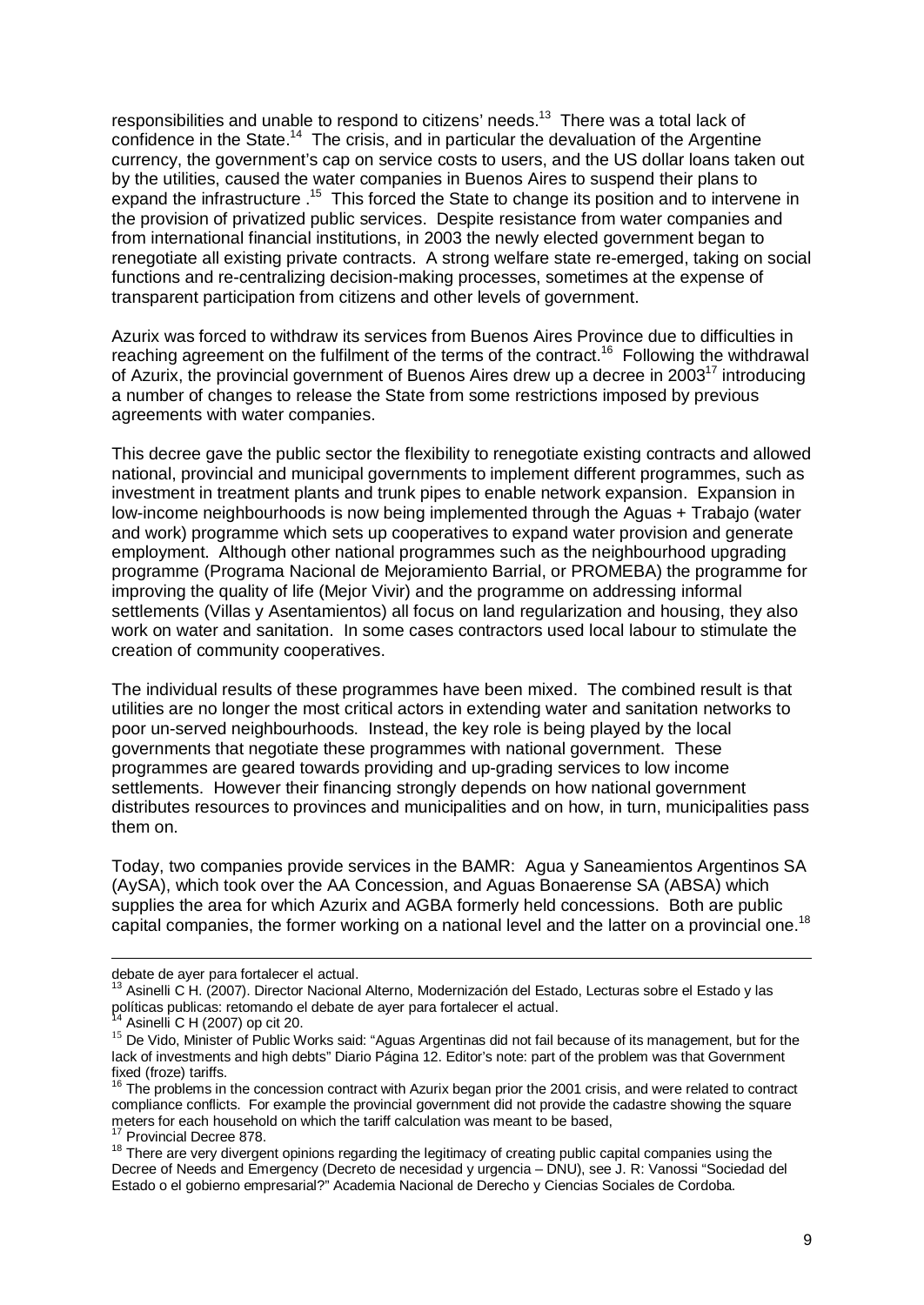These companies have similar contracts to their predecessors, the difference being that they do not need to report profits to shareholders and that the State is their guarantor. It may seem that these differences put them in a better position to expand services to low-income areas. In practice, however, and perhaps because the government is not effectively regulating these utilities, they are suffering from serious inefficiencies, and are not meeting their service and expansion goals. The public sector (and the public at large) is paying for this hidden inefficiency.

# **4. The challenges of service provision: A context of urban poverty**

Throughout Argentina, water and sanitation are provided by a wide variety of public and private utilities, of different sizes and operating on different scales. The utilities are subject to varying controls, norms and conditions. National figures indicate that 78.4% of the population has access to water within their home and 42.5% are connected to a sewer. However, overall national averages mask important disparities. For example, in the City of Buenos Aires all of the population (100%) is connected to the water and sanitation network, but for some municipalities in the wider BAMR this figure drops to 12% and 15% for access to water (Ituzaingo and Jose C. Paz) and 8% to 15% for sanitation (Jose C. Paz, Ituzaingo and Tigre).<sup>19</sup>

Poverty is also unevenly distributed. Household surveys carried out twice a year in urban agglomerations indicate that in the second half of  $2006$ ,<sup>20</sup> 19.2% of households were below the poverty line, and another 16.3% were living in extreme poverty. However, while 6.4% and 2.1% of the population of THE CITY OF Buenos Aries were living in poverty and in extreme poverty respectively, for municipalities within the BAMR these figures increase to 22.9% living in poverty and 9.7% in extreme poverty, with greater extremes found in municipalities located within the periphery of BAMR. There are also major differences between the urban centres of different regions within Argentina, especially the North-eastern and North-western regions in which over 30% of people live in poverty.<sup>21</sup> Informal land tenure and irregular urban layouts are strongly connected to poverty and (at least in theory) undermine the provision of water and sanitation. It is estimated that 30% of urban land in the BAMR is made up of informal settlements. In the municipality of Moreno, this figure is as high as 50%.<sup>22</sup> Irregular urban layouts hinder the construction of water and sanitation networks since, by law, water and sewage mains must be located on public land (under streets or sidewalks). In the case of undivided allotments which have not been formally 'urbanized' (i.e. formally accepted within the urban regulatory system) and which have irregular land tenure arrangements, the location of the network must be negotiated on a case by case basis with the land owner (private or state). In some cases lack of formal land tenure means that residents are less willing to invest in water and sanitation infrastructure and services. In other cases, securing water and sanitation improves land tenure security and aids efforts to formalize tenure thereby increasing residents' incentive to secure these services.

Faced with increasingly complex problems and in line with the process of decentralization initiated in the 1990s, local governments have gradually taken more responsibility for improving the living conditions of their citizens. They have become more active in designing

http://www.acader.unc.edu.ar accessed January 8, 2009.

 $19 \overline{)}$  INDEC (2001) National Population and Housing Census.

<sup>&</sup>lt;sup>20</sup> Since January 2007 academics and civil society have been questioning the Consumer Price Index set by INDEC on the grounds that it does not reflect real inflation and therefore influences the measurement of poverty.

<sup>&</sup>lt;sup>1</sup> Instituto Nacional de Estadísticas y Censos, INDEC, Encuesta permanente de hogares (EPH) (2006).

<sup>22</sup> These estimates are based on data from the Dirección de Tierras de la Provincia de Buenos Aires (The Province of Buenos Aires Land Office).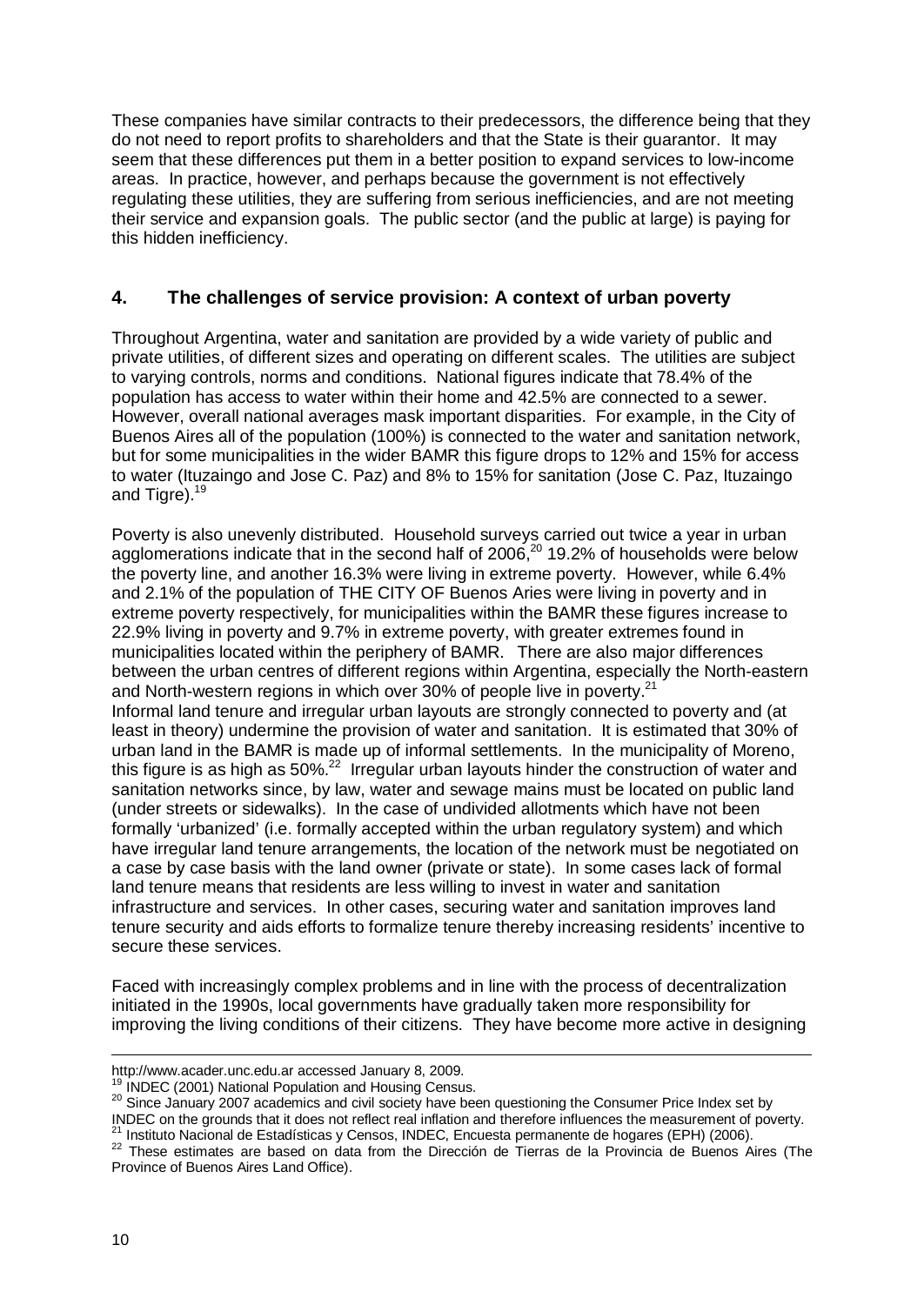and implementing social and economic policies and programmes related to health, housing, land regularization, education, income generation, etc. This new set of functions has been assumed with varying degrees of success and is tied to a changing national political context. This shift marks local governments as the key promoters of development, since they make the decisions about how best to distribute urban services and benefits. Historically Argentina has had a strong State, with a tradition of political movements and a "delegative" democracy (see Box 3). In practice there is no autonomous Congress, no independent judicial system, and no unions that can provide an effective counterbalance to the executive  $\overline{b}$  branch of government. As described by Botana,<sup>23</sup> "the country survives between the virtual regime of the Constitution with its checks and controls, and the real regime of power that acts without taking into account those controls". In fact there is a constant struggle to elude, controls, or to neutralize existing ones.<sup>24</sup> The emergence of an active, independent, citizenship has been hindered by this tradition.

# **Box 3: Opinions about party politics in Argentina**

Guillermo O'Donnell<sup>25</sup> says that "in some countries, Argentina being one of them, there is a long history of a delegative vision of power. This started with the second government of Irigoyen<sup>26</sup> and was clearly followed by Peron<sup>27</sup> and the Peronist movement. The idea is that as the President is elected by the majority or first minority, he has the possibility, even obligation to govern as he thinks best, with no limitations, assuming that he is doing what is best for the well being of the people. This is a conception of political power and political authority that in Argentina has a long history and is well expressed in the Peronist ideology. This is so much so, that in Argentina, when someone is referring to government he is only referring to the Executive while in many countries government would include Congress or Parliament. To synthesize, although perhaps excessively, Argentina has moved to a "political democracy" where the voters are the central actor, there is still a long way to go to achieve a "citizen democracy".

Auvero<sup>28</sup> says that with economic re-structuring and adjustment processes, the generalization of poverty, growing inequality and absence of the State, political clientelism has re-emerged as the main concern of politicians and academics in Argentina and of the rest of Latin America. And in reference to unions, Neri<sup>29</sup> says that "still pending is the democratization of the life of the unions, so that workers stop being held hostages of a vertical (top – down) and rigid structure."

# **5. Stages in IIED-AL's work**

# **5.1. Stage 1 - Getting started: working at micro-scale "the barrio" (1987 - 1995)**

IIED–AL's involvement in action-research and direct interventions in communities began in 1990. Work started in Barrio San Jorge a low-income neighbourhood in the municipality of San Fernando within the BAMR. IIED incorporated a project for the construction of a mother and child centre in the Barrio, initiated by Caritas (1987 – 1990) and supported by two volunteers, into one of its own programmes.

 $\overline{\phantom{a}}$  $^{23}$  See: Diario La Nación, Otra aventura plebiscitaria, Sección Notas. 19 de Marzo de 2009.

<sup>24</sup> See: Diario Page 12, Diálogos sobre los tipos y calidades de Democracia. Entrevista a Guillermo O'Donnell por Jose Natanson. Lunes 27 de Febrero de 2006. And Diario La Nación, El gran error de eludir las instituciones: Guillermo O'Donnell analiza la concepción del poder en el país. Miércoles 10 de diciembre 2008, also comments by Hermes Binner, Governor of the Province of Santa Fe in La Nación 26 de junio 2008. p. 6, political section.

<sup>&</sup>lt;sup>25</sup>Jose Natanson (2006) Sobre los Tipos y Calidades de Democracia, in Página 12,

www.pagina12.com.ar/imprimir/diario/dialogos/21-63632-2006-02-27.html, accessed 15/12/2008  $26$  President from 1928 to 1930

 $27$  President from 1944 to 1945, from 1946 to 1952, from 1952 to 1955, and from 1973 to 1974.

<sup>28</sup> Auyero, Javier (comp) (1998) "Favores por votos". Editorial Losada. Argentina.

<sup>29</sup> See: Neri Aldo (2009) Lo que no hizo Alfonsin, Diario La Nacion, 21 abril 2009, p. 15.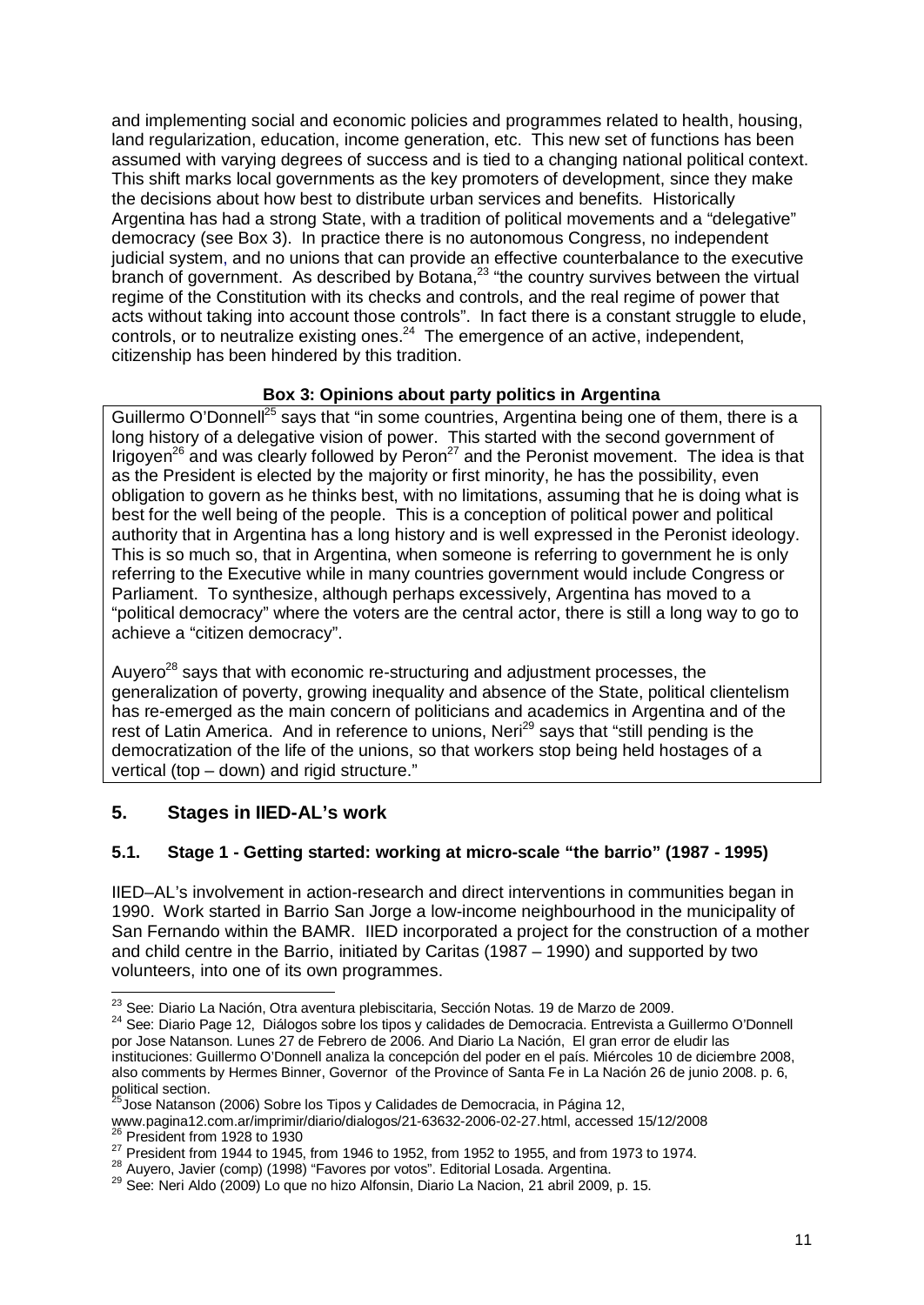

Barrio San Jorge was first established in 1961 as a resettlement site for 60 families that had been living in areas prone to flooding. These families were subsequently moved to the barrio into houses made of corrugated iron sheets. The settlement extended over low-lying vacant land, with minimal risk of eviction. In 1979, families evicted by the municipal authorities from land where public works were being undertaken, also settled in the area. This riverside section of the Barrio was levelled by the municipality and sub–divided into lots. The old section of Barrio San Jorge is known as "Barrio Viejo" (Old neighbourhood) and the newer section is called "Barrio Nuevo" (New neighbourhood).

During the three decades prior to IIED-AL's involvement, Barrio San Jorge had experienced many different water initiatives driven by the State, a local priest, a nearby factory and the army. These efforts involved water trucks, public tanks, taps and even a network that never functioned. The lack of success of these previous initiatives generated mistrust among local people. The efforts had failed because they did not involve the community, they originated from programmes that had no continuity and at the time there was no secure and accessible water source.<sup>30</sup> Meanwhile residents, mostly women and children, had to carry buckets to fill household containers and had to adapt their housekeeping chores and hygiene to what was available. Women recall carrying 20 litre buckets, even while they were pregnant, and queuing in the early morning to wait for the water truck to fill 200 litre containers. One resident even remembers getting on a bus to fetch water when she was young. In talks with young people gender issues also came up: in addition to helping their mothers, girls were always the last to use water. They had to use the residual water left by the men of the house for their own personal hygiene.

Barrio San Jorge lacked all basic services, including water and sanitation, had poor housing, insecure land tenure (it occupied land that was partly private and partly state-owned) and had no form of community organisation. Relationships between residents and outsiders were typically paternalistic and clientelistic. The environmental and housing conditions were

 $\overline{a}$  $30$  Infrastructure works were needed in order to source water from the Rio de la Plata.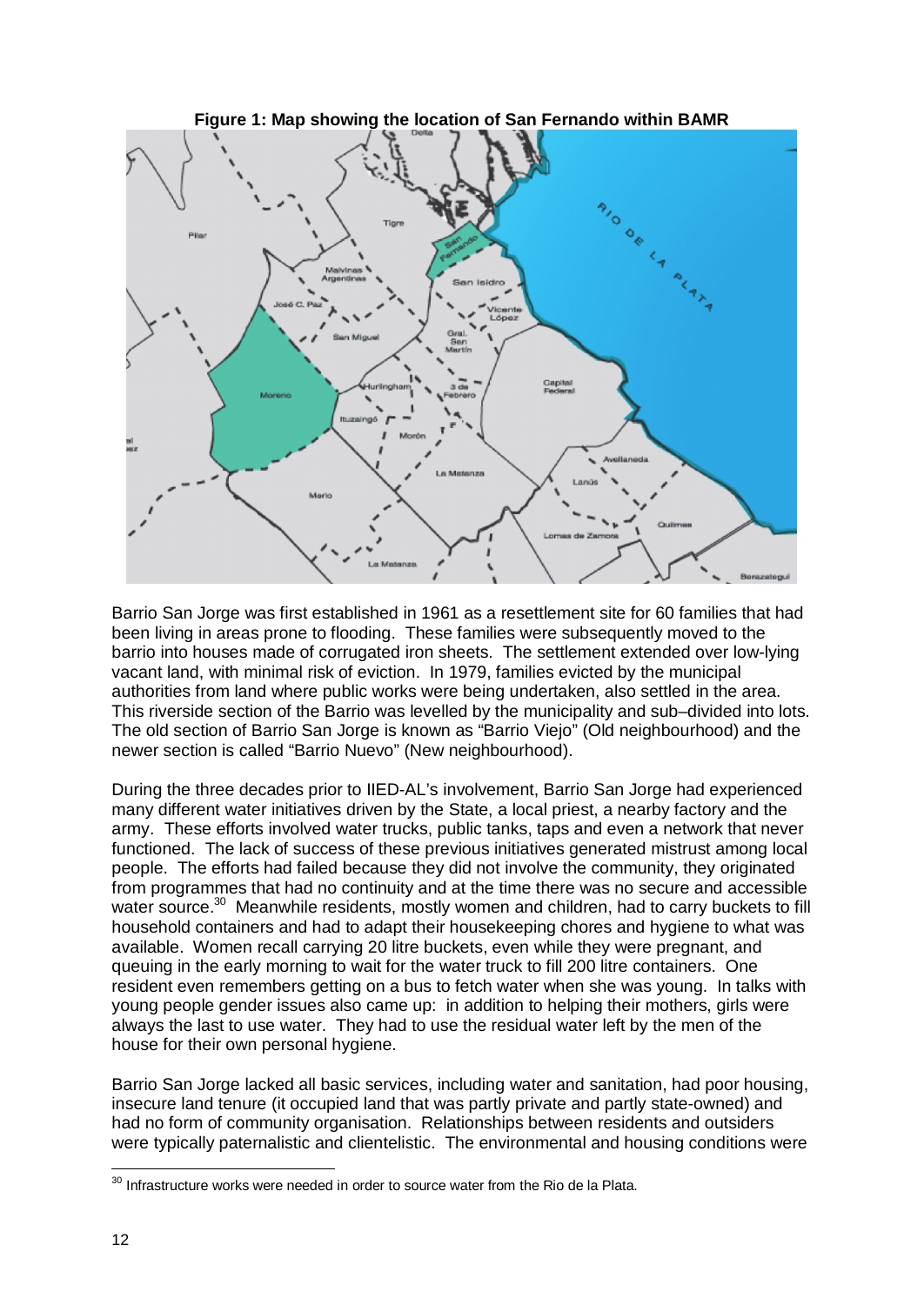very precarious in 1990 when IIED-AL started to work in the barrio.<sup>31</sup> A continuous process of development and learning (with ups and downs) began for the residents of San Jorge, as well as for IIED–AL's team and the local authorities.

Our initial engagement in the barrio can be divided into three periods. $32$  The first period was from 1987 to 1989, when several small initiatives were carried out, such as the mother and child centre, the purchase of the "House of the Barrio", $33$  a programme for children and youth that included sports and recreational activities, a women's sewing group and the formation of the volunteer support team (which included representatives of the local health centre, the local church, the mother and child centre, school support, and IIED – AL). All these activities were coordinated by a small team working from outside IIED-AL, but with strong ties to the institute.

During the second period, 1990 to 1992, the external team became part of IIED-AL and the Institute started collaborating formally with residents to improve living conditions in Barrio San Jorge. A multi–institutional programme for the integrated development of the barrio was launched. A cooperation agreement was signed by the province, the municipality and IIED– AL, on the condition that an organization representing the community would also be included. The first elections to appoint a neighbourhood commission were held and this body subsequently became the "Cooperativa Nuestra Tierra" (the Co-op). This was the barrio's first formal neighbourhood organization. Local residents recall how they nominated candidates by sectors or streets (in the case of Barrio Viejo and Nuevo) and voted for delegates to represent them in order to obtain improvements for their community (garbage collection, public phones, electricity etc).

In 1992, 7 ha of land was donated by the municipality of San Fernando to San Jorge's residents, who through their cooperative, organized themselves in order to move some families to this nearby area and reduce the population density, as many people were living in overcrowded conditions. Some households were also relocated because they were on land subject to flooding, on privately owned land, or on spaces needed to widen streets or to start the "formalization" of the barrio. These 7 ha became a planned settlement, which the residents named Barrio Jorge Hardoy after the founder of IIED-AL.

A few representatives from the newly created neighbourhood commission together with staff from the provincial and municipal government, IIED–AL and other institutions working in the barrio took part in a week long workshop on participatory neighbourhood development. The workshop was run by GTZ (a German development agency) and used the ZOPP (Goal Oriented Project Planning) methodology to create an integrated development plan for the barrio. Many goals were identified, but priority was given to basic infrastructure and services, environmental improvement, and the transfer of land tenure from the government to residents.

 $\overline{\phantom{a}}$  $31$  Common characteristics: occupancy with no title, plots without services and infrastructure and houses built with recovered materials.

<sup>&</sup>lt;sup>32</sup> See time–line (Annexe 1).

<sup>&</sup>lt;sup>33</sup> The House of the Barrio is a meeting place for the community, not tied to any particular group or project.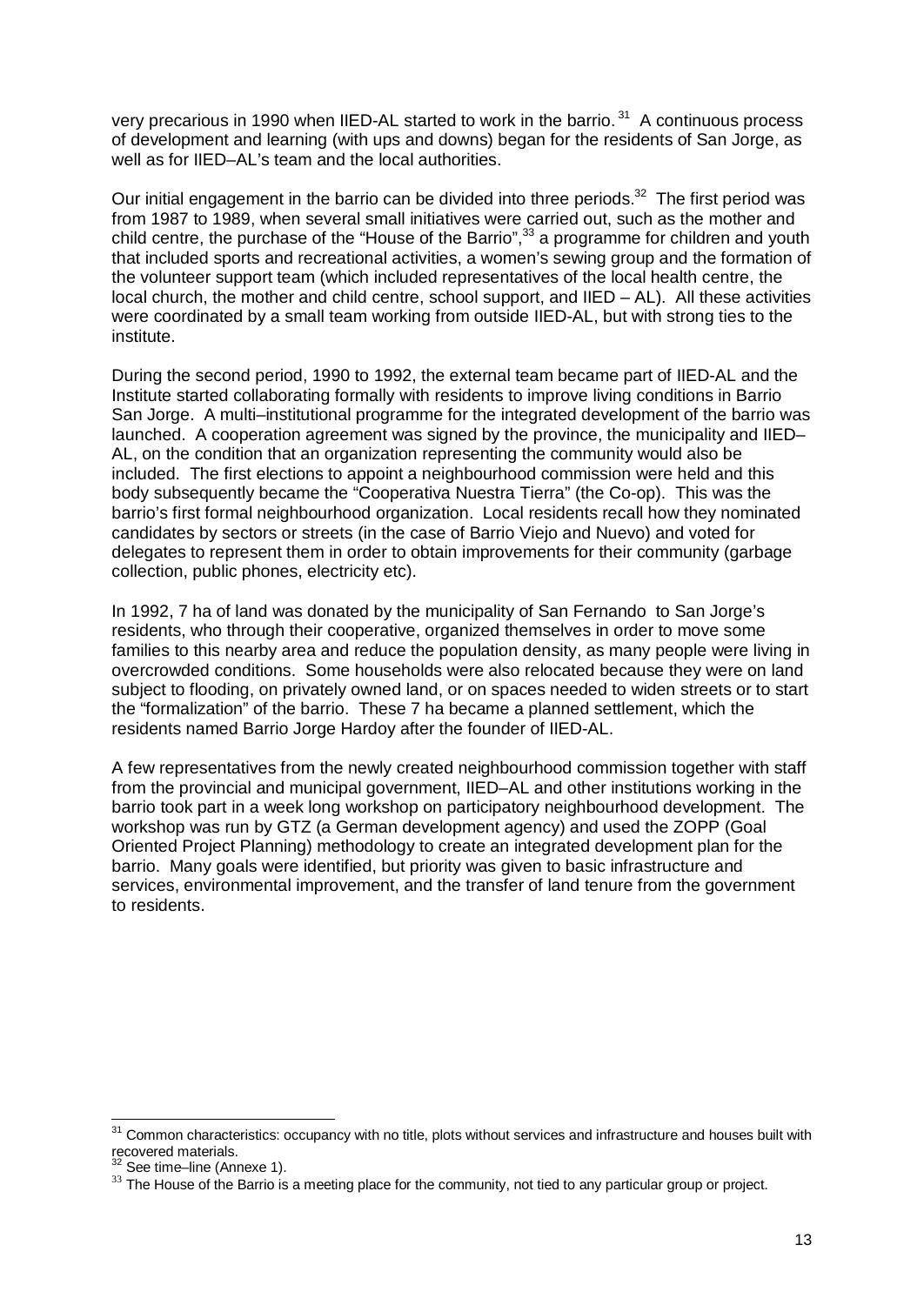

The third period ran from 1993 to 1995 $^{34}$  when funds were obtained for a pilot project to provide water and sanitation for 25 families.<sup>35</sup> The project used non-conventional technologies in response to the local economic and physical context. The water network consisted of a dual system: two water lines, one providing scarce potable water provided by a nearby meat-packing plant, and another providing unlimited salt water pumped up from underground. A shallow, alternative sewage system was used, that combined the use of septic tanks to retain solids and a small–bore sewage pipe network that drained into the river

<sup>34</sup> See Shusterman *et al*. (2002) *Experiences with water provision in four low-income barrios in Buenos Aires. Public – Private Partnerships and the Poor Series*, edited by M. Sohail, WEDC, for an in-depth analysis of the cases described here.

 $35$  The initiative was part of the project "Habitat and health in Latin America" in 1993 funded by the International Development Research Centre. The project was approved after the cholera outbreak in Latin America.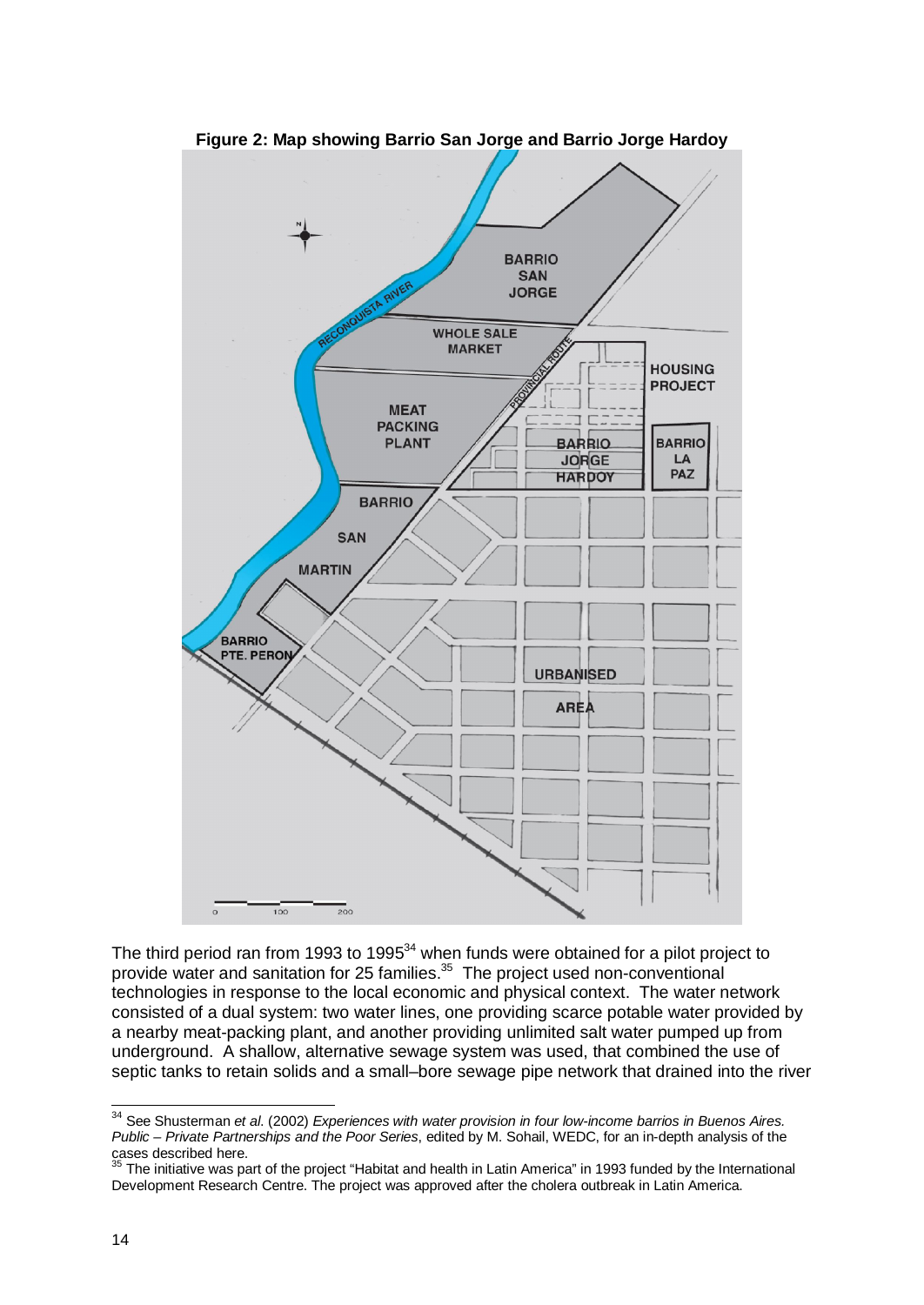after primary treatment. Given the lack of solids, pipe diameters and gradients could be reduced, which together with savings from trench construction decreased investment costs. This system was also suited to the very high water table.

While there was general consensus around the installation of the water network, the need for sewers was somewhat contentious. Historically only small quantities of water had been used and as a result the use of cesspits, latrines and the accumulation of effluent in the streets had not (yet) become a problem. The use of brackish water was also controversial as many viewed it as much inferior to potable water although they had used saltwater sources for many years. However when interviewed some women stated that after the system began to function many residents who were not part of the network started to fetch brackish water from neighbours who were connected.

A year later, funds were obtained for the environmental improvement of Barrio San Jorge and a decision was made to expand the water and sanitation service to cover the entire neighbourhood (325 families). Of these, some 100 families were located on private land. The funder was reluctant to support the installation of infrastructure on private land, and it was decided not to provide infrastructure but to focus instead on relocation for these 100 families. In order to secure funds for the provision of services to all residents (including the families which were to be relocated) a payment of US\$110 in cash or US\$150 $36$  in instalments was requested from every household. Payments were collected by the street representative (or delegate) who passed these on to IIED–AL, the fund administrator.

In 1994 while IIED–AL was finishing the technical design for the project, an unrelated private contractor appeared in the barrio and started to install a water network, a cistern and a tank. Four months later, the contractor stopped working<sup>37</sup> and once again works were left unfinished in the barrio. Neither residents, members of the Co–op nor staff from IIED–AL had been informed about this work, although construction was financed by national and provincial authorities, with the support of the local government. Viewing this as evidence that there was no possibility to work collaboratively with local government, IIED-AL withdrew from the cooperation agreement signed back in 1990.

After this setback, construction of the network was re-launched by IIED-AL and the Co-op. The idea was to use parts of the unfinished network which had been left by the contractor (in the end only the tank could be used, as the pipes were never installed). The work was organized and divided into common sections, completed by a hired contractor who installed the main network and street sections that were the resident's responsibility to complete. Before starting work on the street sections it was agreed that 60% of residents had to sign and pay the first instalment. Residents also had to choose delegates to lead and coordinate the work in their section. The Co-op acted as an intermediary and organized the delegates' work. IIED-AL provided the technical design, planning, and building materials. Everybody worked; women remember learning to connect pipes and children helping by lifting buckets.

Two important events occurred during the start of the project. One was that the local mayor and his cabinet resigned after allegations of corruption, and the interim mayor gave his support to the development of the water network by IIED-AL and the community. The second was that Aguas Argentinas began expanding the water network to a formal area some 400 meters away. Though initially the private utility did not want to take over the new network in Barrio San Jorge, the local government together with community leaders and IIED-AL were able to change their minds. $^{38}$  Forthcoming elections were crucial in motivating local

 $36$  Compare this to the price of connection fee presented by Aguas Argentinas (US\$600 for water and US\$1,000 for sewage) as mentioned on page 5.<br>
<sup>37</sup> The second is

The reason for work stopping was not clear but was probably linked to a lack of funds at national level.

<sup>38</sup> Aguas Argentinas would gain 1,750 (400 families) customers at no cost as the network was already built. It also enabled them to incorporate two large customers (a meat packing plant and a wholesale vegetable and fruit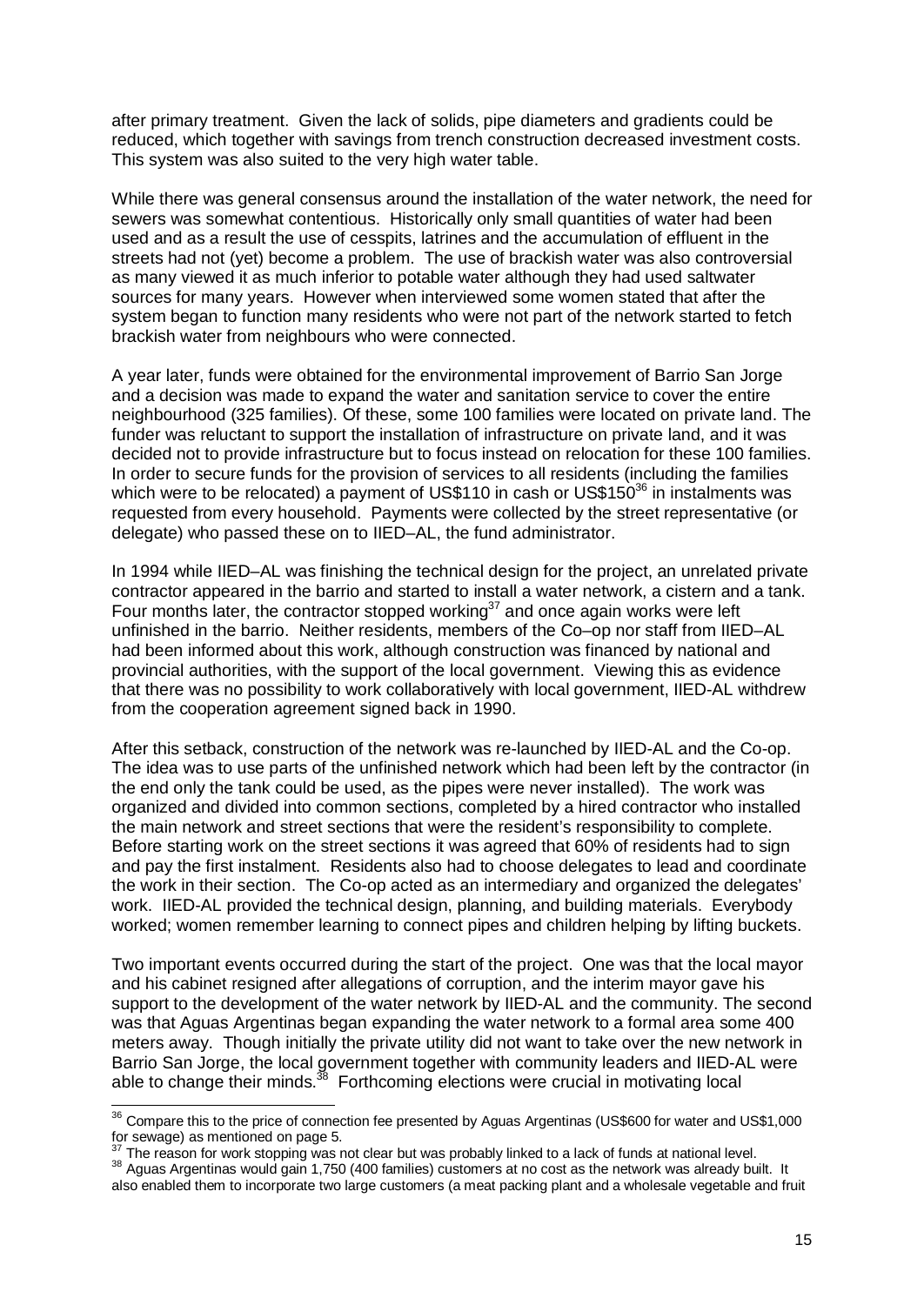politicians and facilitating these agreements. Construction was finished in 1995 and the utility took over the maintenance and operation of the water network, providing potable water to the whole barrio. Having the private utility take over responsibility for the network guaranteed the water quality and the maintenance of the infrastructure. At the same time the utility began to learn about providing services to poor settlements and working in partnership with other actors.

The small-bore sewerage system was not taken over by the utility because it did not meet the standards set out in their concession contract. This system also used pipes of a different diameter which would have meant extra maintenance costs. After more than 10 years residents continue to be responsible for the maintenance of this system.

According to some women community members and leaders, this project was the best that they had worked with; they learned how to organize themselves, they gained confidence in their work, in addition to obtaining better living conditions and corresponding improvements in other areas such as house construction, free time, better hygiene and health.

# *5.1.1. The urbanization of land: Barrio Hardoy*

Barrio Hardoy is an unusual case. It faced challenges different from those in Barrio San Jorge. Barrio Hardoy is a planned settlement with access to water and sanitation right from the outset. The 1990 census of Barrio San Jorge identified the families that needed to be relocated to Barrio Hardoy. In addition to the census data, the request for a plot had to be accompanied by testimonies from 3 neighbours. Once the families were chosen, plots were assigned through a lottery draw overseen by public notary. A table of needs/priorities/ possibilities was also developed to identify other settlers that needed or wished to move.<sup>39</sup> However, the families could not move quickly as they could not afford the construction costs for their new houses.

The approval of a project by Homeless International for the creation of a Building Materials Bank provided a great help in overcoming this problem. This building yard was located in Barrio Hardoy to make construction materials easily available within the settlement at low prices. It was open during weekends and holidays, i.e. the days when families were able to work on housing improvements. In addition to materials, technical assistance was also provided. During 1993-4, IIED–AL initiated the first phase of a micro-credit programme to allow families to obtain construction materials. This credit was in the form of materials, not money, and repayments were related to how much each family could pay. Families could store the materials in the building yard and take them out as needed, keeping them dry and secure.

Another challenge was that most of Barrio Hardoy was below road level. When it rained it often turned into a lagoon. When the first families moved, filling in and levelling the land and constructing the water and sanitation network were being discussed, work had not yet begun. These were difficult times for the new settlers. Many recall the feelings they had when they were told they had to move from San Jorge. They just saw a lagoon, and felt anxious about the requirement to build a new house given that they did not have the means to do so. But a woman leader said that she could either cross her arms and wait or start doing something, she decided to do the latter. She is still active in the community today and is a member of the working group that coordinates the micro-credit fund. A sub-committee

 $\overline{a}$ market), and would curtail clandestine connections by informal dwellers as they expanded water connections to nearby urban areas.

 $39$  Although this land had been donated to the Co-op and through it to San Jorge's neighbours, this donation had to be renewed every two years on the condition that the land was settled. The Co-op decided to use funds meant for a building materials bank in Barrio San Jorge to set up this facility on the donated land, as there was no free space within San Jorge. In this way it was possible to guarantee the physical presence of the residents on the land.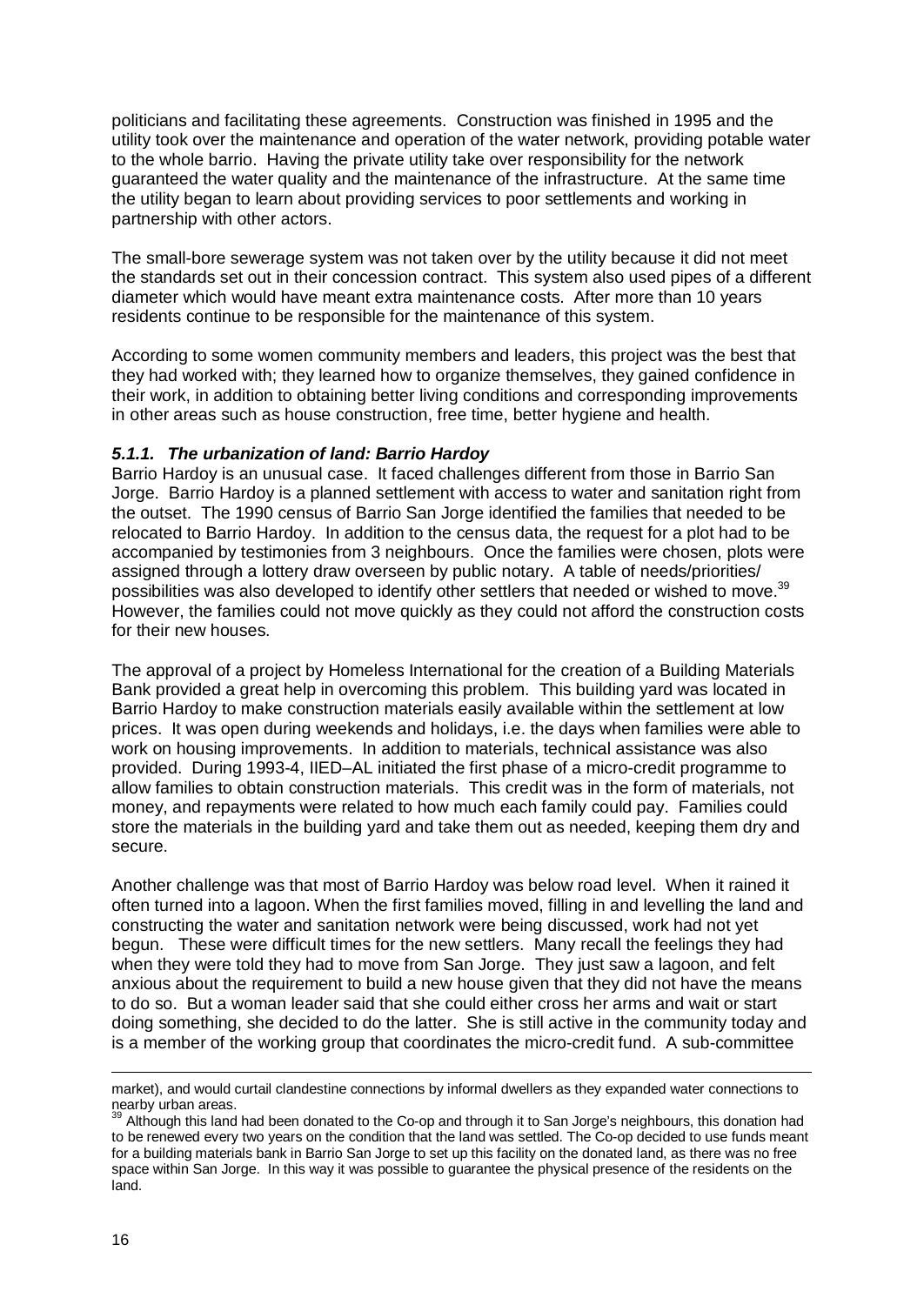of Land was created within the Co-op to coordinate all the community work needed to settle Barrio Hardoy.

Towards the end of 1994 the first six families moved in, partly to prevent the illegal occupation of the land by settlers who were not part of the Integrated Improvement Project of San Jorge and partly to formalize the donation process which had been initiated by the establishment of the building yard. This proved to be a good strategy. The 7 ha were available for settlement during all the many years it took to build the houses and consolidate the barrio. Later in 1996, another 46 families moved in. After that certain rules were agreed between the municipality and the Co-op: no one was allowed to settle unless they built a solid house<sup>40</sup> (this was to avoid the building of shacks which did not meet the municipality's legal standards) and agreed to pay US\$110 toward the costs of water and sanitation. Residents saw water and sanitation as part of the deal they were being offered along with the plots.

Since 1994, the Building Materials Bank has contributed to the improvement of houses in San Jorge and the building of new houses in Barrio Hardoy. Access to water was a major turning point in housing improvement, not only because it facilitated the construction process, but also because it assured residents that they were not going to be evicted.

#### *5.1.2. Expansion of water and sanitation networks*

Experience from San Jorge served as a model for the provision of water and sanitation services for other settlements in the municipality of San Fernando (Barrio Hardoy, La Paz, San Martin and Presidente Perón), and influenced much of IIED-AL's subsequent action research. It also had an impact on Aguas Argentinas, and their efforts to provide services to the urban poor. IIED-AL's engagement with the community put it in a strategic position. It was working with local people and understood the challenges in a way that neither senior local government officials nor utility planners could. IIED-AL also understood where the officials and planners were coming from and could draw insights from the experiences gained in Barrios San Jorge and Hardoy to inform the work of Aguas Argentinas and the local authorities. It was able to do this while at the same time assisting residents in their negotiations.

Progress in water and sanitation provision also depended on the ability to seize opportunities as they arose. For example, Aguas Argentinas needed to have municipal approval to build a waste treatment plant serving the northern region of their concession. The municipality took advantage of this by requesting that the sewerage network be expanded into the district, in return for permission to locate the treatment plant in the area.<sup>41</sup> This coincided with the local government's decision to develop the west of the district.<sup>42</sup>

Barrios Hardoy, La Paz, San Martín, and Presidente Perón were inspired by what was happening in San Jorge. As a result they started their own process of negotiating and constructing a water network. This included the installation of sewers in Barrio Hardoy and for some households on the peripheral streets of La Paz.<sup>43</sup> In Barrio Hardoy, IIED-AL continued to drive the process and to some degree the Institute's work helped to stop

<sup>42</sup> See Aguilera G. *et al*. (2008) op cit 44

 $^{40}$  Just to build the appropriate concrete foundations suitable for an area with land fill, for a house of approximately 40 m2 cost US\$1,000.

 $41$  From an interview with Gustavo Aguilera, Sub-secretary of Planning and Housing in the Municipality of San Fernando, December 2007. Today 100% of the district's population has water and 75 % sewerage, while only 10 years ago 30% of the population living in the west of the municipality received water from water cisterns, see Aguilera G *et al* (2008) Presentación del Municipio de San Fernando. In Barten F et al (comp) La inequidad en la Salud: hacia un abordaje integral. ALCHUEH, IIED – AL,, pp. 247 – 260.

<sup>43</sup> It was not possible to construct sewers inside the barrio because of its urban layout. Sewers were finally completed with the PROMEBA programme, see below.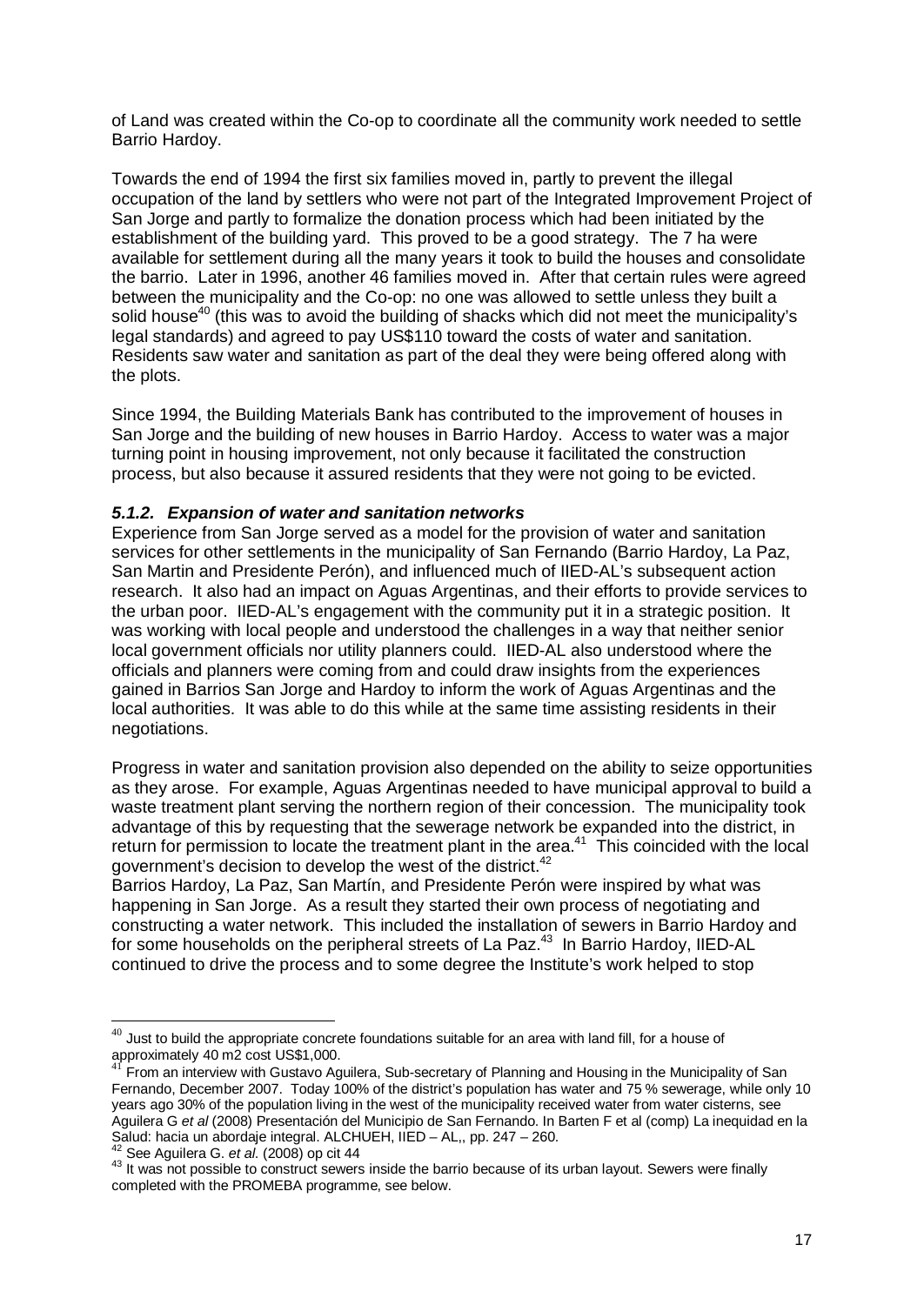political clientelism, permitting more open negotiations.<sup>44</sup> In San Martin, La Paz and Presidente Perón, the relationship between community leaders and the mayoral candidate (and later mayor) was the basis for collaboration between Aguas Argentinas, the local government and the community to build the network. In these barrios, traditional party politics were a key component of decision-making, and in each barrio the leaders developed particular strategies (some more and others less confrontational). However, in the end the way in which collaborative work was carried out was much more a function of forthcoming elections, and attempts to gain party-political advantage.

In 1998, Aguas Argentinas finally took on responsibility for the maintenance of the water system in all five barrios and for the sewerage networks in Barrio Hardoy and sections of La Paz. Support from local government was fundamental; without it, the utility would never have provided services to informal settlements as they could have been vulnerable to a lawsuit from private or public land owners for having provided these services without their consent.<sup>45</sup>

The whole process was a learning experience. It involved working with different stakeholders and the use of alternative technologies in order to provide services to lowincome groups who were usually overlooked when public services were extended. The work required community participation and raised complex issues related to service expansion into settlements without formal tenure, to populations who could not afford connection costs and had difficulties in paying monthly service charges (this was particularly true in settlements which had a tradition of non–payment for services). Though community participation was not perfect, previously none of the stakeholders had worked with local people in order to install infrastructure, carry out surveys, or make decisions. The current president of the local legislative body who has been directly involved in all the initial stages of the work in San Jorge and Hardoy, was a key player in facilitating the donation of the 7 ha of land. He said that "*it was all a new experience, it was not common to see the State working alongside an NGO… but when you find an NGO who shares an ideology - not political ideology - shares a vision of the transformations needed in society, then these kind of projects are possible*". Today 100% of the population in San Fernando has water connections and 75% sewerage; much was achieved through local governments, the water utility, local residents, and in some cases an NGO such as IIED-AL, working in collaboration.<sup>46</sup>

#### **Box 4: Summary of Stage 1 - Getting started: working at the micro-scale "the barrio" (1987-1995)**

#### **Context**

• Services were decentralized but almost collapsing. The World Bank, IMF and other bilateral and multilateral organizations advocated privatization, promoting it as the best model for service provision, and pushed national governments to follow the trend. In 1993, the first concession contract was signed with Aguas Argentinas, a consortium led by Lyonesse des Eaux – Dumez.

 At the provincial level, the Secretariat of Housing and Urban Affairs instigated 14 programmes to improve living conditions in low-income settlements, focusing on tenure regularization and basic infrastructure.

*Cont over* 

 $\overline{\phantom{a}}$ <sup>44</sup> Negotiations centred on how to prioritize beneficiaries and generate lists, whether machinery was needed and how to get it, and whether doing voluntary work exempted people from certain payments, etc.

 $45$  The Municipal government took on the responsibility for approving the works.

 $46$  Idem 44.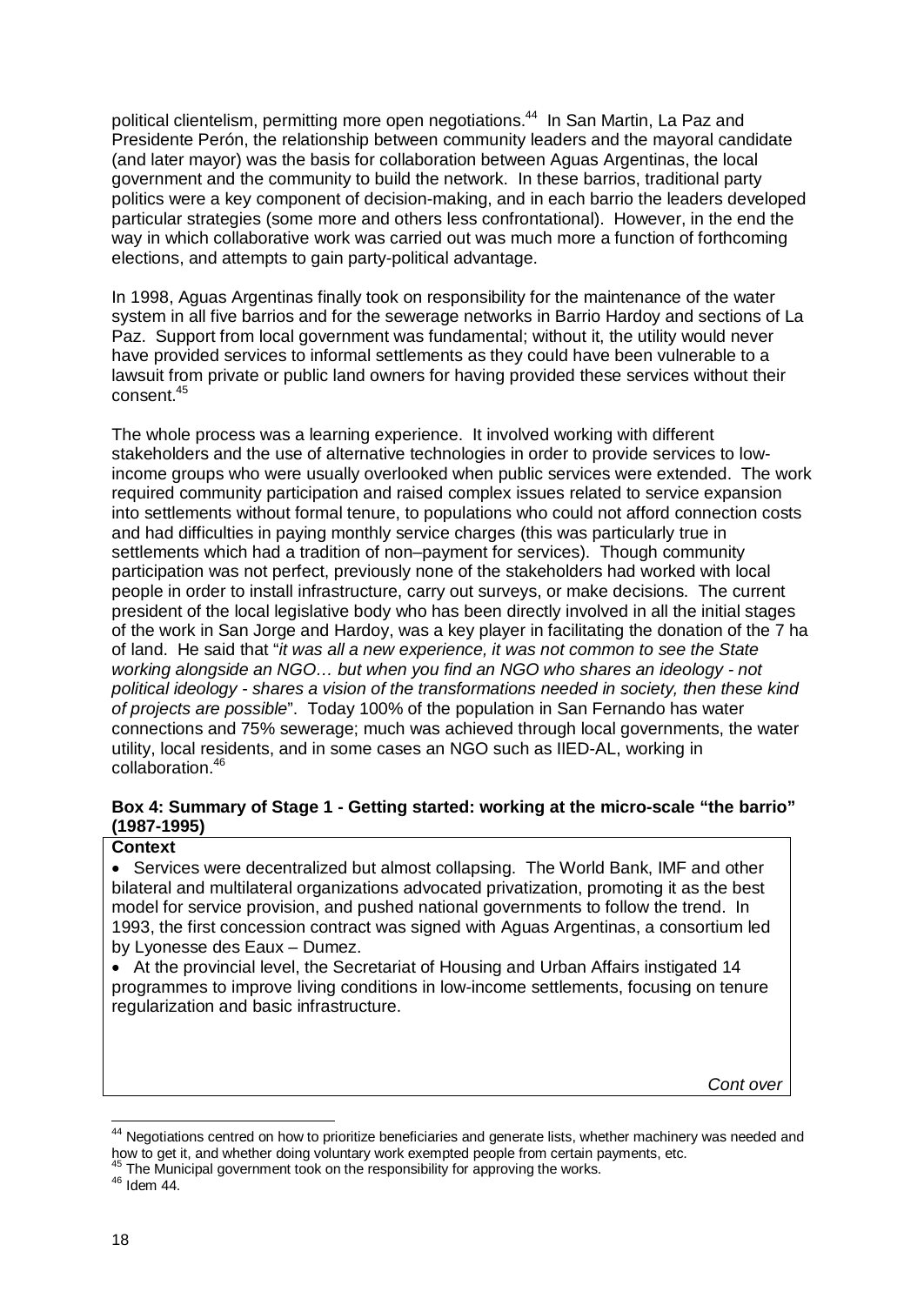#### **Working in collaboration**

 Map of stakeholders: An agreement was signed between the Provincial Secretariat of Housing and Urban Affairs, the Municipal Government, Cooperativa Nuestra Tierra and IIED-AL.

 $\bullet$  Levels of participation: All stakeholders participated using the ZOPP methodology.<sup>47</sup> The province withdrew its participation and local government's participation was very weak. There was strong collaborative work between the community and IIED-AL.

 Characteristics of the participation: The community, through its representatives, was consulted over the projects and the infrastructure works needed (options were presented). They did not, however, have a voice in defining the system used nor in the selection of contractors. IIED-AL who was responsible for the project, hired contractors and supervised work.

 Organization: Weekly meetings were held throughout the process, this helped to inform, build trust and empower community members, in addition to providing constant feedback for technical teams through working groups and round tables.

#### **Finance mechanisms:**

External: The pilot network for the first 25 households was funded by IDRC.<sup>48</sup> The extension of the network to all of Barrio San Jorge was funded by a subsidy from Misereor.<sup>49</sup>

 Community: The installation of the secondary pipes and connections to individual households were completed by a community labour force. A firm was hired to install the mains pipes. Housing improvement was facilitated by access to micro–credit.

 Utility: In San Jorge there was no collaboration from the utility except for the later connection of the network to their operation system. In Barrios Hardoy, la Paz, San Martin and Perón the utility provided technical direction and connections to the main network.

 Municipality: The municipal government did not collaborate in the installation of the network in Barrio San Jorge. It did, however, provide all the materials in the construction of the network in barrios La Paz, San Martín and Perón.

#### **Scaling up:**

 The initial pilot project covered 25 households and was extended to cover 325 households in Barrio San Jorge. It also provided an alternative sanitation system. The water provision experiment was replicated in three other barrios in San Fernando providing approximately 4,500 residents with water and 2,400 with sewerage.<sup>50</sup> Barrio San Jorge was the first case of an informal settlement gaining access to a formal water network.

#### **Information that drives action:**

Tools used:

- Implementation of the ZOPP methodology; Barrio Census.
- Publications; Capacity building workshops for all stakeholders.
- Bi-monthly bulletin produced with the participation of community organizations and neighbours.

 $\overline{1}$  $47$  Participatory planning by GTZ (German cooperation). A participatory methodology used to identify and build a tree of problems, translate them into goals and build a matrix for project implementation. IDRC donated US\$10,000.

<sup>49</sup> Misereor donated US\$150,000 which covered materials, qualified labour and honoraria for the IIED-AL support team. As explained families paid between US\$100 in cash or US\$150 in instalments to provide the US\$20,000 required for the water project in Barrio Hardoy.

 $50$  In Barrios San Jorge and Hardoy, where IIED-AL was directly involved, every household was connected to water and sewage. This was not the case in the other barrios where IIED-AL had no direct involvement and where the layout of the barrios complicated service provision. Only the periphery of La Paz was provided with sewage.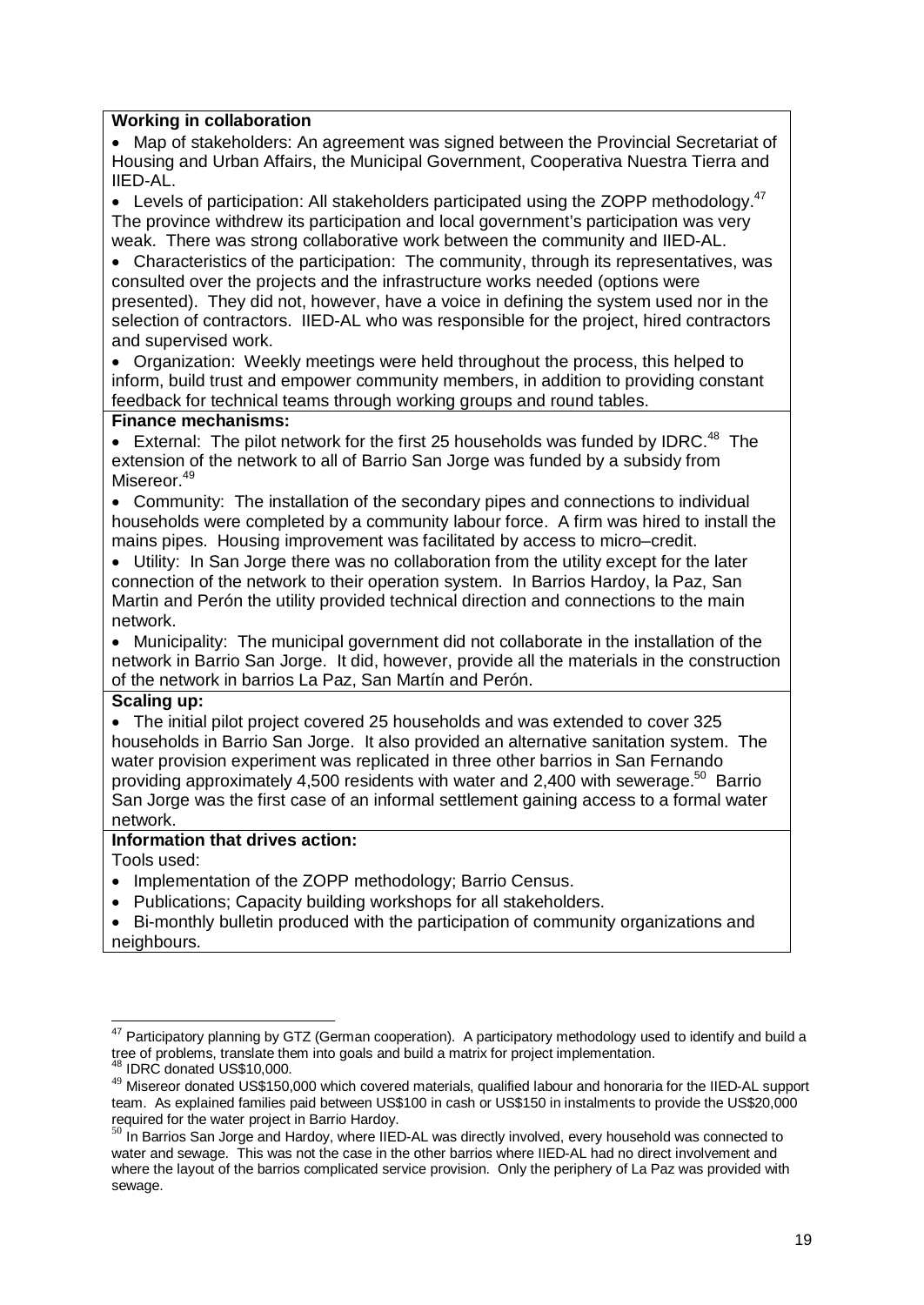# **5.2. Stage 2: The increasing involvement of large-scale partners (1996 - 2000)**

#### *5.2.1. Completion of the water and sanitation network in Barrio Hardoy*

In October 1996 an agreement was signed with the National Secretary of Social Development, Department of Housing (Programme  $17^{51}$ ), for a credit programme to help the resettlement of the families from Barrio San Jorge to Barrio Hardoy, and the construction of the water and sanitation network.

From the start the local government, the private utility (Aguas Argentinas) and, as in San Jorge, the Co-op and IIED-AL were involved in the construction of the water and sanitation network. The subsidy from Programme 17 covered 70% of the cost of materials and technical assistance for the supply of water and sanitation to 252 houses. Funding was complemented by the money raised from families in San Jorge who had paid a small fee to be connected to the water and sanitation network, plus the amount each family in Barrio Hardoy had to pay for the installation of their network. The community also supplied their labour to dig trenches, lay pipes and build the inspection chambers. Aguas Argentinas carried out training and technical supervision and the municipality was responsible for filling in the land. This last task was a problem because it took much longer and was far more costly than the municipality had anticipated. After several long debates, an agreement was reached in which the municipality waived a debt to a building enterprise in return for them filling in the land. IIED-AL would pay the salaries of their workers using donor finance and money recovered from community instalments.

A multi-stakeholder team formed by the sub-committee of land of the Cooperativa Nuestra Tierra, the municipal government and IIED-AL) was set up to coordinate the work. The idea was to replicate the project from Barrio San Jorge in Barrio Hardoy. However, this proved to be difficult as few families had settled in Barrio Hardoy and it was hard to interest those still living in Barrio San Jorge and not yet relocated in Barrio Hardoy. Not everything moved smoothly. There was confusion over the US\$110 contribution and what it covered. There was mistrust between local government and residents. Local government did not want people to move without services, and to install services people had to provide unpaid labour. But people did not want to give their labour unless there was some guarantee that they would obtain a plot; in their eyes permission to move would provide this guarantee. An opportunity came in the form of a national labour programme ("Plan Trabajar"). As a result of this initiative 45 people (18 women and 27 men) were hired to build the network. Women were responsible for the preparation of the metallic frames, for building the lids for the sewer inspection chambers, for the daily care and distribution of tools to the work sites. Men dug trenches and laid pipes. This was the theory but many women remember digging and struggling with debris that had gone into the landfill, including car chassis and blocks of concrete. Half of the settlement's network, reaching some 80 households, was installed in this way; the rest had to wait as the land in these plots needed to be filled in. Finally as mentioned above, the municipality, together with IIED-AL managed to channel the resources necessary to fill in the land and a private contractor finished the installation of the network. Evaluations of the project showed that the community's work was superior to that of the contractor's, and the residents still stand by this today. Since 1998 the whole neighbourhood has had a water supply.

<sup>&</sup>lt;sup>51</sup> Programa 17 was a National programme run by the Secretary of Social Work that gave funds to Argentinean NGO's for the creation of micro-credit funds.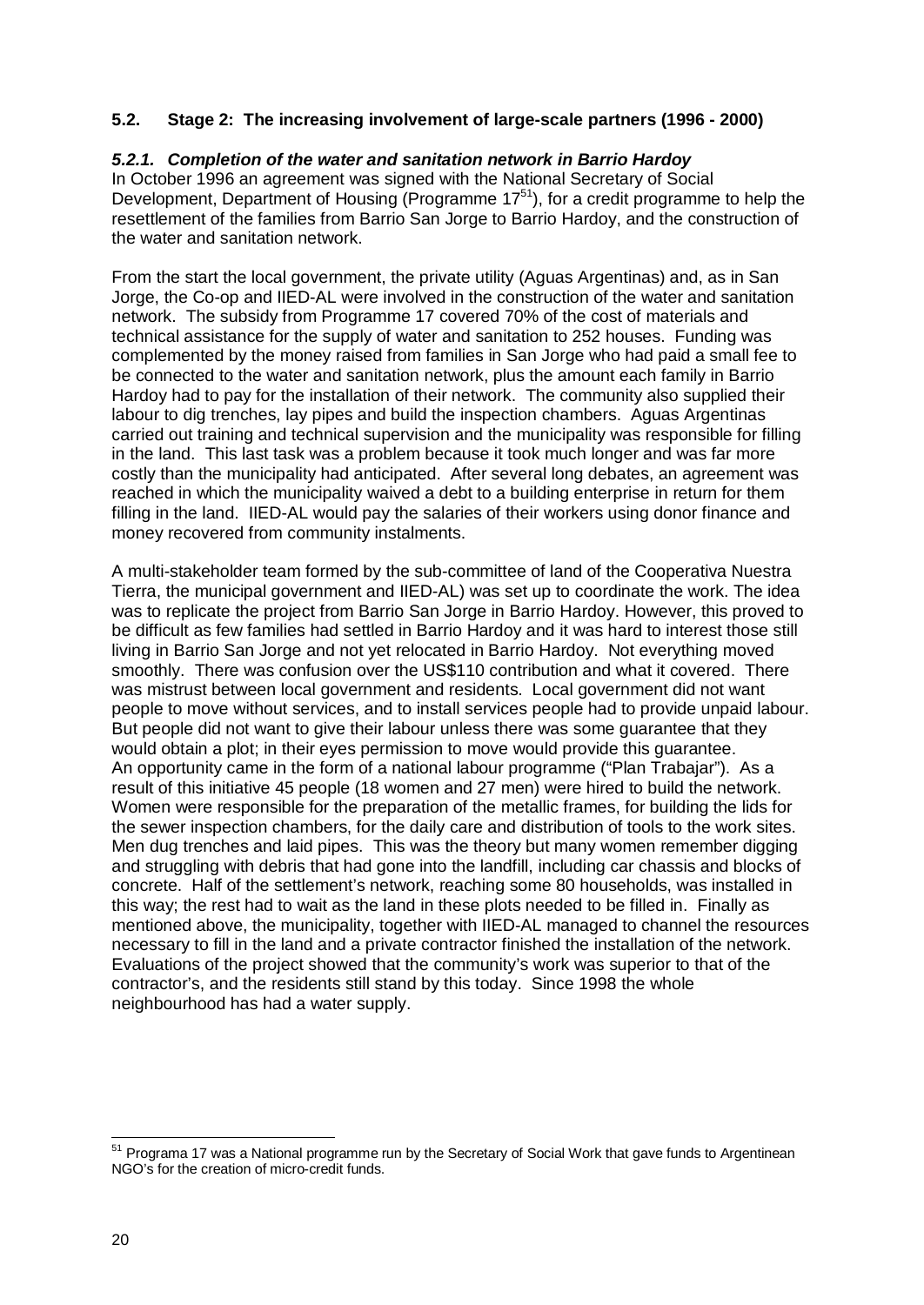# *5.2.2. Micro-credit scheme<sup>52</sup>*

In 1996 new funds from a national government programme and an Argentine business corporation were channelled to the credit scheme. $5<sup>3</sup>$  The scheme was extended to other nearby neighbourhoods (Barrios La Paz, San Martin and Perón) to widen access, foster linkages between different groups and secure the financial sustainability of the fund. During the 2001-2002 crisis, the ability to repay loans fell considerably and the granting of new loans had to be restricted. The Housing Materials Bank also closed. The credit fund had to take into account these difficult circumstances, and the programme refocused on the original barrios (Barrios Hardoy and San Jorge) with Barrio La Paz being re-incorporated later.

#### *5.2.3. Influence on other partnerships and networks* **Aguas Argentinas**

After the work in Barrio San Jorge, Aguas Argentinas asked IIED–AL to work with them to provide services to other low-income settlements. The utility company had no experience in working in these communities, "we can lay kilometres of pipes but the people of these barrios won't get connected."<sup>54</sup> They did not understand the challenges, and none of their personnel were trained in working with low-income groups. They were also completely ignorant of the number of illegal settlers living within their concession. This information was absent from all the official documentation contained in the concession contract. Moreover, the property register did not provide Aguas Argentinas with the square meters of the dwellings built on each plot. This information is essential for determining tariffs.

Initially, IIED-AL worked with Aguas Argentinas to carry out a rapid appraisal of low-income settlements in the 17 municipalities that form their concession area. Later, capacity-building and awareness-raising workshops on how to collaborate with low-income communities were carried out for the directors and employees of the utility. A Department of Low-Income Settlements was created within Aguas Argentinas, and an agreement was signed between the utility and IIED–AL, to the effect that a member of IIED-AL's staff would be the Head of the newly created department. This structure fostered the development of strategies tailor made for low-income settlements, acknowledging the differences between serving high or middle income and low-income groups, and between serving formal and informal areas. The interaction with the private utility helped to develop alternatives for serving and bringing infrastructure to the urban poor.

However, on looking back it is clear that IIED-AL was put in a difficult position and that this was not well addressed. On the one hand, the opportunity of having a member of IIED-AL working within the utility was a wonderful chance to improve their approach to servicing the poor. On the other hand this team member was being paid by the company and had to respond to it, thus losing their independence and creating tensions. Unfortunately these difficulties finally ended the collaboration. It would probably have been better for IIED-AL to maintain an independent advisory position vis à vis Aguas Argentinas. We should also have recognized that when staff are working for the utility they cannot continue to play the role IIED-AL had come to play in relation to local authorities and the community.

#### **World Bank**

l

On various occasions the World Bank requested IIED-AL's participation in discussions on processes private utilities need to follow when providing services to the poor. The World Bank stated that the work done in Barrio San Jorge (i.e. the alternative sewage system) was one of the eight "best practices" they had analyzed. As a result of this and of the

 $52$  For this section see Almansi F. and Andrea Tammarazio (2008) Mobilizing projects in community organizations with long – term perspective: neighbourhood credit funds in Buenos Aires, Argentina. *Environment and Urbanization*, Vol 20 (1): 121 – 147.

<sup>53</sup> Now renamed Programme 27 of the National Department of Housing (the same programme previously named Programa 17 (see note 56) and from the Fate – Aluar Group.

<sup>&</sup>lt;sup>54</sup> Quote from the then CEO of Aguas Argentinas SA CEO.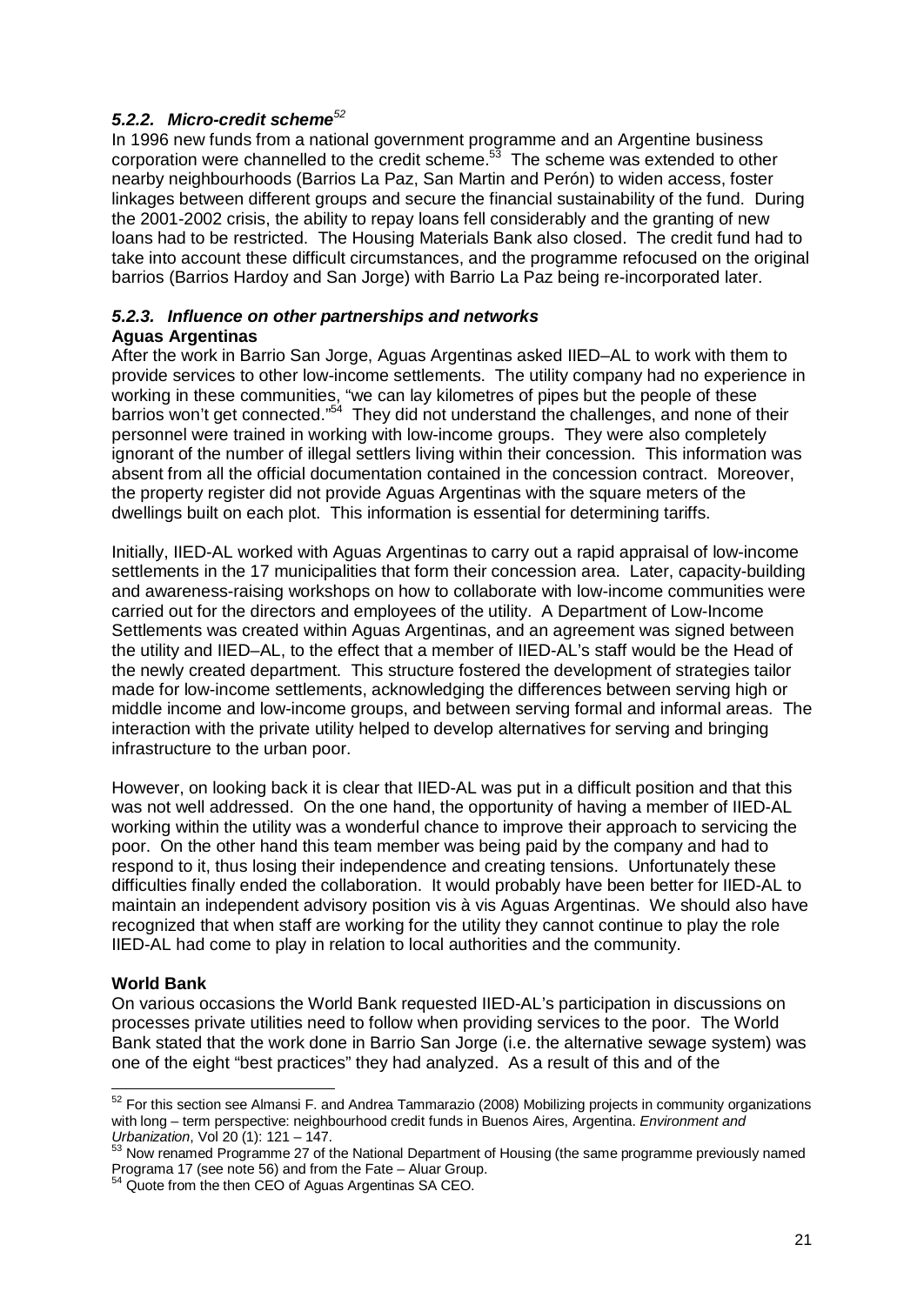collaborative experience with Aguas Argentinas<sup>55</sup> IIED-AL was asked to join the Business Partners for Development (BPD) network, which the World Bank had helped to set up.

In November 1997, two members of IIED-AL were hired by the World Bank to analyze and make recommendations on how to provide water to low-income groups in the city of Guayaquil, Ecuador. The study was included in the call for tenders for the provision of this service. Part of the work included the design of several possible models which were presented and discussed with officials at the World Bank and published as part of several different articles.<sup>56</sup> This process developed IIED-AL's ideas on the provision of these services. The starting point was that access to water and sanitation is a human right. The models were grounded in the principal that success requires the participation of local community and the accountability of the utility to the populations they serve. The goal was to guarantee affordable and sustainable access to functioning water and sanitation services.

#### **From Business Partners to Building Partnerships for Development (BPD)**

As mentioned above, in 1998, the World Bank started a programme to discuss strategic partnerships among business, government and civil society. The Water and Sanitation Cluster, one of four within the BPD framework, aimed to improve access to safe water and effective sanitation for the urban poor in developing countries. This was to be achieved through focus projects, which would be studied and whose lessons would be shared. Eight focus projects were selected based on the specific demands and conditions of the communities they served. One of the projects chosen was San Jorge's water and sanitation project, and the partnership implemented with Aguas Argentinas and the community.

In 2002, there was a change in the BPD program. The World Bank retained an advisory role and a new programme started, Building Partnerships for Development, maintaining the BPD acronym. The Board was constituted by members from the three sectors (4 from government, 4 from utilities and 4 from NGOs) and one independent member. IIED-AL was elected for a period of two years as one of the NGO members and was later re-elected for two more terms.<sup>57</sup> We saw the BPD as a space for dialogue and networking with other international actors involved in providing services to the urban poor. It allowed us to understand better the working rationality of other NGOs, utilities and governments through their regulators and departments of public works and infrastructure.

#### **Azurix**

Also as a result of the work in Barrio San Jorge, Azurix, another of the private water utilities which was awarded a concession contract in 1999, asked IIED–AL to prepare workshops for their Area Directors to explain how we had worked in collaboration with low-income groups. Almost immediately after the workshops, they started a pilot project within their concession. In collaboration with Azurix and a neighbourhood organisation, we implemented a project to install a water network in Villa Zelmira. This barrio, in the suburbs of the city of La Plata, was subdivided into 254 plots. At the beginning of the pilot project 400 families lived here. The neighbourhood organization prepared a formal written request for water provision and sent it to Azurix, with the support of a local politician. An agreement was reached whereby Azurix would provide all the materials while the residents would provide labour. IIED-AL's role was to coordinate the work of the different partners. Azurix estimated that installation would take up to 90 days, but the residents wanted the water so badly that they completed the work in only 20.<sup>58</sup>

 $\overline{\phantom{a}}$  $55$  Its collaborative work was promoted by the utility as it gave them good publicity and arguments to bid for other concessions.

<sup>56</sup> For example: Hardoy A *et al* (2002) Aportes para el mejoramiento barrial. *Medio Ambiente y Urbanización*, No.  $57$  pp.  $13 - 30$ , IIED – AL,

See Komives K and Linda S. Prokopy (2000) Research and Surveys Series: Cost Recovery in Partnerships:

Results, Attitudes, Lessons and Strategies. London. See also BPD - www.bpd.org.

Almansi et al (2003) Everyday Water Struggles in Buenos Aires: the Problem of Land Tenure in the Expansion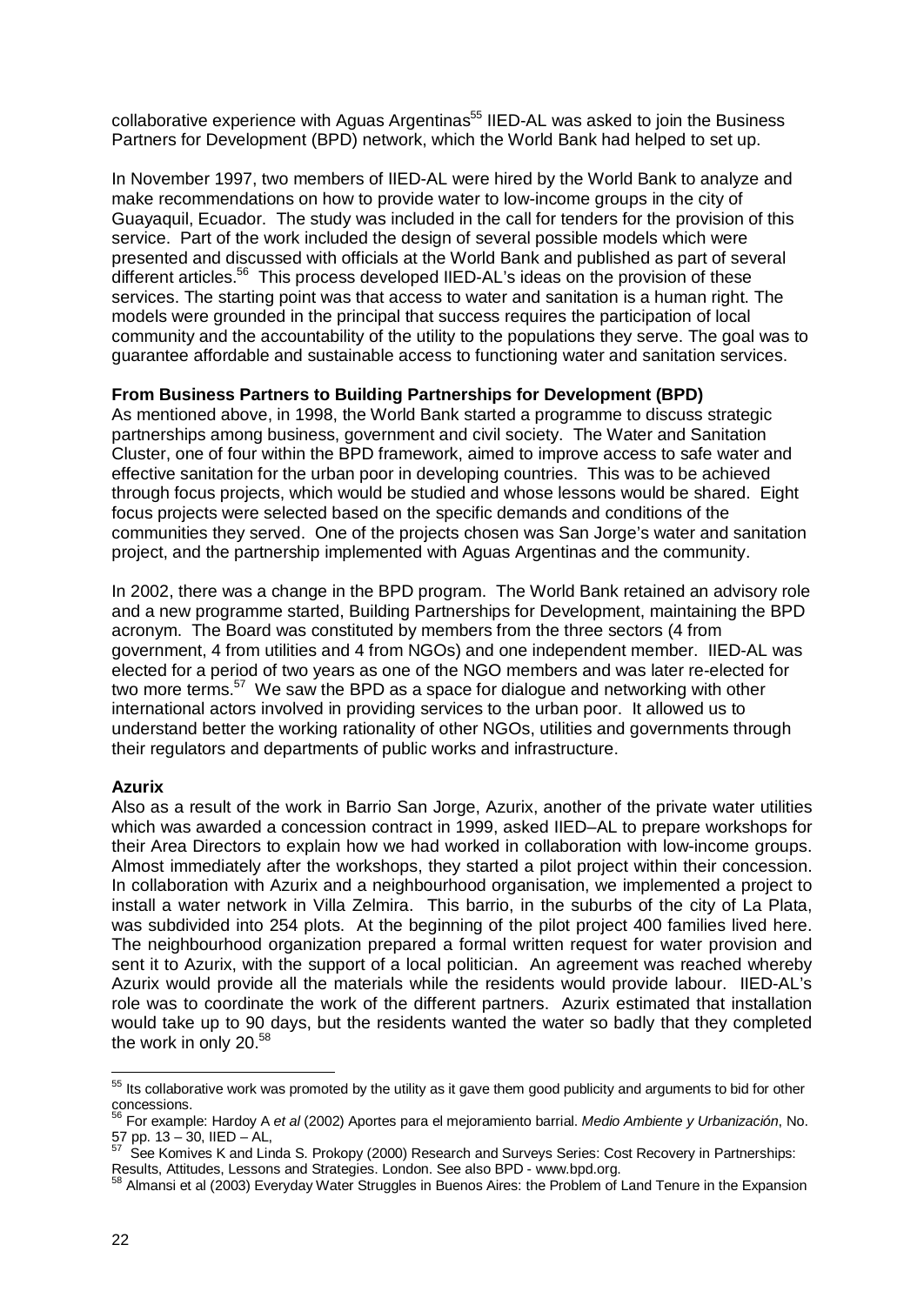#### **Box 5: Summary of Stage 2 - The increasing involvement of large-scale partners (1996 – 2000)**

| ∸∪∪∪                                                                                     |  |  |  |
|------------------------------------------------------------------------------------------|--|--|--|
| <b>Context</b>                                                                           |  |  |  |
| • The water utility Aguas Argentinas was committed to searching for ways to provide      |  |  |  |
| services to low-income settlements; others, like Azurix, soon followed. Public - private |  |  |  |
| partnerships develop, involving different actors.                                        |  |  |  |
| <b>Working in collaboration</b>                                                          |  |  |  |
| Map of stakeholders: Work continued with Aguas Argentinas, communities and local         |  |  |  |
| government of San Fernando. New stakeholders get involved representing different         |  |  |  |
| sectors: other local governments; community organizations from other neighbourhoods      |  |  |  |
| such as Villa Zelmira; the World Bank (International Agency); BPD and Azurix (private    |  |  |  |
| utility).                                                                                |  |  |  |
| • Characteristics of the participation: The key issues were transparency, participation  |  |  |  |
| and access to information by all stakeholders.                                           |  |  |  |
| <b>Finance mechanisms</b>                                                                |  |  |  |
| • External: support for the Building Materials Bank and the micro-credit scheme was      |  |  |  |
| given by Homeless International and other organizations supported the dissemination of   |  |  |  |
| these experiences (World Bank, WaterAid). <sup>59</sup>                                  |  |  |  |
| Utilities: materials, technical assistance and connections to the main network.          |  |  |  |
| Community: community labour force and in some cases monetary payments. Micro-            |  |  |  |
| credit for housing.                                                                      |  |  |  |
| Municipal government: channelled work in exchange for cancellation of debt               |  |  |  |
| repayment <sup>60</sup>                                                                  |  |  |  |
| National Government: A subsidy for part of the water and sanitation network and the      |  |  |  |
| micro-credit scheme. <sup>61</sup>                                                       |  |  |  |
| <b>Scaling up</b>                                                                        |  |  |  |
| IIED-AL continued to work in barrios in San Fernando, and began to work with Azurix      |  |  |  |
| in Barrio Zelmira.                                                                       |  |  |  |
| Aguas Argentinas built on the experience, and staff, of IIED-AL to extend connections    |  |  |  |
| to other informal settlements (by 2004 they had 50 ongoing projects benefiting 100,000   |  |  |  |
| inhabitants). Aguas Argentinas created a special department within its structure to work |  |  |  |
| in informal settlements.                                                                 |  |  |  |
| • IIED-AL's work in water and sanitation began to be disseminated internationally,       |  |  |  |
| through the World Bank, BPB and IIED-AL and IIED-London's own publications.              |  |  |  |
| Information that drives action                                                           |  |  |  |
| • Tools mostly designed to guide action: Matrix of feasibility and needs;                |  |  |  |
| Neighbourhood classification and prioritization; methods to prioritize interventions,    |  |  |  |
| models for service provision to low-income settlements.                                  |  |  |  |
| Publications geared towards national and international audiences to raise questions      |  |  |  |
| regarding the possibilities and challenges of working in collaboration and expanding     |  |  |  |
| services and improving low income settlements.                                           |  |  |  |
| Capacity-building workshops for directors and personnel of the private utilities (Aguas  |  |  |  |
| Argentinas and Azurix).                                                                  |  |  |  |
|                                                                                          |  |  |  |
|                                                                                          |  |  |  |
|                                                                                          |  |  |  |
|                                                                                          |  |  |  |

of Potable Water and Sanitation Service to Informal Settlements. New Rules, New Roles: Does PSP Benefit the Poor? WaterAid, Tearfund.

<sup>61</sup> The subsidy was of US\$196,000 and was used to develop a micro-enterprise, the expansion of the buildings materials bank, for the water and sanitation network and to establish a micro–credit fund.

 $^{59}$  Homeless International donated US\$ 80,000. With regard to publications, Water Aid provided US\$18,000 for a research team to evaluate the collaborative work and water expansion in four low-income settlements of San Fernando.

 $\frac{60}{10}$  This accounted for US\$80,000.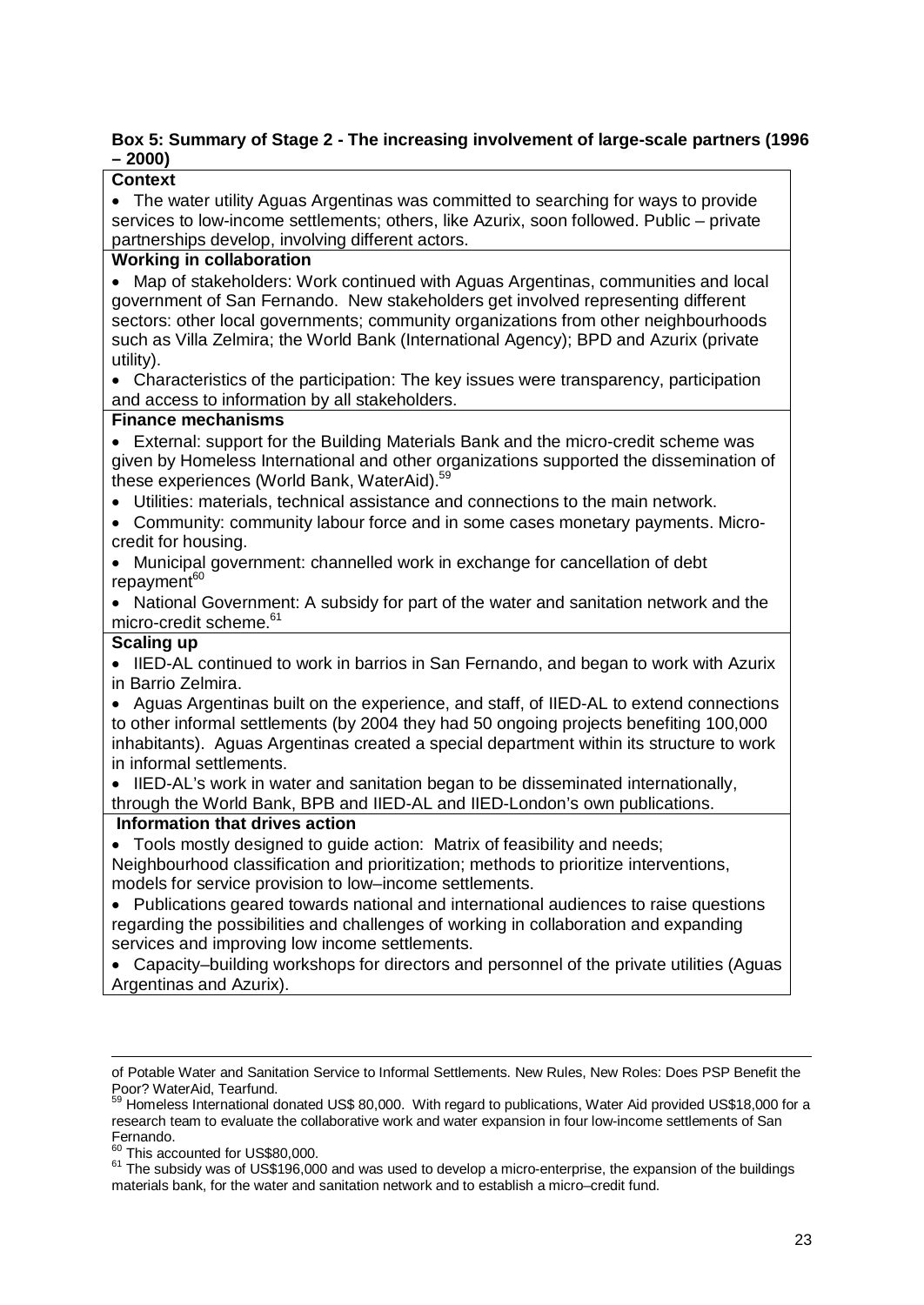# **5.3. Stage 3: Expanding the work (2001-2005)**

### *5.3.1. Water related research projects*

In 2000, with funds from WaterAid, IIED–AL undertook research and activities to promote joint actions in water and sanitation for low-income settlements. The objective was to share experiences and train community organizations. Research also focused on linking land tenure to water access in the post-privatization context. These engagements contributed to our goal of bringing about the necessary changes amongst the actors involved in providing services and in enabling low-income groups to achieve the same urban benefits as the rest of the population.

Also in 2000, IIED-AL was invited to prepare a case study for a project on *Private Partnerships and the Poor in Water and Sanitation* led by the Water, Engineering and Development Centre at Loughborough University. The aim was to determine workable processes whereby the needs of the poor are met through strategies which encourage public-private partnerships in the provision of water supply and sanitation services. The cases of barrios San Jorge, La Paz, San Martin and Hardoy were analyzed. This research process included a literature review, focus group interviews with residents, semi-structured interviews with community leaders. A workshop including government agencies, private enterprise and civil society organizations validated the results of the study.

#### *5.3.2. Social and local urban management programmes*

In addition to direct action-research on water and sanitation, the opportunity arose for IIED-AL to become involved in other programmes to improve local level management and promote the importance of working with vulnerable groups. Some of these programmes were funded by Wold Bank and Interamerican Development Bank and required the involvement of an NGO for transparency. This enabled us to become involved in a broader set of urban problems and to engage with new stakeholders at the municipal level. Some of the key programmes were:

# **Programa de Fortalecimiento de la Gestión Municipal (Programme for**

**Strengthening Municipal Management):** a capacity building programme for municipalities. IIED–AL's role was to design and implement training modules, which consisted of rapid environmental and social appraisal tools, identifying problems and solutions, preparing a matrix of feasibility and need and prioritizing solutions. These modules were used in the municipalities of Gualeguaychú, Reconquista, Cañuelas and Jujuy. The first two municipalities prioritized water and sanitation and worked to upgrade existing networks and also to expand provision to low-income settlements, they planned to expand services to approximately 200 households in each municipality.

#### **Programa de Atención a Grupos Vulnerables (PAGV) - (Focus on Vulnerable**

**Groups Programme):** IIED–AL took charge of the programme in two municipalities of the BAMR: San Fernando and Moreno. This was a national programme which was implemented through local government. IIED-AL's invitation to play this role came as a result of the trust developed during our past work with the municipality of San Fernando. Like most State programmes it was prescribed with very little scope for modification. More positively, it was implemented by NGOs.<sup>62</sup> The programme involved participatory planning, identification of the community's main problems and the development and implementation of project proposals.

This was a milestone in IIED–AL's work. For the first time we worked on participatory planning on a municipal scale,<sup>63</sup> involving local government and community participation.

 $\overline{\phantom{a}}$  $62$  The NGO's working with CBOs managed the budget.

 $63$  For example in Barrio San Jorge and Hardoy we worked with approximately 700 families while with the PAGV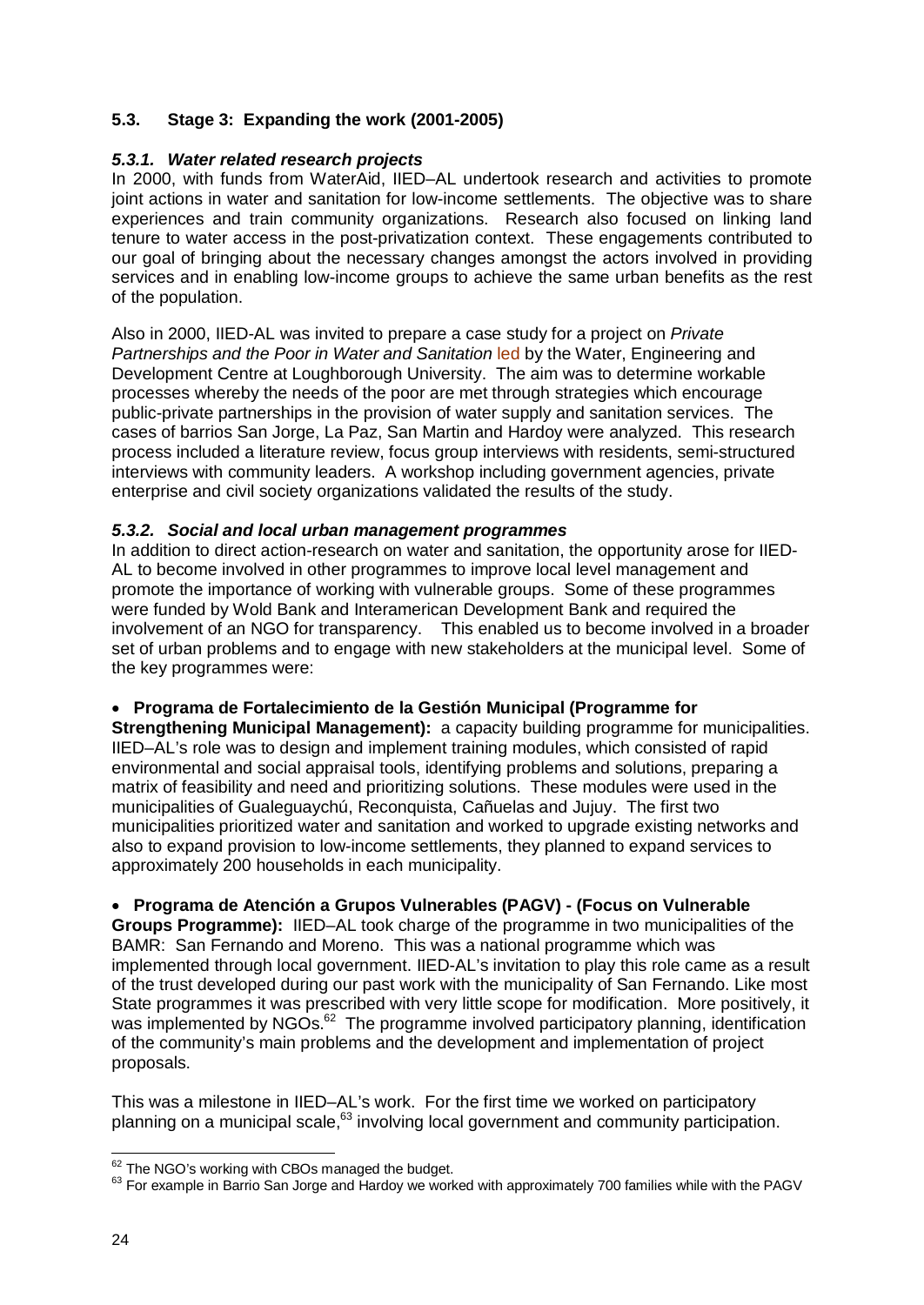Also for the first time, IIED-AL negotiated the possibility of hiring municipal staff to work for the program in Moreno and be actively involved in project implementation. The twin objectives for hiring new staff were to add local knowledge to the team and build capacities within municipality. A community member, who participated in the programme and continues to participate in programmes with IIED-AL and local government, says that "*for the first time we had the chance to show that we could implement projects, manage money, and work with others"*. She also remembers the training sessions they received, where they learnt, among other things, how to keep books, manage accounts and hold assemblies. She adds, *"Information was powdered gold for us"*. However her husband also says that the community had to fight (politically) against the local government, who managed the programme locally, and who thought they could influence the community leaders. He explained that their community did not let the local authorities decide for them or tell them what to do and how, "*once you do things right nobody forgets."*

 **Rosario - Habitat:** This project analyzed the living conditions in low-income, lowermiddle income and middle-income families in the city of Rosario. A set of recommendations were prepared to stimulate and facilitate solutions, particularly those related to the formation and consolidation of informal settlements. This study was valuable for the development of strategies and tools that, together with our previous work, enabled the identification of goals and of obstacles. The process also included the formulation of recommendations for each problem identified in three different scenarios: short, middle and long-term.

#### *5.3.3. Participatory management of water and sanitation*

 $\overline{a}$ 

IIED-AL's previous experience provided the basis for an integrated approach to water and sanitation. In 2001, the Institute received financial assistance<sup>64</sup> to set up a partnershipbased management unit in the Municipality of Moreno (see the location of Moreno on the BAMR map). The objective was to build the capacity of relevant actors (the utility Aguas del Gran Buenos Aires (AGBA), local municipal government, and community organizations) to work together in a partnership–based management model for the provision of water and sanitation to low–income neighbourhoods. The project focused on the development of a management unit, not the construction of a water network nor the installation of a new water well or tank.

We started with two key activities: a detailed assessment of the water and sanitation situation in the municipality, creating a "water map"; and the identification of local actors who were invited to join the partnership. As work progressed, different stakeholders validated the "water map" and a forum for dialogue was created. We worked particularly closely with groups that managed independent water and/or sanitation systems. These are systems created by a social housing programme or developed with the help of an NGO or a cooperative and managed by a community organization in the barrio. With the help of these knowledgeable providers a bulletin was published to raise awareness amongst residents on water and sanitation issues and management problems such as tariffs and the maintenance and sustainability of the system, the key challenges.

The project continued until 2005. During the initial phase our main counterpart was the Instituto de Desarrollo Urbano, Regional y Ambiental (IDUAR - a decentralized planning unit) and little work was done with the other secretariats. However, the second phase of the project involved representatives from other key secretariats, such as Public Works, Social Work and Health. During phase two a health campaign related to water and sanitation was launched. The utility, AGBA, initially signed a collaboration agreement with the project and appointed a representative but in the end they did not share information nor did they

we worked with over 15,000 families, and managed programme funds of US\$7,200,000. <sup>64</sup> From the Public – Private – Partnership for Urban Environment of United Nations Development Programme (PPPUE – UNDP).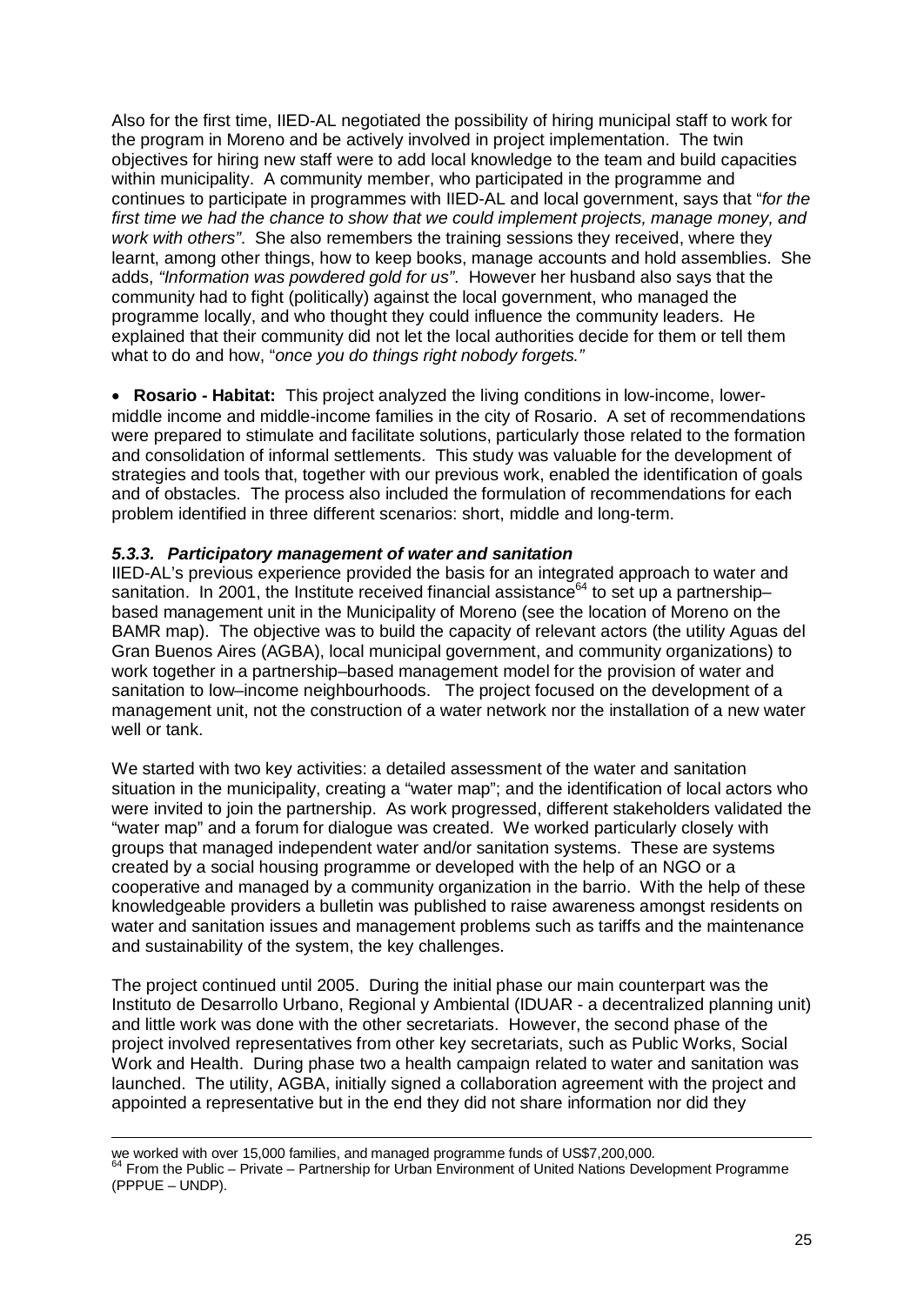participate actively in the workshops. In part, this could be related to internal company problems (changes in management, conflicts between partners), external problems (the collapse of the privatization model, lack of need for investment in or for expanding networks) and those related to the project (lack of concern or understanding of how to get the most out of the project).



Though not formerly institutionalized, the process established mechanisms for working in partnership with the community, local government and IIED-AL. Community stakeholders who mainly represented independent water and/or sanitation (systems) highlighted two positive aspects when asked about the programme. 1) Meeting other neighbours and community organizations facing similar problems regarding the management of community water and sanitation networks opened their eyes. 2) The participatory process of preparing the bulletin and its distribution within each barrio. The bulletins helped raise awareness, gave their role more legitimacy and even helped to reduce non-payment among their users.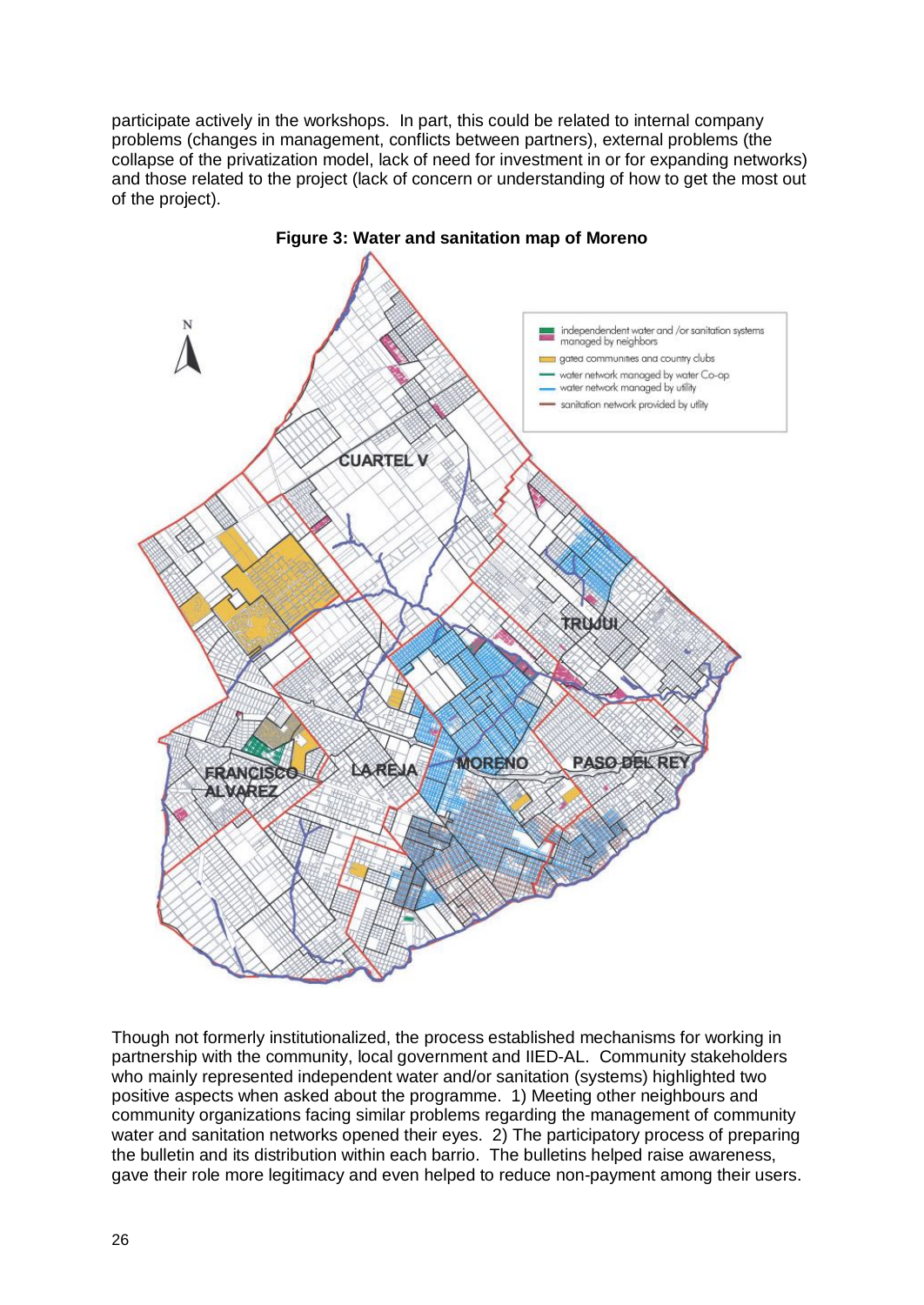However they also felt the programme ended too quickly as several proposals to actually invest money in projects, were not implemented.<sup>65</sup>

#### *5.3.4. National neighbourhood upgrading programme (Programa Nacional de Mejoramiento de Barrios – PROMEBA)*

Urban upgrading and neighbourhood development initiatives regularized the layout of some barrios. Previous work meant that these settlements had regular blocks, plot sizes, street width or reduced density, etc which made it possible for the PROMEBA to finish the process of formalization and of regularizing land tenure. Barrios Hardoy and La Paz were eligible for the PROMEBA initiative.<sup>66</sup> It legalized land tenure in these barrios<sup>67</sup> and indirectly generated urban improvements in Barrio San Jorge.<sup>68</sup> The programme's requirements meant that the barrios benefited to different degrees. San Jorge could not directly participate in the programme due to geographic restrictions and tenure problems which have now been resolved.<sup>69</sup> In order to implement the programme in Barrio La Paz, the population density had to be reduced. Several families were relocated receiving houses from a national housing programme. But 20 plots were still needed and the only free space available in the area was in Barrio Hardoy. To solve this problem the Co-op agreed to hand over the required plots. In turn it received an allocation of 20 quotas for houses in a future housing project. Programme restrictions also meant that benefits would be distributed unevenly within the barrios. PROMEBA focussed on the construction of new houses and improvements, but not for all of the barrio's residents as many had already built their houses with their own efforts. An agreement was reached and formalized in a municipal decree to create a "Solidarity Fund" to compensate residents of San Jorge. This fund was to be used for improvements in the barrio and for helping out families in La Paz moving who had to pay for houses.<sup>70</sup> The fund is managed by a mixed commission constituted by representatives of the three barrios, local government and IIED-AL.<sup>71</sup>

The amount that each family had to pay to the fund depended on what they had received from PROMEBA (whether a new house, improvements to a bathroom or kitchen, or tenure papers or general barrio improvements).<sup>72</sup> The results have been mixed. Not all families have paid into the fund. Many confuse payment into the fund with actual payment for improvements, or for the house they received, or for municipal taxes. Each barrio decides what to invest in. In San Jorge, for example, young people were trained to repair and maintain the sewage network

#### *5.3.5. Continuity of the micro-credit fund*

In 2004 the micro-credit programme entered a new phase. The loan fund started to fill the gaps left by PROMEBA, while opening spaces for organization and participation enabling a new kind of management. Working groups (managed by women) were formed in each of

 $\frac{65}{10}$  The Focus Cities initiative explained below incorporates several of these proposals as draft pilot projects. <sup>66</sup> A national programme that builds new housing units on empty plots, improves existing housing, installs

infrastructure networks and roads.

Residents received tenure papers in March 2010.

<sup>&</sup>lt;sup>68</sup> The programme allowed families who previously could not afford to build houses using their own means to move to Barrio Hardoy and receive a new house.

 $69$  It was less than 4.20 meters above sea level, the acceptable limit for flood risk, and the plot still had tenure problems which were not easily solved in the short term.

 $70$  Families moving into these houses had to repay the costs of the houses through a loan agreement, they were not free like the PROMEBA houses.

In 2009 the PROMEBA II started in Barrios San Jorge, San Martín and Perón. The programme provides main infrastructure to the door of each house, the opening of roads, public spaces, the relocation of some families into housing programmes to increase the width of narrow lanes and formal tenure. In this phase the programme does not intervene in new housing or improvements. This is expected to come from other national programmes.

 $72$  For example if they received a new bathroom they were meant to pay US\$8 a month for 24 months. If they received a new house they had to pay US\$15 for 24 months, and if they just received tenure papers and benefited from general improvements in the barrio, they paid US\$5 for 24 months. In many cases, people thought that they were paying the full cost of the improvements.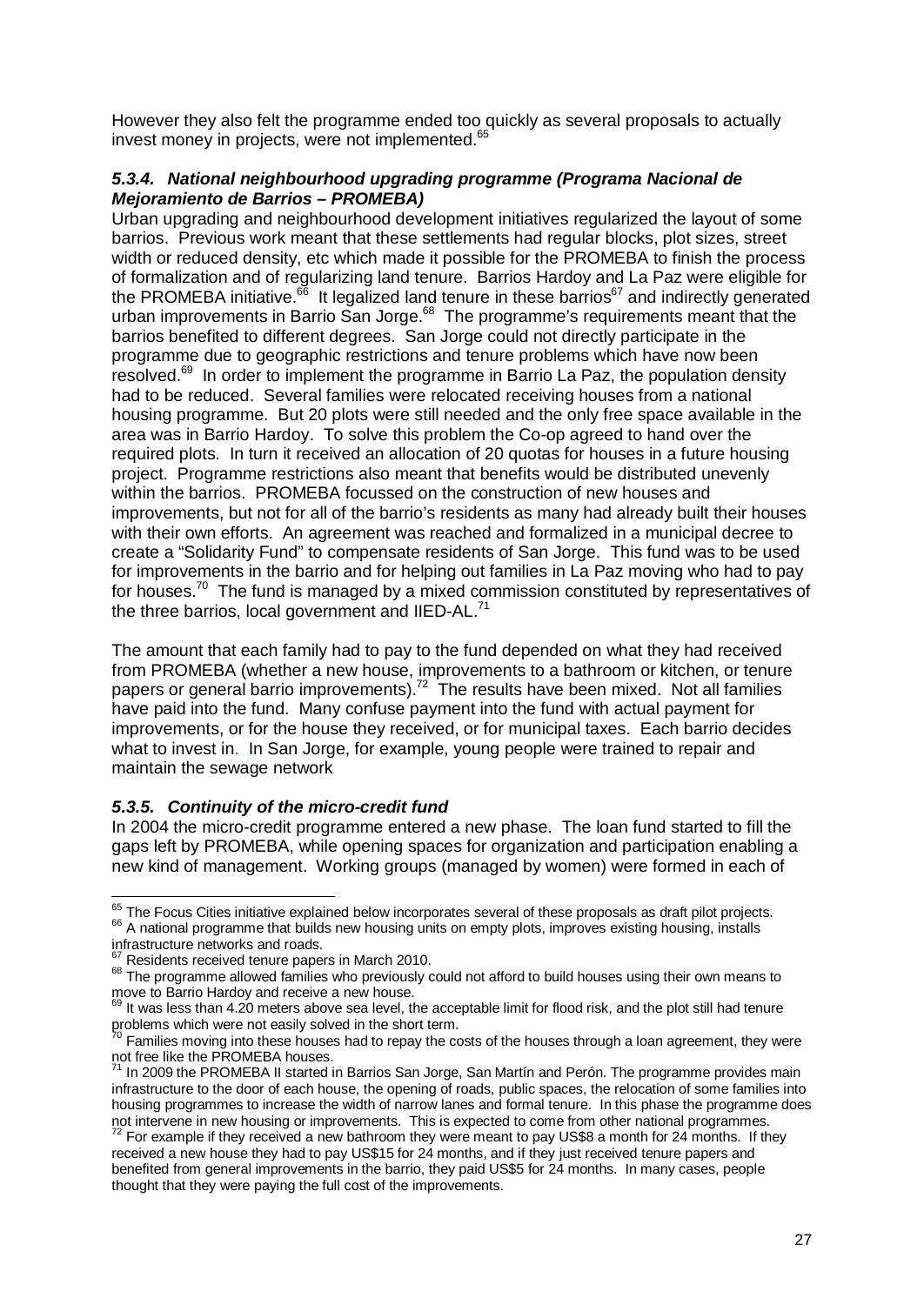the barrios and the loan fund was divided into smaller funds, each one defining and managing loan allocation criteria and pursuing repayment defaulters.

One of the coordinators of the credit scheme made the importance of repayment very clear. "There is a waiting list, many neighbours are waiting for the funds, so the quicker people pay back the faster the next person can get their turn, and if you get a loan, pay it back so that the next person in line can also obtain a loan". With the support of this fund people can continue to build, improve and expand their houses. $73$ 

In 2007 a subsidy was given to IIED-AL from the National "Mejor Vivir por Entidades" programme for improving houses in Barrios San Gines and Villa del Carmen (both in the municipality of San Fernando). The programme is flexible in terms of repayment and the use of collected funds. In order to establish a loan fund in these barrios IIED-AL proposed a subsidy of half of the cost of improvements collecting back the other half in repayments. This was presented to the community and local government and an agreement was reached in 2008. All those that benefited from housing improvements would pay 50% of what they had received in small instalments without interest. This would take between 2 and 10 years to pay depending on the amount of money involved. The money recovered would go to a micro-credit fund managed by a group of women to provide materials to improve or expand houses.

# **Box 6: Summary of Stage 3 - Expanding the work (2001-2005)**

#### **Context**

 Targeted social assistance programmes were implemented prior to the 2001 crisis. After the crisis, amidst social turmoil, different forms of citizen participation emerged, some in the form of protests, such as piquetes,  $74$  and cacerolazos $75$ ; and others aiming to establish dialogue between government and civil society. For instance: Social dialogue in which the church, UN, Caritas, other NGOs and social advisers and politicians participated, or public assemblies.

• After Government elections in 2003 there was a change in government: from a weak state to a developmental state with grand ambitions. Direct social assistance programmes were reinstated.

#### **Working in collaboration**

 Map of stakeholders: Community representatives, local governments (and different offices within local governments), and IIED–AL. The water utility slowly withdrew. Community and local government assumed responsibility for searching for solutions to the improvement of water and sanitation issues.

 Levels of participation: The community participated much more in the design and implementation of projects. Local governments became more involved and open to community participation.

 Characteristics of participation: Participation was enclosed within specific projects or programmes. Agreements were reached and formalized.

#### **Finance mechanisms**

 External: UNDP funded project, and research organizations collaborate in dissemination of experiences (WaterAid, WEDC, etc).

• National government: Targeted integrated programmes. IDB and WB fund national social programmes and municipal urban management programmes.

 Community: The community committed time to participate in workshops and raise awareness within their barrios. There was no community labour force involved in the establishment of networks. Micro-credit for housing.

Utility: The water utility initially allocated personnel to participate in the project.

 $\overline{a}$  $^{73}_{\sim}$  For more details see Almansi F and A Tammarazio (2008) op cit 58.

<sup>&</sup>lt;sup>74</sup> Protests that lead to blocked roads and access to buildings.

<sup>&</sup>lt;sup>75</sup> People in the streets banging pots and pans in the streets to protest.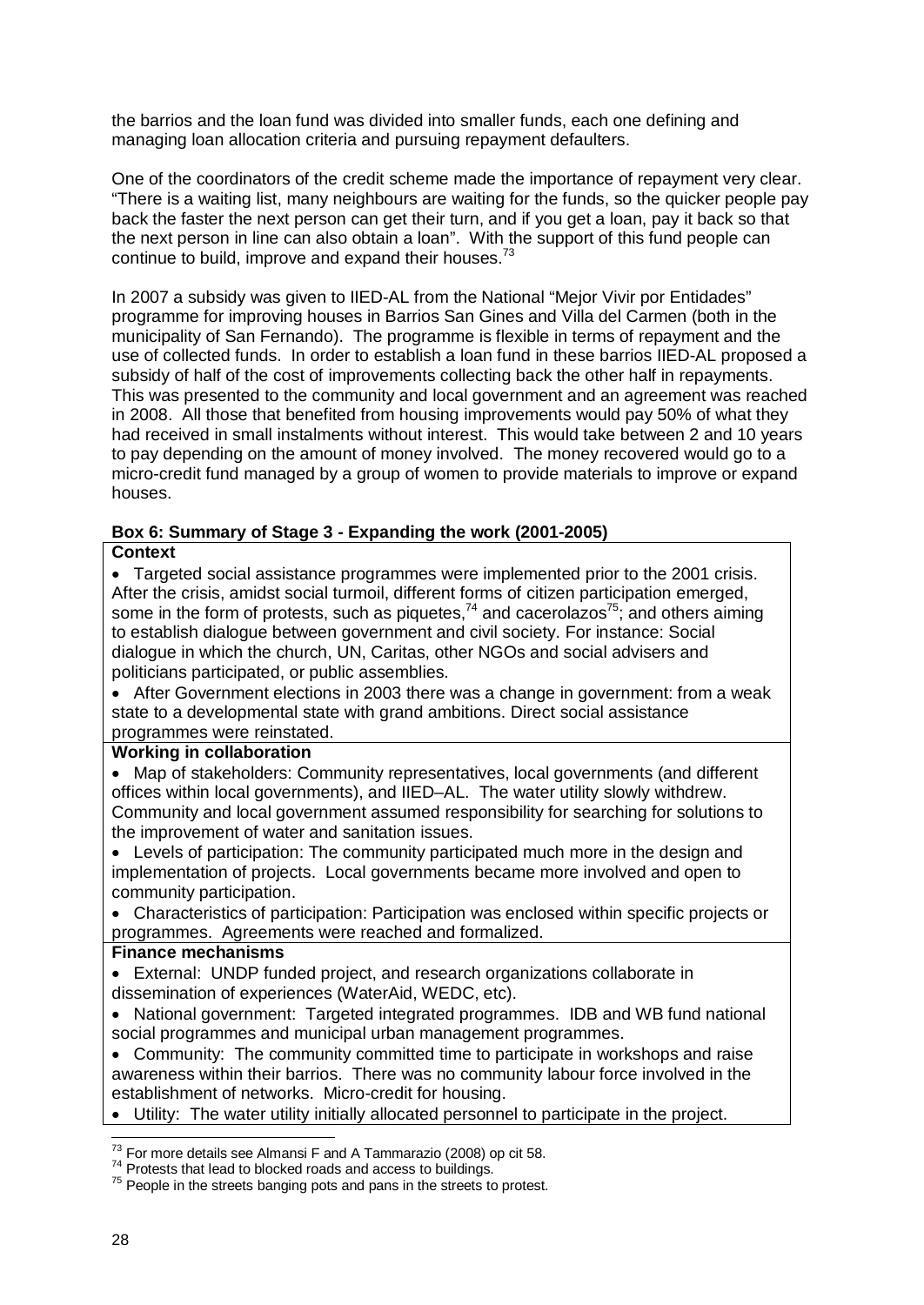Local Government: Staff were allocated and for the first time some of the staff were hired by the project.

# **Scaling up**

 For the first time IIED-AL implemented a water and sanitation participatory management model for a whole municipality. IIED-AL is recognised as a reference point by different stakeholders and the organization balances the work on the micro–level (the barrio) with that on the local level (the municipality).

Participation of neighbours in the management of the micro-credit fund.

• Integrated programmes across the municipality.

# **Information that drives action**

 Tools: Charts of problems with assigned improvement goals, barriers, and recommendations; a Social Stratification Index; a Water Map validated by different stakeholders; Bulletins; Awareness–raising campaigns.

• Publications: IIED-AL continued to publish and present work in different international and national contexts.

 Capacity–Building: Workshops were designed and implemented for municipal staff (mostly health and social workers), and community representatives. The issues covered were: analysis of water problems and prioritization, validation of water maps; working in partnership and water and sanitation provision (Moreno, Gualeguaychú and Reconquista).

### **5.4. Stage 4: Integrated environmental management on a municipal scale (2006 to the present)**

After the experience of developing a multi-stakeholder approach for water and sanitation in Moreno, IIED - AL sought to extend and adapt this approach to other priority areas, including solid waste management and flood risk. Some important steps had been taken: research and dialogue helped to provide a diagnosis of the problems and create a water map; strategic partnerships had been developed, and there had been discussions about adopting the multi-stakeholder approach more formally and integrating it into local planning processes and institutions. The challenge was to build on this experience, applying it to other prioritized environmental issues.

# *5.4.1. The Focus City Research Initiative*

The Focus City Research Initiative (FC) of the International Development Research Centre (IDRC) selected Moreno as a case study site. This selection was based on the fact that a) IDRC had previously funded IIED-AL's first pilot project in San Jorge and an evaluation of the impact of participatory work in San Fernando, b) the FC drew upon and overlapped with many of IIED-AL and IIED's working methods and goals in terms of participation and integrated management of the urban environment, and c) they had two NGOs which could team up and lead the work.

The goal of this ongoing project, which started in 2006, is to reduce the environmental burdens that afflict residents of Moreno and other similar municipalities – burdens which fall especially heavily on vulnerable groups and exacerbate their poverty. The underlying approach consists of identifying and analyzing problems, creating partnerships, designing solutions, and institutionalizing change. What makes the project different is that it is based on associative work. In addition to a diagnosis it includes practical proposals (pilot projects) for implementation. This enables partners to put into practice what they have discussed theoretically, not only in terms of diagnosing problems and designing solutions but also in terms of the monitoring and evaluation by all actors of the process. Some of the initial actions undertaken were: participatory mapping; development of an integrated environmental management system (Sistema Integral de Gestión Ambiental – SIGA, see Box 4); problem identification, compilation of a portfolio of projects; prioritisation and project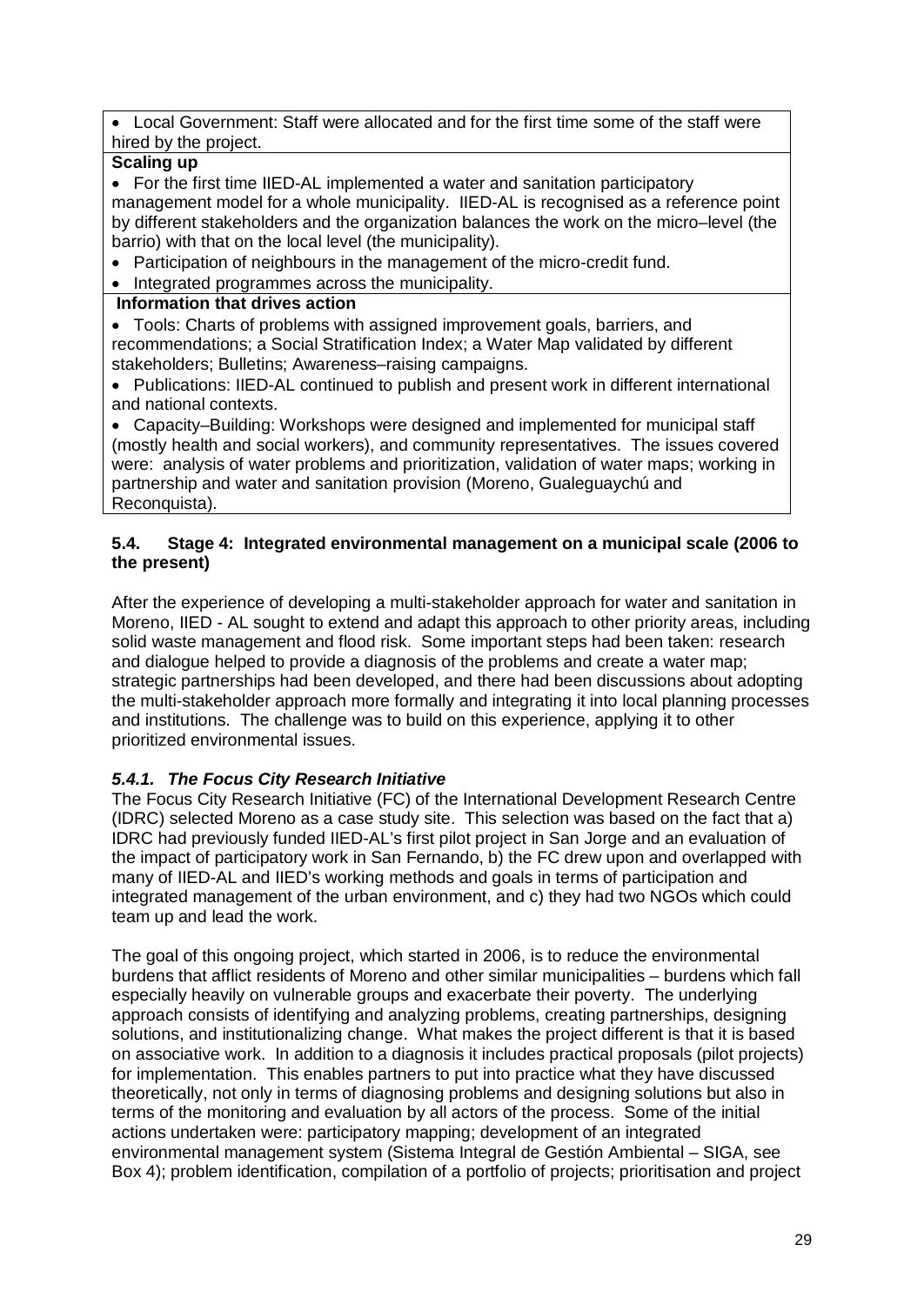#### implementation.

As the focus expands to other environmental problems, the partnerships base also grows. During the process, representatives of various community organizations and local government (staff and directors of key municipal offices) have shown a commitment to working in partnership. For practical reasons the territory of Moreno was subdivided into 4 zones. In each zone regular meetings are held and zonal round table discussions with representatives of the three partners (community, local government and IIED-AL) articulate what actions should be taken. Partners are responsible for communicating activities and generating awareness within their barrios. Representatives from each zonal round table also participate in an inter-neighbourhood committee. Meetings and workshops have been run over the last two years, during which over 100 have been held involving more than 240 households and community leaders and 40 municipal staff members. The zonal round tables and the inter-neighbourhood committees continue to function, with varying levels of motivation and participation.

# **Box 7: Mapping environmental problems**

A central activity of the project was the identification and mapping of environmental problems and the development of an integrated environmental management system (Sistema Integral de Gestión Ambiental - SIGA). We held a series of workshops with community members and local government representatives. The process helped to engage the community and get them to start looking for solutions to these problems. It was an exercise in negotiation and in reaching agreements between the different stakeholders. During the exercise, technicians collected municipal information scattered in different offices, including the short and medium term municipal action plans. The aim was to solve local environmental needs, produce several municipal maps, and integrate this information with that produced during the workshops. This is how the initial phase of the SIGA for Moreno began. The information gathered was used to help draft pilot project proposals. It also generated a dynamic of producing information in a more participative way that could be shared with the community and with different government departments.

The whole process had several interesting aspects: it generated a lot of support in the community, it helped to raise expectations, it presented a new working dynamic which was uncommon in the district, and it involved the community in a different way as they discussed issues not often open to them. However, it did not fulfil all expectations. It was impossible to continuously update the information and create a team that could lead and integrate community mapping with municipal mapping within the local government. The SIGA for Moreno was never updated. It became clear that local government was reticent to share information with the community and with different municipal offices as they felt that some information was too sensitive. IIED-AL was not able to make them see the benefits of producing and sharing information, "to make visible the invisible" as stated by a municipal technician participating in the process.

Two city wide projects were selected, a solid urban waste classifying plant and an environmental education programme. Four local projects have also been selected: two projects for upgrading streams; the expansion and upgrading of a water network and the provision of drinking water for 650 families; and an environmental theme park. The environmental programme includes the training of environmental promoters (45 community members and some 50 municipal employees) and training sessions in the neighbourhoods where the pilot projects are being implemented. Stakeholders have participated in the design and budgeting of the selected projects and have signed agreements with different contractors in order to start implementation. An unprecedented level of participation and collaborative work has been reached. The participatory mapping process, the development of project proposals, the prioritization of projects, the hiring of consultants and the design of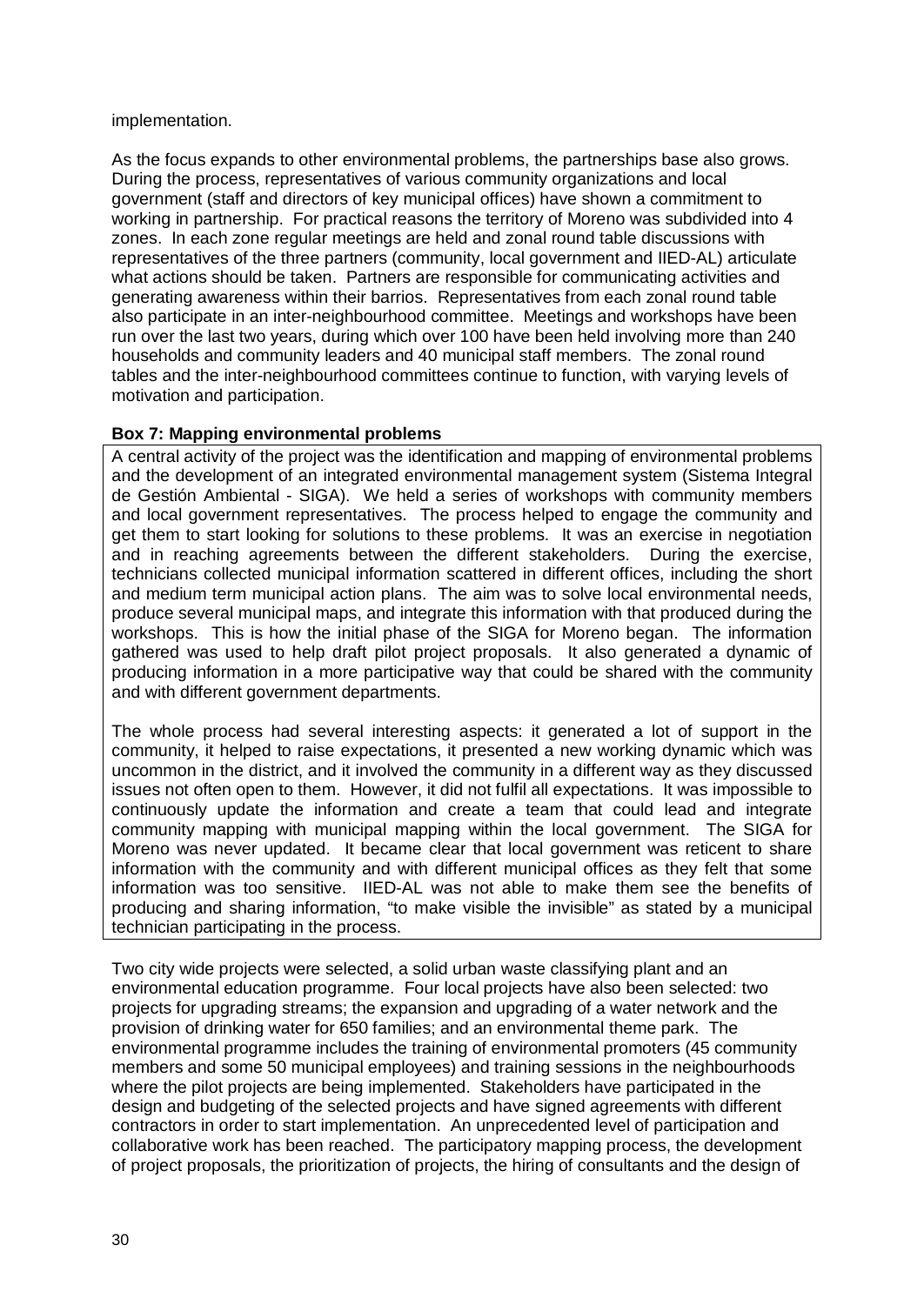final projects, have all been transparent, open and inclusive. The financial resources to be allocated to the different projects have also been discussed by all stakeholders.

But the challenges are also immense. Municipal projections of project completion rarely coincide with local wishes, resulting in tensions between actors. For the first time, the municipality is discussing local environmental management with the community and consensus is needed to implement environmental activities within the project framework. Actions cut deep into what has traditionally been municipal "territory"<sup>76</sup>. Where and when the project money is spent is discussed by all stakeholders and decisions are not made by the municipality alone. Tensions continually arise, some related to delays in the process, others because traditionally the perception is that "local governments know best". Sometimes "participation" is used more as a buzzword than as a way of designing and implementing actions at the local level. On more than one occasion, community participation has masked the cooption of community representatives by local government as they distribute subsidies to residents and offer financial support to some of these organizations, several of whom are politically affiliated to the governing party. However, there have also been several instances in which the communities have taken a stance and actively opposed government suggestions and decisions.

Community representatives recall a few of the moments when they resisted domination by the municipality. In one instance community members opposed a project proposal designed by the municipality because it was presented outside the timeframe and it involved actions and activities not previously prioritized. In another example, they opposed the allocation of grants for government staff to participate in the environmental training sessions for promoters as the grants were meant to be solely for community members. In the beginning community leaders only worked with individuals they already knew, but over time they learned to work with everyone as a group, challenging the decisions of both the municipality and IIED-AL. Many of the participants are party political brokers working in the barrios, and they have received instructions to accept and push forward local government proposals. But more than one has been willing to circumvent these directives, absenting themselves from meetings where they felt they were being required to decide between the interests of government and those of their community.

#### **Box 8: Summary of Stage 4 - Integrated environmental management on a municipal scale (2006 to the present)**

#### **Context**

 There has been political continuity at the national level and in most provinces and municipalities. The economic situation is generally stable and the national government allocates resources to social, housing and infrastructure programmes.

 A clientelistic attitude from both national and local governments is (again) increasingly present.

 We are in a process of re–nationalization of many services (water and sanitation, gas, electricity, flag carrier (airline), social security, etc.

#### **Working in collaboration**

Map of stakeholders: Community representatives, local government and IIED-AL.

 Levels of participation: The community has a voice in project design, budgeting and implementation, and they influence results, in spite of local government's efforts to force decisions through political brokers in exchange for special favours. Representatives from different barrios learn from each other and realize that they share common problems. Local government engages in discussions. IIED–AL builds

consensus between stakeholders and balances the different needs of the community,

 $\overline{a}$  $^{76}$  In Argentina we use the term "territorio" as the mayor's domain, and actions that cut deep in the territory mean that they touch particularly sensitive local planning issues that are traditionally decided with no stakeholder participation.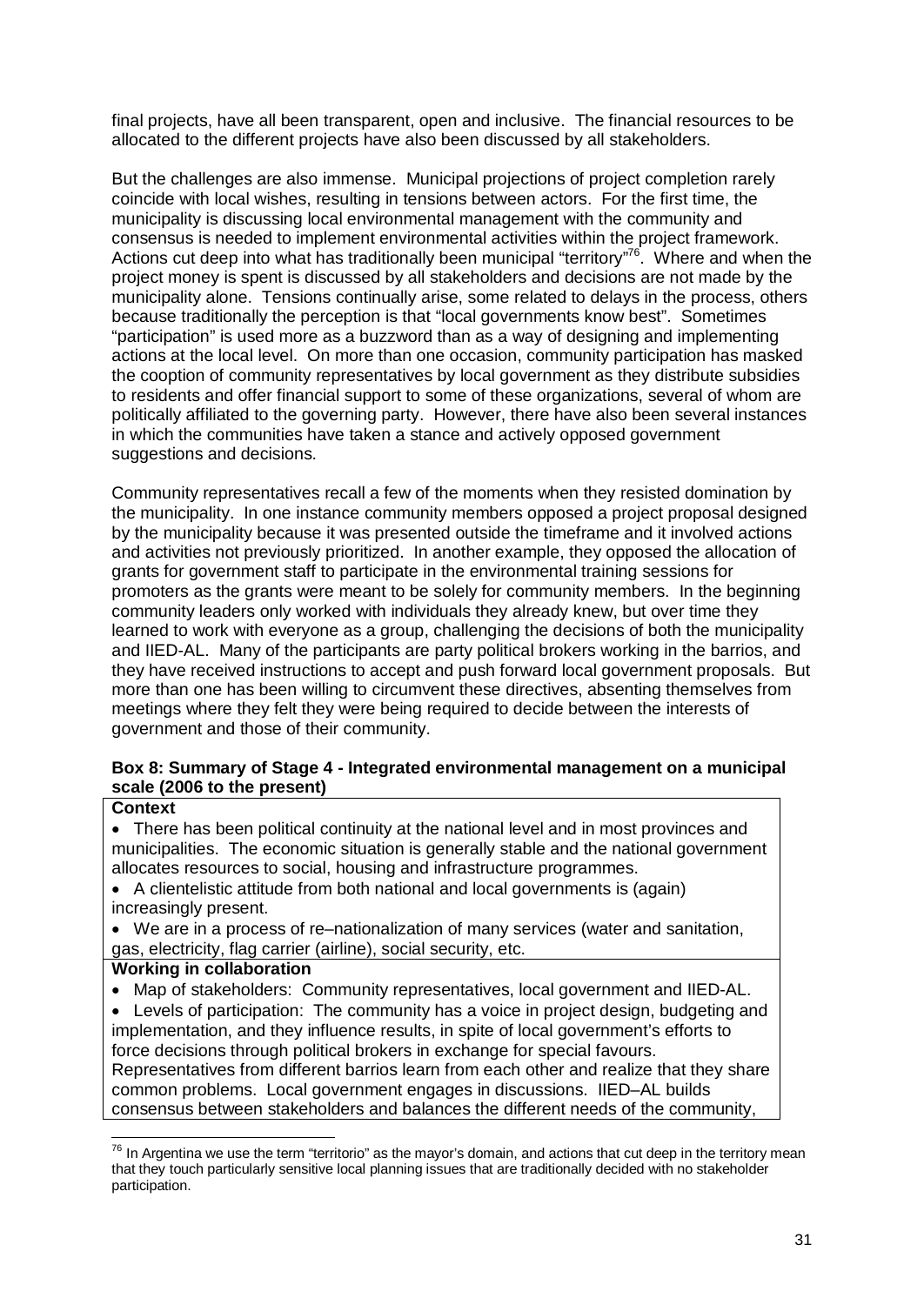the local government and the project. Equality in the process of making decisions: one vote for each partner (community, local government, IIED-AL).<sup>77</sup>

 Characteristics of participation: We have reached the stage where community representatives can put aside the needs of their own organization and support the needs of others. There are clear project rules but there is also room for improvement in areas such as how representatives are selected, project prioritisation, budget and time allocation and transparency.

# **Financial mechanisms**

- External: Focus city initiative funded by IDRC.
- Community: Representatives contribute committing time to the project.

 Local Government: Staff time and resources are contributed, although reticently. More than once the programme has paid for activities or studies which should have been done by municipal staff.<sup>78</sup>

#### **Scaling up**

 Environmental issues have been taken on board at a municipal scale, building upon former water and sanitation experiences. We have moved from working with a few barrios to trying to engage representatives from many different barrios across a whole municipality.

# **Information that drives action**

 Tools: Participatory mapping, SIGA, record books of meetings, videos, base lines, miniature models of parks, and information flyers.

• Publications: We continue to publish and present our work in different international and national contexts. Bulletins to provide updates on project progress

 Capacity–building: A great deal of effort is made to inform stakeholders of different environmental issues (water, sanitation, waste management, flood risk, etc.) and on working in collaboration. Community representatives design drafts of pilot projects with the aid of an external consultant, and produce a portfolio of potential environmental projects. After a prioritization process, 6 have been selected and are being designed and implemented in a participatory way. Community leaders are part of the Administrative Commission (one representative from each zone) which is responsible for reviewing payments according to contracts signed for the implementation of each of the pilot projects.

# **6. Some thoughts on process: Highlights and challenges**

Before analyzing the process and its challenges a note of caution is necessary. The culture and idiosyncrasies of each region, province and district differ across Argentina. These differences are the result of past political, economic, social and cultural factors that have shaped the present and explain, in part, the existence of a sense of solidarity and the development of strong community networks. The low-income communities where we have worked are very different from neighbourhoods of similar incomes in other regions of the country and also different from those in other municipalities within Greater Buenos Aires. Therefore our analysis is bounded by our experience, mainly in the municipalities of San Fernando and Moreno.

į

 $77$  For example: for the selection of consultants hired to design pilot projects, three proposals were requested and the bidding was presented in an open meeting. Representatives of the community, the local government and IIED–AL voted for the proposal which was selected.

 $78$  The FC has a budget to pay for some municipal staff time as they are underpaid and the project demands more time and effort from them. In reciprocity the municipality has to dedicate more staff and resources to the project. In practice, staff collaboration has not been great. They are not giving extra time to the project, and activities that could be done by municipal staff have had to be out-sourced by the programme to avoid further unjustified delays.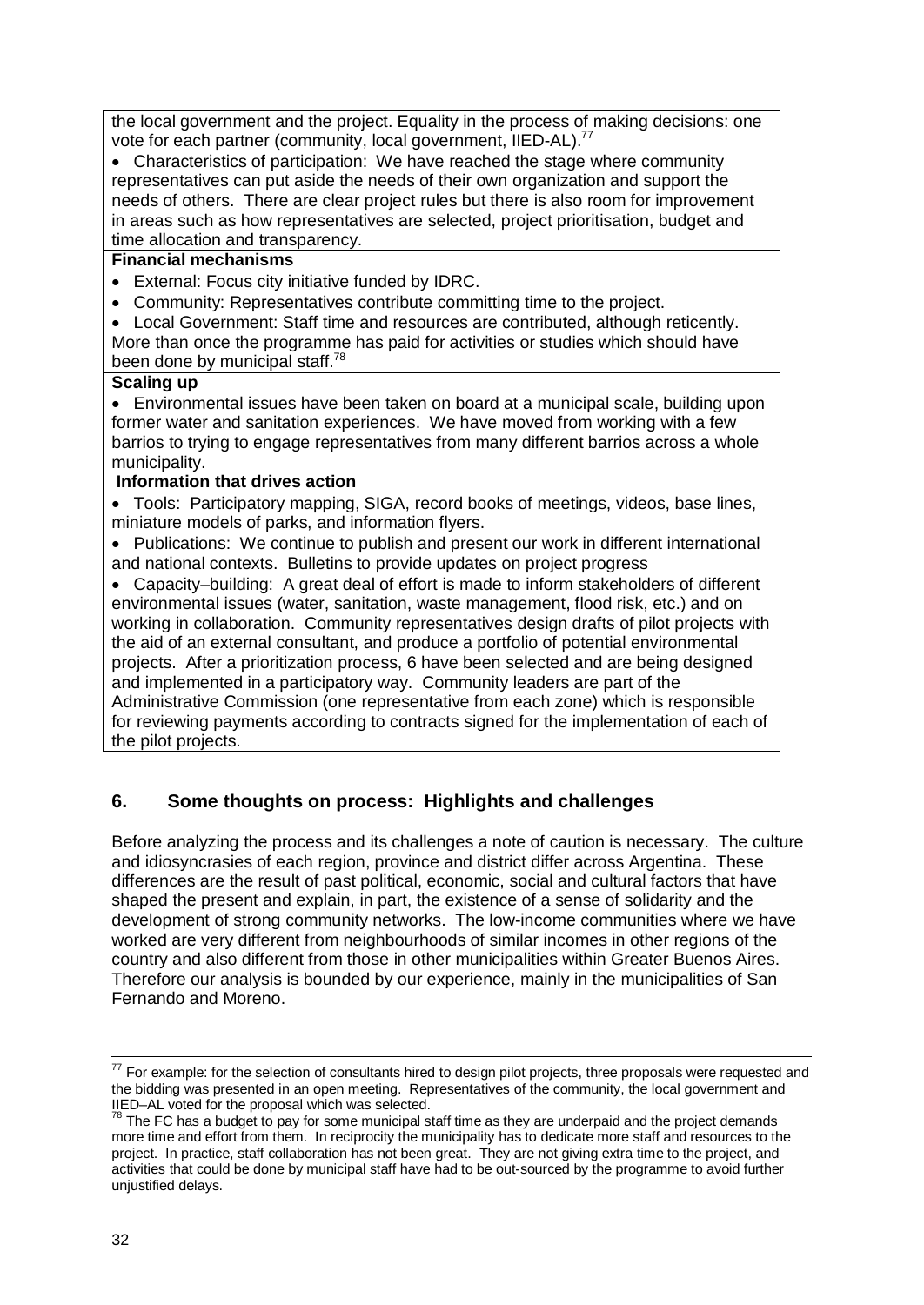From the beginning, IIED–AL adopted an integrated approach to urban issues that affect low-income communities and embraced a long-term commitment to the neighbourhoods and municipalities in which it works. In this way, the organization has continued to be active in Barrio San Jorge and Barrio Hardoy and has incorporated new barrios such as La Paz and San Martin and whole municipalities, such as Moreno in its work. IIED-AL staff are always searching for ways to sustain actions and integrate views across different projects. Even when funding was not forthcoming, the organization continued to support the key activities which it thought worthwhile. Our publications have helped us to reflect on the process and to disseminate our knowledge, as well as that of our partners.

During the last 20 years or so, and throughout changing contexts, IIED-AL's main priority has been to work in collaboration with civil society, local government and the private sector to improve the living environments in low-income settlements. Any one stakeholder alone cannot take on the complex task of urban development and poverty reduction. Our premise is that despite having different rationales and motivations each stakeholder's goals overlap sufficiently to justify working in collaboration. Furthermore, when water and sanitation provision fails to improve this is often because the different stakeholders are working at cross-purposes.

During these years IIED-AL staff, together with other actors have managed to achieve substantial results in the way we work together and implement projects. By working with the private water utility company, it was possible to influence approaches to service provision for the poor and trigger the expansion of networks towards and within low-income neighbourhoods. San Jorge was the first informal settlement in the BAMR to receive water from a water company. IIED-AL collaborated with local government in the adoption of integrated approaches to urban problems, and more specifically it facilitated community participation in the implementation of local projects and programmes. Within communities, IIED-AL has collaborated in the development, growth and maturation of new organizations. We have also worked together to strengthen the relations within each community organization, between groups in different areas and with other stakeholders such as local or provincial governments or water utilities.

More generally, IIED-AL has participated in meetings with bilateral and multilateral agencies and in different national and international networks to advocate for better housing and infrastructure for low-income groups. The Institute continues to contribute to debate on how to provide services to the urban poor, plan and implement the upgrading of settlements and on how to work in collaboration with different stakeholders.

# **6.1. The challenges**

The picture is not at all simple. These kinds of participatory processes pose enormous challenges. Though we promote and believe in a collaborative working model, we are also aware that the approach needs to be further developed, and improved. For this approach to be effective a series of unresolved difficult and complex issues must be addressed.

#### • In terms of stakeholders:

Working with civil society poses particular challenges around increasing representation, inclusion, commitment and continuity in participation. Going beyond the participation of the same people and organizations when broader involvement is needed is difficult as is the renewal and rejuvenation of leadership to ensure that new voices are heard. Engaging a wide cross section of society, for example, children, young people and other excluded groups, requires different approaches and ways of working. Finally, in the face of uneven power dynamics and the importance of the stakes at play the risk of co-option is ever present. The separation of politics from community and project work is a constant battle.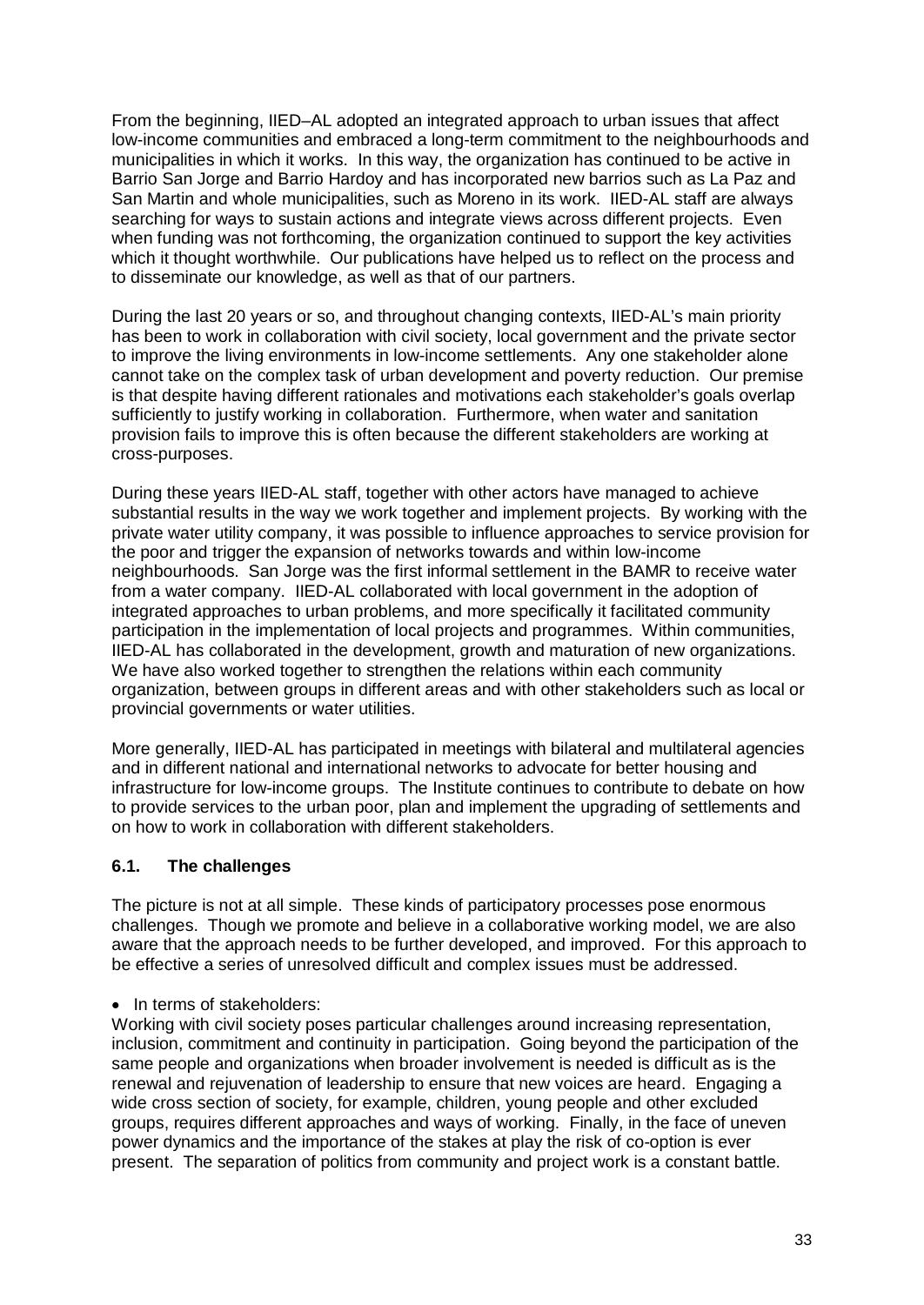In our experience local government has difficulty in articulating and integrating knowledge, information and resources among offices to enable horizontal decision making. Making information available to municipal staff and its constituency in a context where information is tightly controlled is problematic. And reconciling local government's need to spend time in consultation with the community's expectations so that both parties take into account each others' perceptions and knowledge, is a real challenge. The community's expectations are often raised beyond the government's ability to fulfil them. Finally, overcoming years of political patronage will take much more work at the community and government level.<sup>79</sup>

There is a fine line between ensuring an NGO's independence, and thus its ability to resist clientelism and political manipulation, and the need to recognize legitimate governmental concerns, and the pressures government agencies are under. NGO's also struggle to maintain a focus on process and participation when most funders prioritize products and results. Within this context gaining and justifying the trust of community representatives is a constant challenge.

#### • In terms of project implementation

How can you set a pace for a project that satisfies different stakeholders, and matches the rhythms of the different partners? Community representatives usually want to implement actions immediately and show their commitment. Local government must deal with many pressing needs and often does not wish to be rushed. In addition, sometimes the community's priorities do not coincide with those of the local government and instead of saying so; they just delay the process with different excuses. Meanwhile, donors always want to see results; how many meters of pipes have been laid, how many houses improved or how many workshops held. They tend to lose sight of the fine details that these urban environmental processes entail. IIED-AL struggles to reconcile these different institutional priorities.

How can consensus be reached when there is money allocated for projects? Even though the resources involved in the programmes are not large, the lack of alternative municipal resources means that staff and politicians want to control them to help them reach their own goals and to secure votes. In addition, local government is concerned with the distribution of the benefits among different neighbourhoods, not just from the project in question but from other government projects. This complicates project selection and location. Other challenges include guaranteeing a space for participation where all stakeholders have an equal voice when knowledge, power and resources are unequally distributed between the partners, and establishing an institutional arrangement which holds stakeholders to their agreed position so that common goals can be realised.

#### • In terms of scale

How can the risks associated with working on a larger scale (both in terms of increased geographical coverage and in terms of the number of stakeholders) be managed when the territory "is the mayor's domain" (as expressed in interviews) and there are embedded power struggles between municipal government and party political brokers? One interviewee argued that it was a little too ambitious to try to deal with a whole municipality, involving many different barrios, community groups and different government agencies. She suggested that a focus on a few neighbourhoods would allow the process to evolve with more freedom.

To understand some of these challenges we must differentiate between the projects implemented in the barrios of San Fernando from those carried out in Moreno. There are

 $\overline{a}$  $^{79}$  Over the last 80 years or so, governments have used a clientelistic model to manage responsibilities (handing out food, houses, and other subsidies, etc.). Over the last few years and particularly since the crisis of 2001, the State has increased its presence, and has become more populist and centralized in its decision-making.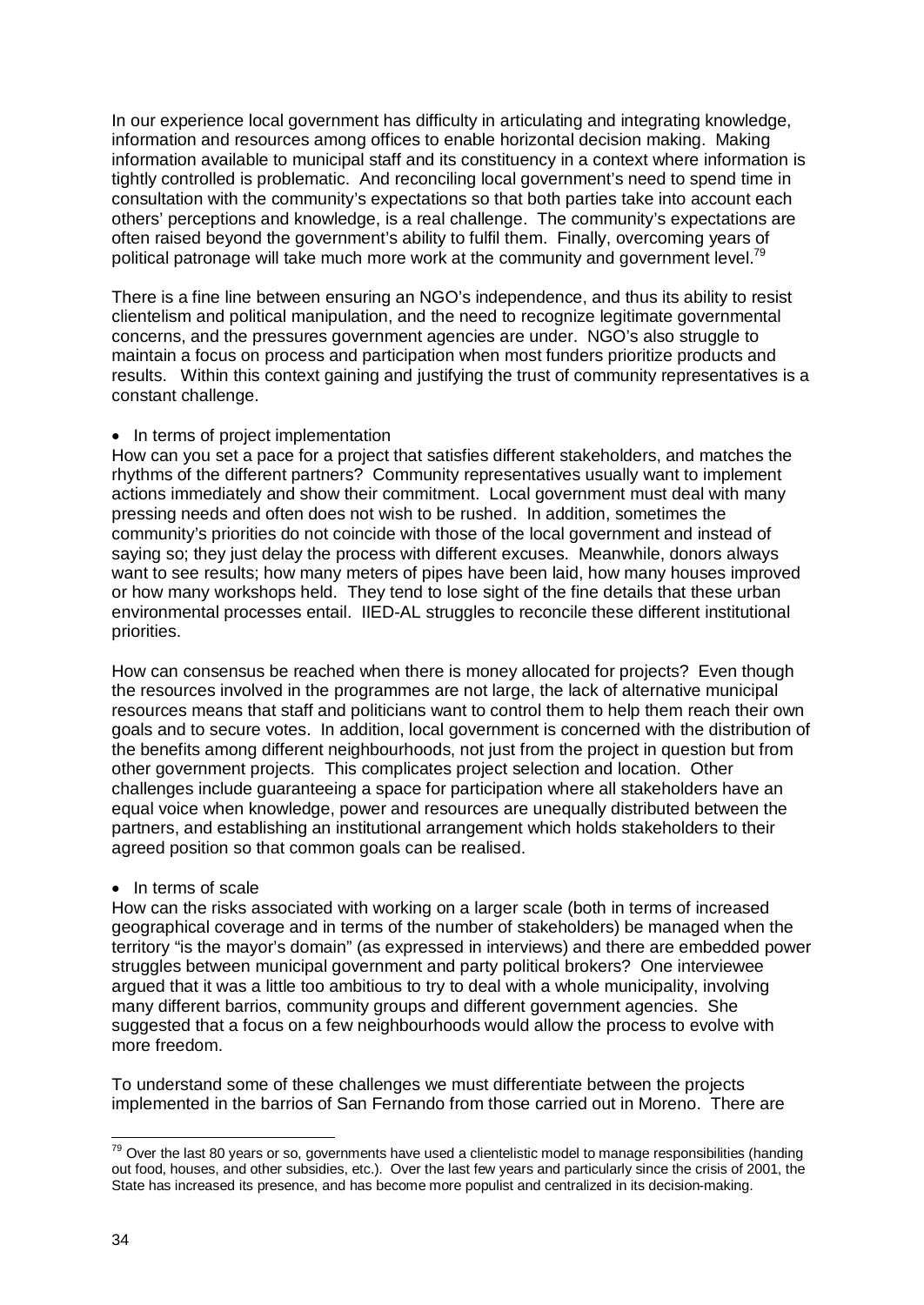important variances in the way these local governments work and on how they relate to community representatives and NGOs. Both local governments belong to the same political party (Partido Justicialista) and have been in office for at least 3 or 4 terms. Both are used to the traditional Argentinean way of doing politics through political brokers.<sup>80</sup> In Moreno, however, there is a tighter grip on how these brokers work, with whom they meet and what they say, and there is pressure on them to align themselves with local government decisions.<sup>81</sup> Politicians and technicians working in other municipalities recognize (with a mix of envy and sarcasm) that in Moreno they have the *"territorio bien peinado*" (the territory well combed or covered) meaning the network of brokers extends throughout the area and responds to high level local politicians. This way of operating clashes with a more participatory, collaborative and democratic approach, and therefore with the approach adopted by the Focus Cities project.

On the other hand these municipalities share a fear of generating demands that they cannot fulfil. In meetings with municipal staff it is common to hear that it is local government that has to respond local demands. To avoid being placed in this situation, it tries to keep the levels of expectation as low as possible. In many cases this fear is justified. When national government announces "BIG" programmes and takes credit for it, it is the local administration that has to deal with the delays and problems of project implementation. $82$ This is often exacerbated by the fact that these projects come as a package designed by higher levels of government with little scope for adapting them to suit to local reality.<sup>83</sup> Another factor that continuously undermines participatory processes is the tradition of charity programmes which pay party political brokers to attend meetings. As a result of this practice, the community is generally more inclined to wait for hand outs and receive money for participating than to get actively involved in projects that directly affect them but that do not have a certain outcome.

For local government it is much easier if the community members do not actively participate but just do what they are told. A professional with a great deal of experience in working in the BAMR said that *"its possible and desirable to generate multi-stakeholder processes recognizing common interests and the operation of power struggles, however in the municipalities of Greater Buenos Aires, it seems that thinking differently is dangerous, especially if it comes from traditional allies"*. Despite all these years of working with stakeholders they continue the practice of setting up meetings with only one of the groups or just a few members of the community, in this way they find it easier to convince, co-opt, and avoid being placed in a position which they cannot manage. Community members noted "*we felt uncomfortable when we went to meetings and things had already been discussed and sometimes decided (e.g. the grant issue and more recently the re-scheduling of the environmental education training sessions).*<sup>84</sup> IIED-AL has to be constantly stopping decisions; and we are also often left out of discussions.<sup>85</sup>

It would have been impossible to implement a project like Focus Cities if the municipality had not been willing to get involved. It would also have been impossible to have reached this

 $\overline{\phantom{a}}$ 

 $\frac{80}{10}$  The custom is to work through party political brokers to address the needs of the area in exchange for votes. 81 This way of operating is not restricted to local governments. It also comes down from national and provincial levels, and much depends on the President's approach. The present administration exercises strict control, puts pressure on all sectors and groups, and is severe, even vengeful, toward any opposition.

 $82$  Delays of over 2 years are not uncommon between the announcement of a programme (such as PROMEBA) and its actual implementation.

Idem.

Bern.<br><sup>84</sup> The environmental education training sessions had two timetables, one in the morning and another in the afternoon. Without any consultation, municipal staff participating in the course were given priority in the morning classes because this was during working hours, a top–down decision. Community members had to attend classes in the afternoon, they had no option.

 $85$  For example, the municipality believed the design of an education campaign was part of a government policy. Therefore, they designed it directly with the trainers without involving the community or IIED-AL.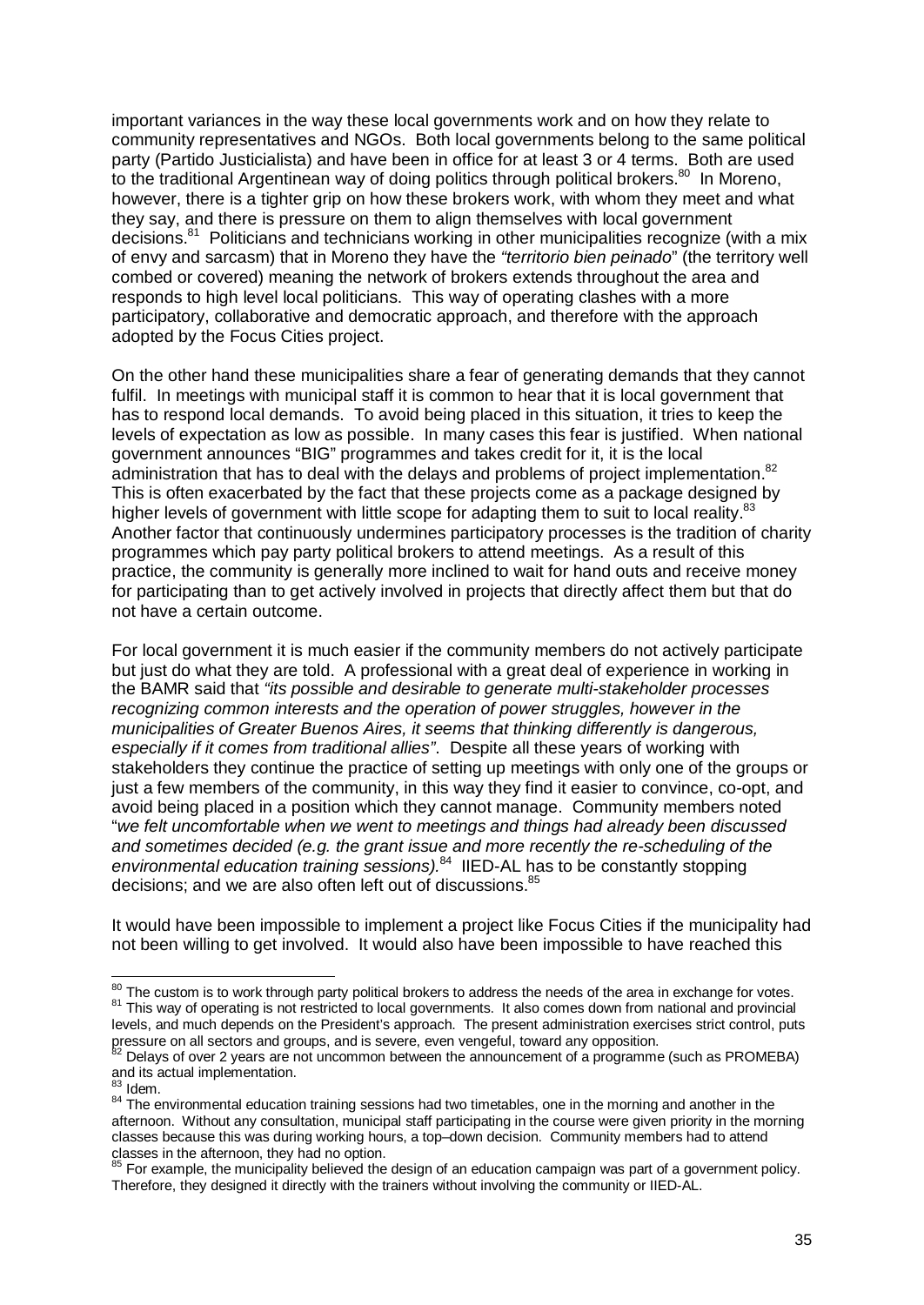level of success in improving the living conditions in Barrios San Jorge or Hardoy if the local government had not collaborated. The levels of commitment required from community representatives are hard to maintain. In focus groups, representatives constantly refer to the time needed for community work and the little recognition they receive from their neighbours, or how they are criticized in their work. Despite it all, they keep on.

All these different problems and difficulties at the community and government level make working in collaboration a real challenge. With these challenges in mind we continue to think that working together is the best way to build long term processes and bring about real change. There have been some real highlights and achievements which have come about as a result of our efforts.

# **6.2. Highlights**

Throughout these years we have developed processes that include long–term commitment, that bring together perspectives, build spaces for participation that are neutral with no one claiming ownership or the right to decide unilaterally on who participates and how, that honour agreements and that develop mechanisms to assure transparency and accountability.

Community members and representatives of the local government see overcoming mistrust as an important achievement. "*When the community sees an NGO that can actually work alongside the State, then distrust is lessened*," said the president of the Legislature. A neighbour explained that "*at first we thought: it's the same old song, but …we also thought that if we did not help each other and fight for something we all needed, nobody was going to come from outside and give us something. Do it, contribute something yourself, it won't be money but it can be good will, work, participation in the meetings. Listen to proposals and choose what is best and possible for the barrio."*

The growth in the practice of citizenship is also notable. A committed neighbour and active but non-confrontational local political leader comments that *"pressure from the local government to attend a meeting where project issues were being discussed and to support the government's position leaves me in an uncomfortable position so I preferred to be absent and not be a traitor (to any side)".* Another said *"in the beginning we worked individually, only with those we knew, but along the process we learned to work as a group, even confronting the municipality and IIED-AL. For example, we stopped part of the grants going to municipal employees."*

Sometimes particular projects involve training sessions that are highly appreciated by the community. More importantly these processes have helped the community to build identity and citizenship, to grow as individuals and as groups, to open their eyes to what they are capable of. Comments gathered at different meetings and focus groups highlight this:

*"I have learned a lot; today I am 35 years old and I have started high school because I want to keep on learning. I grew as a person and I want to continue growing so I will keep on participating"* – a community member of Barrio Hardoy involved in the management of the micro credit fund.

And from different community members participating in projects in Moreno:

*"It opened our eyes. We realized the importance of the work we had been doing, we value ourselves more now. We managed to get the pilot projects going."*

*"We have learned to respect different opinions and reach agreements."*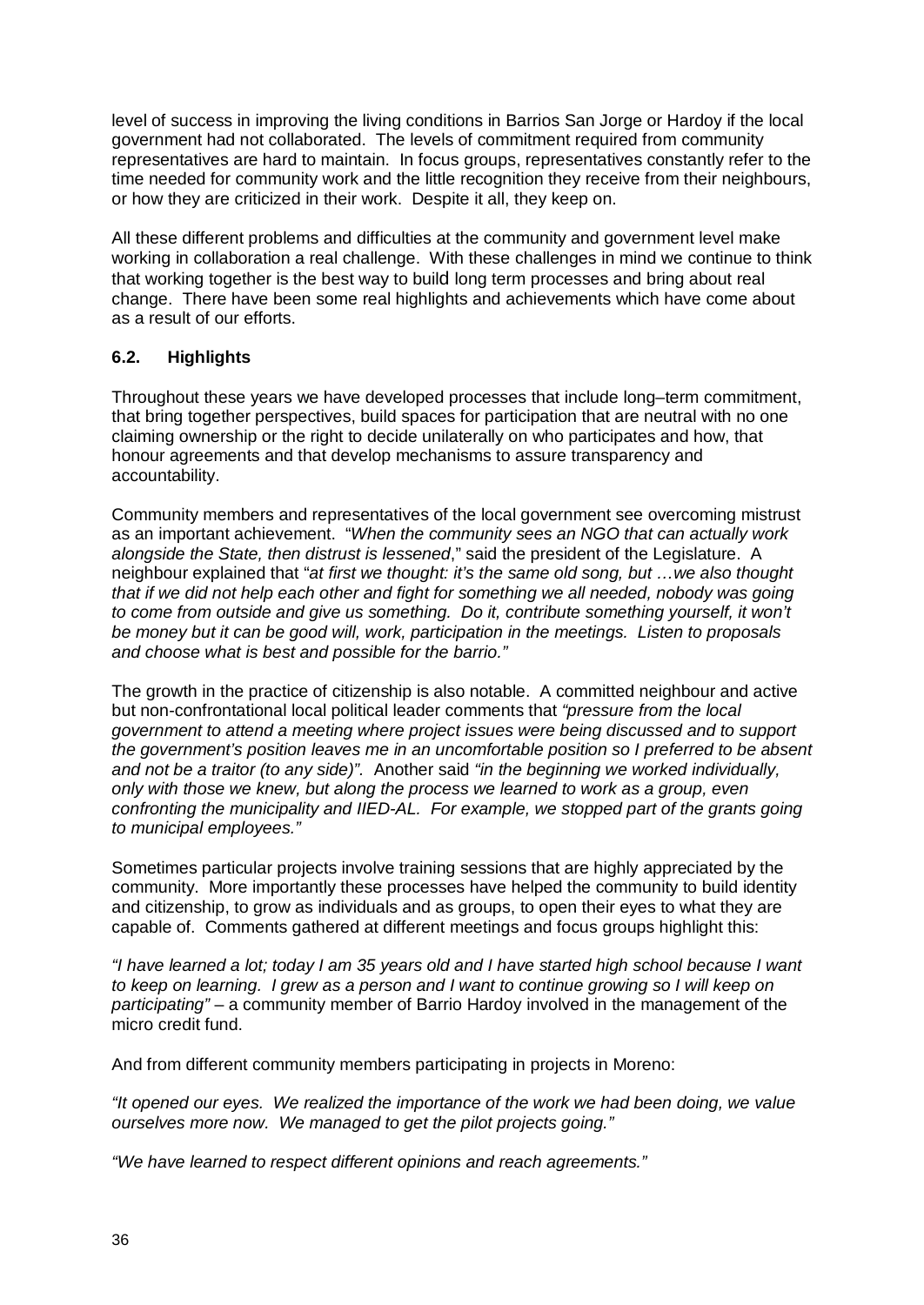*We have "learned to stand and stick to our beliefs."* 

*We have "learned to fight, go to the front, reach people, reach agreements with other community members, discovered our potential to do things without waiting for national programmes to come down."* 

*"I grew as an individual and as institution. I don't feel I am told what to do, I have learned to stand and stick to my beliefs. With Focus Cities I have learned to analyze budgets, work together with many different members of the community and reach agreements."*

These processes have also shown the potential of working in collaboration, *"by itself the State cannot provide the needed improvements in the quality of life in the barrios, and when you find an NGO that shares a vision of the improvements needed, then actions are carried out. You may have many different opinions and ways of doing things, but you share a goal*  and work towards it, you learn to respect the other's opinion" explains the President of the Local Legislature of the Municipality of San Fernando.

IIED-AL's main role has been to guarantee that these spaces of working in collaboration are maintained and that what has been agreed is carried out. A resident of Moreno stated that, *"I liked the idea of working with an independent institution that could control the participatory process (instead of the municipality deciding everything); day to day I see that the work is being carried out as promised".* Community members feel they have learned to organize themselves and make a stand as a group when things are not going as planned. They all agree that they are capable of confronting the municipality, and in some cases IIED-AL. They are also able to handle their roles as party political brokers and community representatives in spite of outside pressures. Sometimes they made a stand, other times they have felt they did not push hard enough for their interests to be acknowledged or were caught with "their guard down" (e.g. when they were persuaded to agree to things that they did not support, for example, when the recycling plant pilot project was pushed forward.<sup>86</sup>)

These are important achievements for all stakeholders and our experience of working in collaboration with partners while sticking to a set of principles shows what can be done. Through long-term engagement and by fostering the participation of low-income communities in the decision-making processes that affect their lives, IIED-AL has been able to play an important role in securing water and sanitation services for these previously overlooked areas. In addition, this process has inspired others to learn from our experience and follow suit. While many challenges remain, these case studies demonstrate what is possible.

 $\overline{\phantom{a}}$  $86$  The idea for this project came from the many pilot project proposals that the community had developed on recycling and waste management and from local government's need for an integrated solid waste management policy. In the end, however, the project was totally designed and managed by the local government without any participation from the other partners in the project (neither the community nor IIED-AL).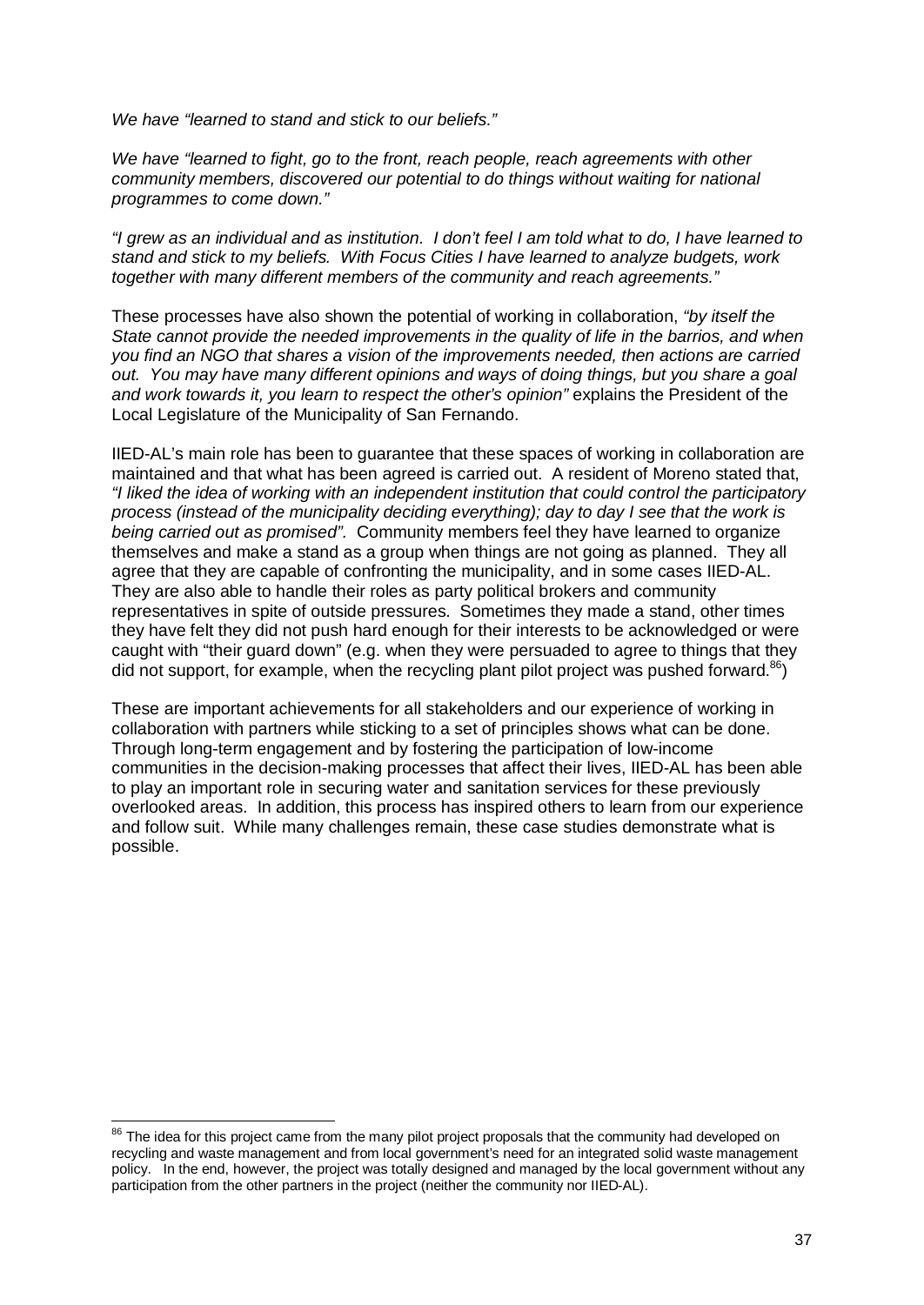# **References**

Fernandez, A. (2007) *Lecturas sobre el Estado y las políticas públicas: retomando el debate de ayer para fortalecer el actual.* Jefe de gabinete de Ministros, Buenos Aires.

Aguilera, G, M. E. Amieiro and S. Gómez (2008) "Presentación del Municipio de San Fernando." *In:* Barten F., W. Flores and A. Hardoy *La inequidad en la Salud: hacia un abordaje integral.* IIED-América Latina Publicaciones, Buenos Aires, pp. 247-260.

Almansi, F., A. Hardoy, G. Pandiella, R. Schusterman, G. Urquiza and E. Gutierrez (2003) *Everyday Water Struggles in Buenos Aires: the Problem of Land Tenure in the Expansion of Potable Water and Sanitation Service to Informal Settlements. New Rules, New Roles: Does PSP Benefit the Poor?* WaterAid, Tearfund, London.

Almansi F. and A. Tammarazio (2008) Mobilizing projects in community organizations with long – term perspective: neighbourhood credit funds in Buenos Aires, Argentina. *Environment and Urbanization*, Vol 20 (1), pp.121-147.

Auyero, J. (1998) "Favores por votos". Editorial Losada. Argentina.

Clemente A. and C. Smulovitz (2004*) Descentralización, políticas sociales y participación democrática en Argentina,* IIED-América Latina Publicaciones, Buenos Aires.

Hardoy A., F. Almensi and G. Urquiza (2002) Aportes para el mejoramiento barrial. *Medio Ambiente y Urbanización*, No. 57 pp. 13-30, IIED-América Latina Publicaciones, Buenos Aires.

Hardoy, A., J. Hardoy, G. Pandiella and G. Urquiza (2005) Governance for water and sanitation services in low-income settlements; experiences with partnership-based management in Moreno, Buenos Aires, *Environment and Urbanization*, Vol 17(1), pp. 183- 189.

INDEC (2001) National Population and Housing Census. Available at www.indec.gov.ar

Vanossi, J.R. (date unknown) "Sociedad del Estado o el gobierno empresarial?" Academia Nacional de Derecho y Ciencias Sociales de Cordoba. Available at www.acader.unc.edu.ar

Natanson, J. (2006) "Sobre los Tipos y Calidades de Democracia", in *Página 12*, 27th February. Available at www.pagina12.com.ar/diario/dialogos/21-63632-2006-02-27.html

Komives, K. and L. S. Prokopy (2000) "Cost Recovery: Results, Attitudes, Lessons, and Strategies." Business Partners for Development Water and Sanitation Cluster's Research and Surveys Series, London.

Mazzucchelli, S., M. Rodríguez and M. González (2001) Private sector participation in water supply and sanitation: realizing social and environmental objectives in Buenos Aires *In:* Johnstone, N. and L. Wood (eds) *Private Firms and Public Water: Realizing Social and Environmental Objectives in Developing Countries*. Edward Elgar, London, pp. 55-62.

Neri, A. (2009) "Lo que no hizo Alfonsin." *Diario La Nacion*, 21 april, p. 15.

Rey O. (2000) *El Saneamiento en el Area Metropolitana: Desde el Virreynato a 1993.* Aguas Argentinas, Buenos Aires.

Shusterman, R., F. Almansi, A. Hardoy, G. McGranahan, I. Oliverio, R. Rozensztejn and G.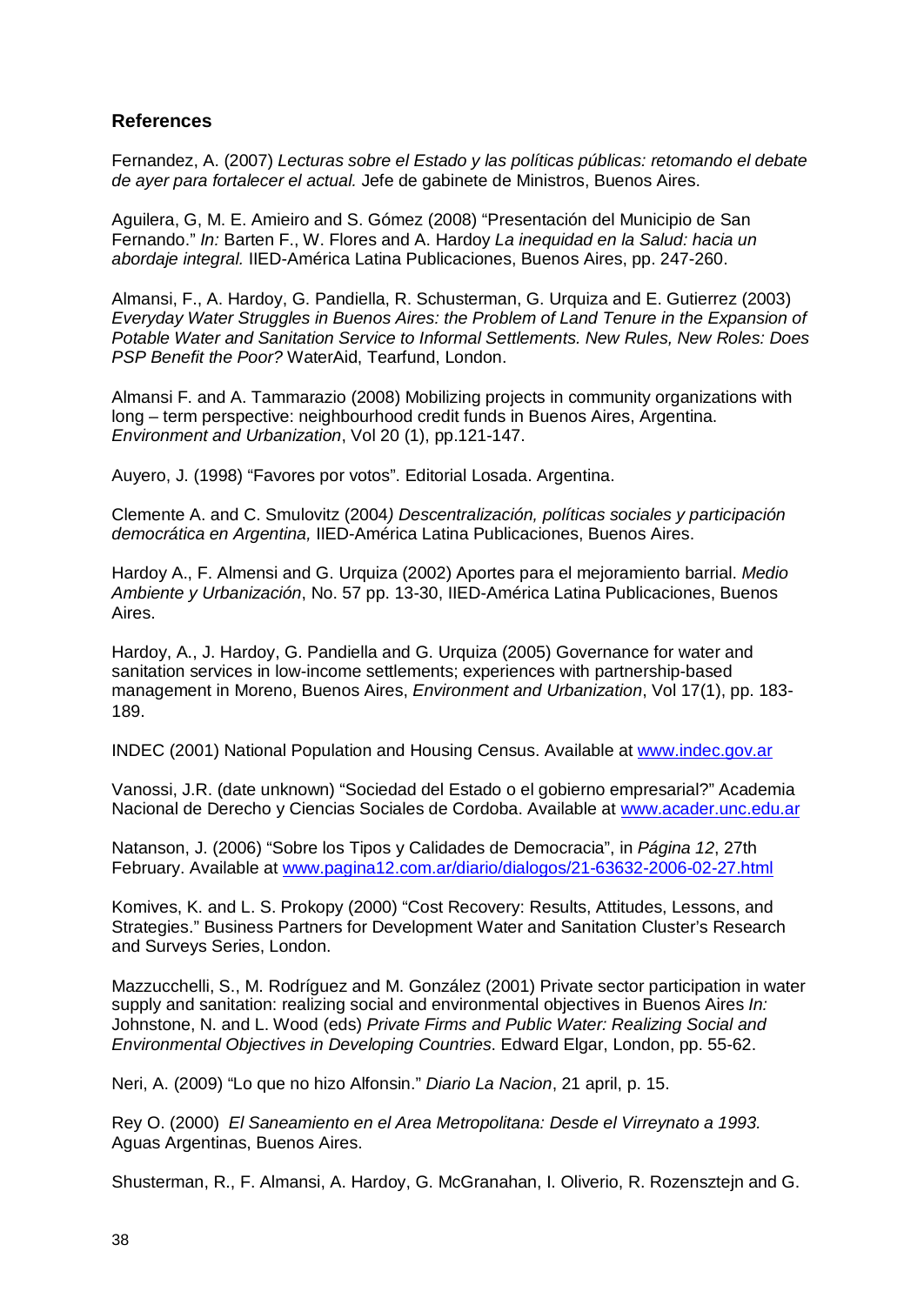Urquiza (2002) *Experiences with water provision in four low-income barrios in Buenos Aires.*  Public – Private Partnerships and the Poor Series, WEDC, Loughborough.

Annexe 1 go to http://www.iied.org/pubs/display.php?o=G02744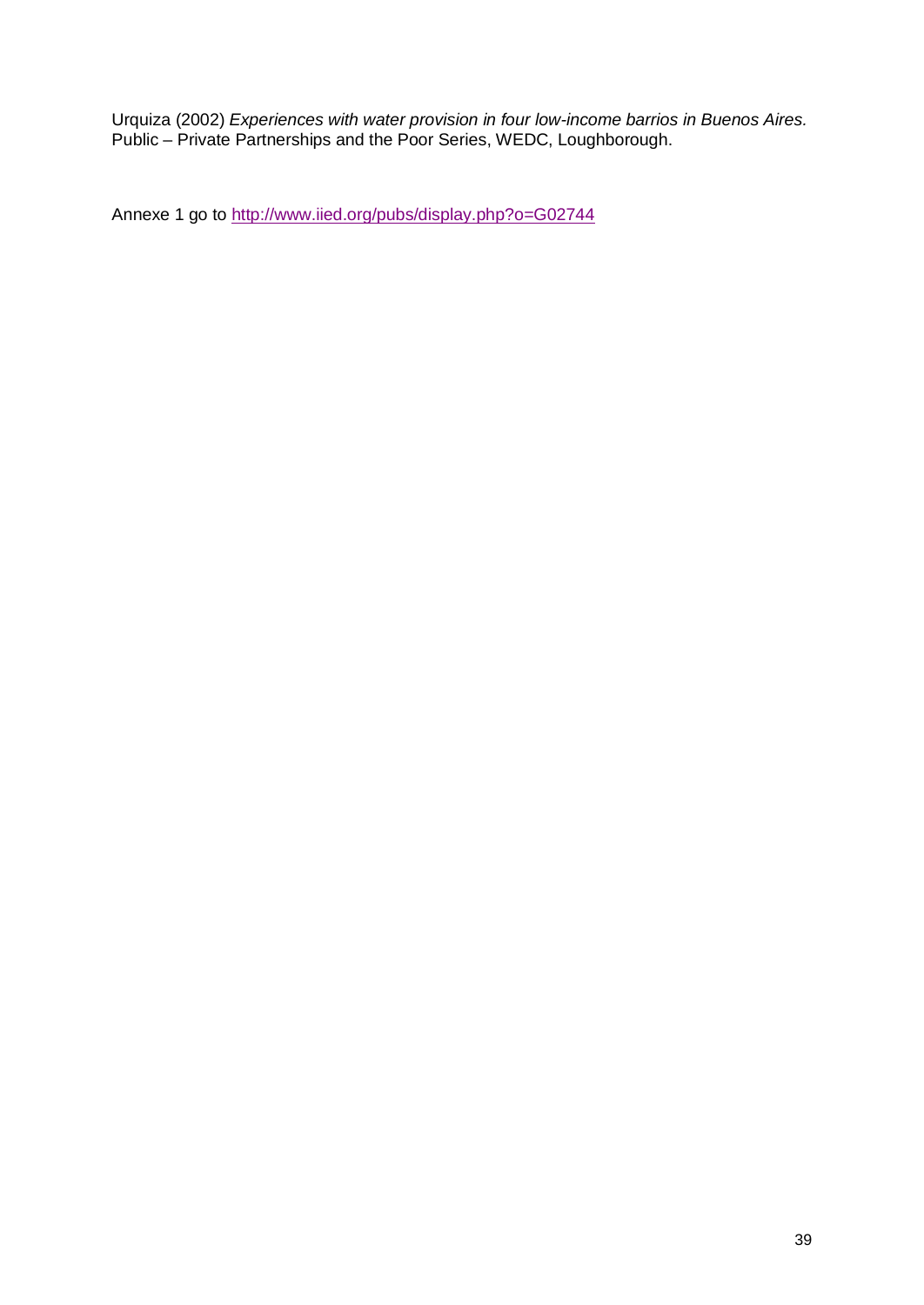Recent publications by IIED's Human Settlements Group

This list highlights the most recent publications over the last five years. More publications are available on the IIED website.

Note:- From June 2010, all working papers produced by the Human Settlements Group will fall under a renumbered Human Settlements Working Paper series. This is due to an internal restructure. All Human Settlements Working Papers can still be downloaded free of charge from http://www.iied.org/pubs/

### **HUMAN SETTLEMENTS WORKING PAPER SERIES:**

*-POVERTY REDUCTION IN URBAN AREAS* 

*Poverty lines in Greater Cairo: Underestimating and misrepresenting poverty* – Sabry, Sarah (2009)

*Poverty lines and lives of the poor: underestimation of urban poverty, the case of India* – Bapat, Meera (2009)

*Community finance: the news from Asia and Africa. Report of a workshop held in November 2007 –* Asian Coalition for Housing Rights (2008)

*Urban Poor Funds; Development by the People for the People - Mitlin, Diana (2008) Building Homes, Changing Official Approaches: the Work of Urban Poor Federations and their Contributions to Meeting the Millennium Development Goals in Urban Areas* – D'Cruz, Celine and David Satterthwaite (2005)

*Catalysing Pro-Poor Development; the Role of Savings and Savings Organizations: Key Issues arising from an International Workshop on Housing Finance and Poverty*, Bangkok, June 2004 – Mitlin, Diana (2005)

See also several issues of the journal *Environment and Urbanization* on urban poverty/urban poverty reduction, including 13:1 (2001) on *Rethinking aid to urban poverty*; 13:2 (2001) on *Civil society in action; transforming opportunities for the urban poor*; 17:1 (2005) on *Meeting the Millennium Goals in urban areas*; 17:2 (2005) on *Chronic poverty*; and 19:2 (2007) on *Finance for low-income housing and community development*. All the papers in these issues, except for those published in the last two years, can be accessed at no charge at: http://eau.sagepub.com/

#### *-RURAL–URBAN INTERACTIONS*

*International migration, social change and local governance in Ourossogui and Louga, two small urban centres in Senegal* – Sall, Mohamadou, Serigne Mansour Tall, Aly Tandian, Al Assane Samb, Abdou Khadre Sano and Souleymane Sylla (2010)

*Migration, local development and governance in small towns: two examples from the Philippines* - Basa, Charito and Lorna Villamil with Violeta de Guzman (2009)

*Migration and small towns in China: power hierarchy and resource allocation* – Li, Bingqin and Xiangsheng An (2009)

*Migration and small towns in Pakistan* – Hasan, Arif and Mansoor Raza (2009) *Urbanization and rural development in Viet Nam's Mekong Delta: Livelihood transformations in three fruit growing settlements* - Hoang Xuan Thanh, Thi Thu Phuong Dinh, Thu Huong Nguyen and Cecilia Tacoli (2008)

*Toward Synergistic Rural–Urban Development: the Experience of the Rural–Urban Partnership Programme (RUPP) in Nepal* – Momen, S F (2006)

*Rural-Urban Migration in China: Policy Options for Economic Growth, Environmental Sustainability and Equity* – McGranahan, Gordon and Cecilia Tacoli (2006)

*Livelihood Diversification and Rural–Urban Linkages in Vietnam's Red River Delta* – Anh, Dang Nguyen, Hoang Xuan Thanh and Cecilia Tacoli (2005)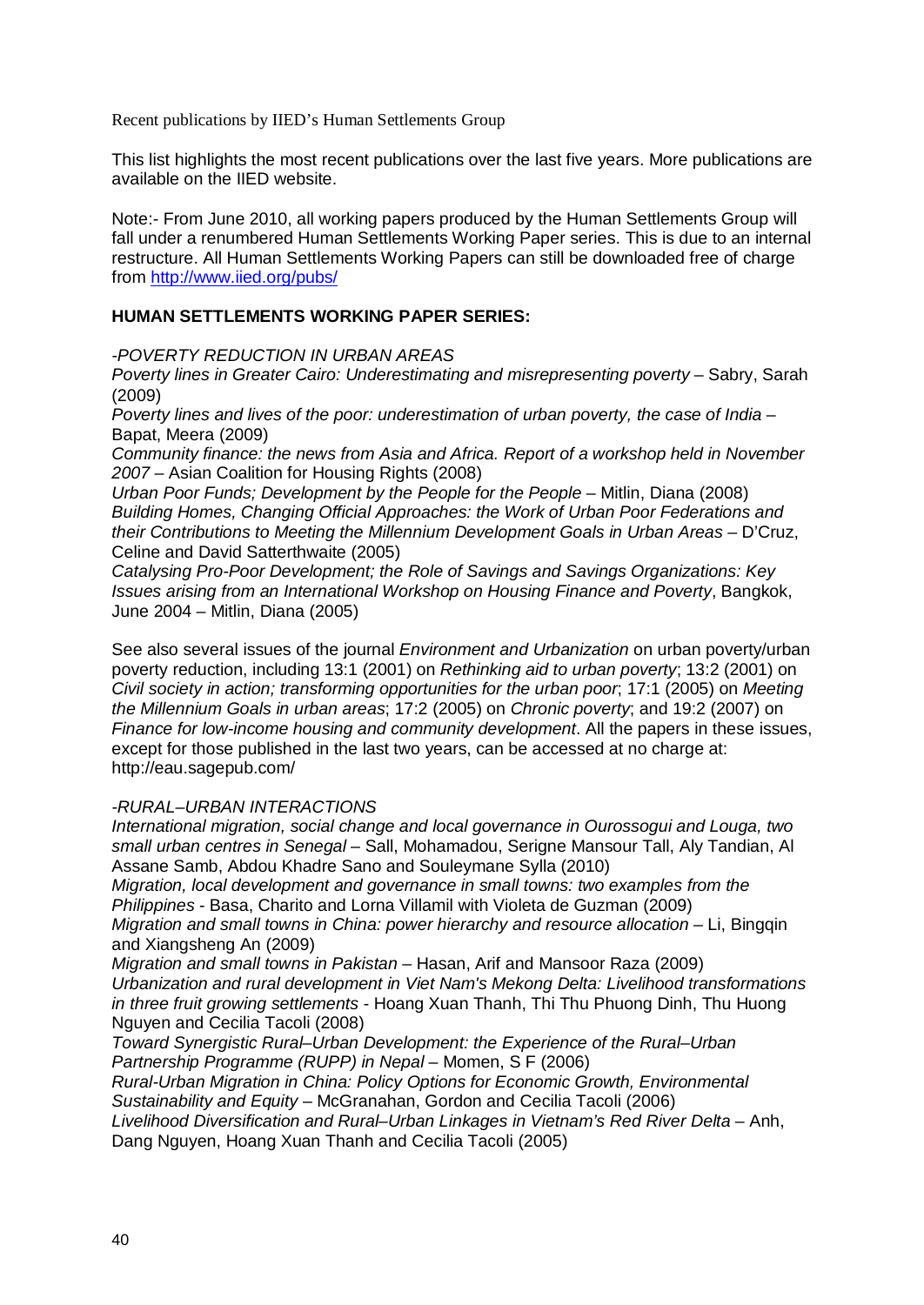See also some issues of the journal *Environment and Urbanization* on rural–urban linkages, including 15:1 (2003) on *Rural–urban transformations* and 8:1 (1998) on *Beyond the rural– urban divide*. All the papers in these issues can be accessed at no charge at: http://eau.sagepub.com/

### *-WATER*

*Water service provision for the peri-urban poor in post-conflict Angola* – Cain, Allan with Martin Mulenga (2009)

*Water and sanitation in urban Malawi: can the Millennium Development Goals be met? A study of informal settlements in three cities* – Manda, Mtafu. A. Zeleza (2009)

*Lessons from Karachi: The role of demonstration, documentation, mapping and relationship building in advocacy for improved urban sanitation and water services* **-** Pervaiz, Arif, Perween Rahman and Arif Hasan (2008)

*Sanitation in urban poor communities in Africa: Challenges and solutions* **–** Mulenga, Martin (forthcoming)

*Local Water and Sanitation Companies and the Urban Poor* – McGranahan, Gordon and David Lloyd Owen (2006)

*Informal Water Vendors and the Urban Poor* – Kjellén, Marianne and Gordon McGranahan (2006)

*Governance and Getting the Private Sector to Provide Better Water and Sanitation Services to the Urban Poor –* McGranahan, Gordon and David Satterthwaite (2006)

#### *-URBAN CHANGE*

*Africa's urban transition and the role of regional collaboration* – McGranahan, Gordon, Diana Mitlin, David Satterthwaite, Cecelia Tacoli and Ivan Turok (2009)

*The Transition to a Predominantly Urban World and its Underpinnings* – Satterthwaite, David (2007)

*Outside the Large Cities: the Demographic Importance of Small Urban Centres and Large Villages in Africa, Asia and Latin America* – Satterthwaite, David (2006)

*A Pro-poor Urban Agenda for Africa; Clarifying Ecological and Development Issues for Poor and Vulnerable Populations. A Report for the Ford Foundation* – Bolnick, Joel, Happy M Kayuni , Richard Mabala, Gordon McGranahan, Diana Mitlin, Sikhulile Nkhoma, John Oucho, Amal Sabri, Sarah Sabry, David Satterthwaite, Mark Swilling, Cecilia Tacoli, Richard I C Tambulasi and Mirjam van Donk (2006)

*The Scale of Urban Change Worldwide 1950–2000 and its Underpinnings* – Satterthwaite, David (2005) (See Urban Change 4, which is an updated and expanded version of this)

#### *-CLIMATE CHANGE AND CITIES*

*Towards pro-poor adaptation to climate change in the urban centres of low and middleincome countries* – Moser, Caroline and David Satterthwaite (2008)

*Climate Change and Urban Children: Impacts and Implications for Adaptation in Low and Middle-Income Nations – Bartlett, Sheridan (2008)*

*Adapting to Climate Change in Urban Areas: the Possibilities and Constraints in Low- and Middle-income Nations* – Satterthwaite, David, Saleemul Huq, Mark Pelling, Hannah Reid and Patricia Lankao-Romero (2007)

#### *-URBAN ENVIRONMENT*

*Urban environments, wealth and health: shifting burdens and possible responses in low and middle-income nations* – McGranahan, Gordon (2007)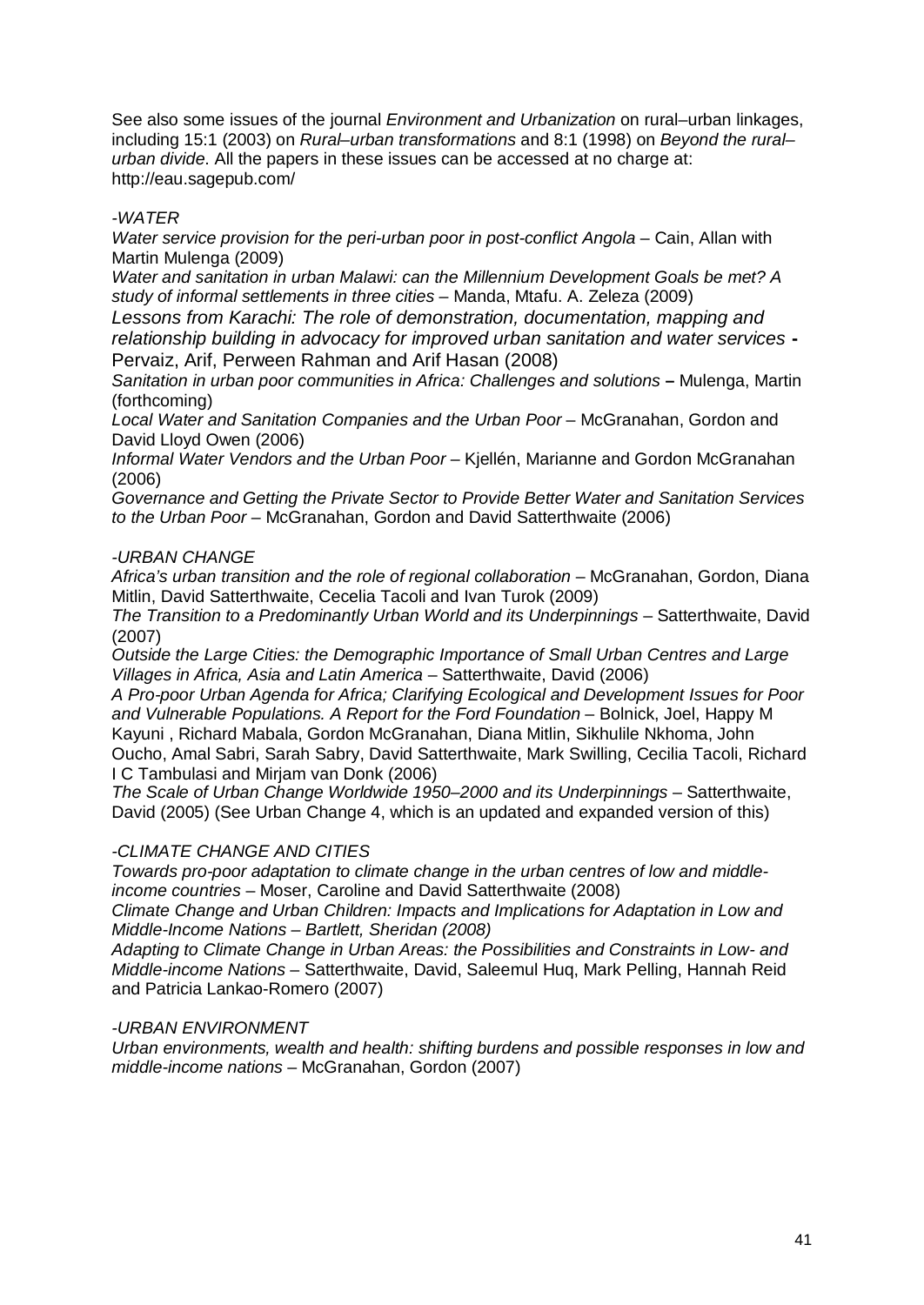#### **-URBAN ENVIRONMENTAL ACTION PLANS**

A series of ten reports focusing on Local Agenda 21 in Nakuru, Kenya: Windhoek, Namibia; Durban, South Africa; Penang, Malaysia: Rufisque, Senegal: Leicester, UK: Manizales, Colombia: Ilo, Peru: Peru: Chimbote, Peru. (2001)

See also some issues of the journal *Environment and Urbanization* on related topics. Four issues are on *Sustainable cities*: 4:2 (1992); 10:2 (1998); 11:2 (1999) and 12:2 (2000). Two issues are on *Ecological urbanization*: 18:1 and 18:2 (2006). All the papers in these issues can be accessed at no charge at: http://eau.sagepub.com/

#### **-URBANIZATION AND EMERGING POPULATION ISSUES WORKING PAPERS**

(A joint publication series with the United Nations Population Fund) *Planning for high density in low-income settlements: Four case studies from Karachi* – Hasan, Arif, Asiya Sadiq and Suneela Ahmed (2010)

*The food price crisis and urban food (in)security* – Cohen, Marc J. and James Garrett (2009) *Is urbanization contributing to higher food prices?* – Stage, Jesper, Jørn Stage and Gordon McGranahan (2009)

#### **HUMAN SETTLEMENTS PUBLICATIONS**

*Assessing the costs of adaptation to climate change. A review of the UNFCCC and other estimates*, authored by Martin Parry, Nigel Arnell, Pam Berry, David Dodman, Samuel Fankhauser, Chris Hope, Sari Kovats, Robert Nicholls, David Satterthwaite, Richard Tiffin and Tim Wheeler (2009)

http://www.iied.org/pubs/display.php?o=11501IIED

*Population Dynamics and Climate Change*, edited by José Miguel Guzmán, George Martine, Gordon McGranahan, Daniel Schensul and Cecilia Tacoli (2009) (This is a joint publication with UNFPA) http://www.iied.org/pubs/display.php?o=X00034

#### **EARTHSCAN BOOKS**

*Adapting Cities to Climate Change: Understanding and Addressing the Development Challenges*, edited by Jane Bicknell, David Dodman and David Satterthwaite (2009)

*The New Global Frontier: Urbanization, Poverty and Environment in the 21st Century*, edited by George Martine, Gordon McGranahan, Mark Montgomery and Rogelio Fernández-Castilla (2008)

*Scaling Urban Environmental Challenges; From Local to Global and Back*, edited by Peter J Marcotullio and Gordon McGranahan (2007)

*The Earthscan Reader on Rural–Urban Linkages*, edited by Cecilia Tacoli (2006)

*Water and Sanitation in the World's Cities 2006; Meeting Development Goals in Small Urban Centres*, prepared for UN–Habitat by IIED (2006)

*Empowering Squatter Citizen: Local Government, Civil Society and Urban Poverty Reduction,* edited by Diana Mitlin and David Satterthwaite (2004)

*Water and Sanitation in the World's Cities: Local Action for Global Goals*, UN–Habitat Report prepared by Gordon McGranahan and David Satterthwaite (2003)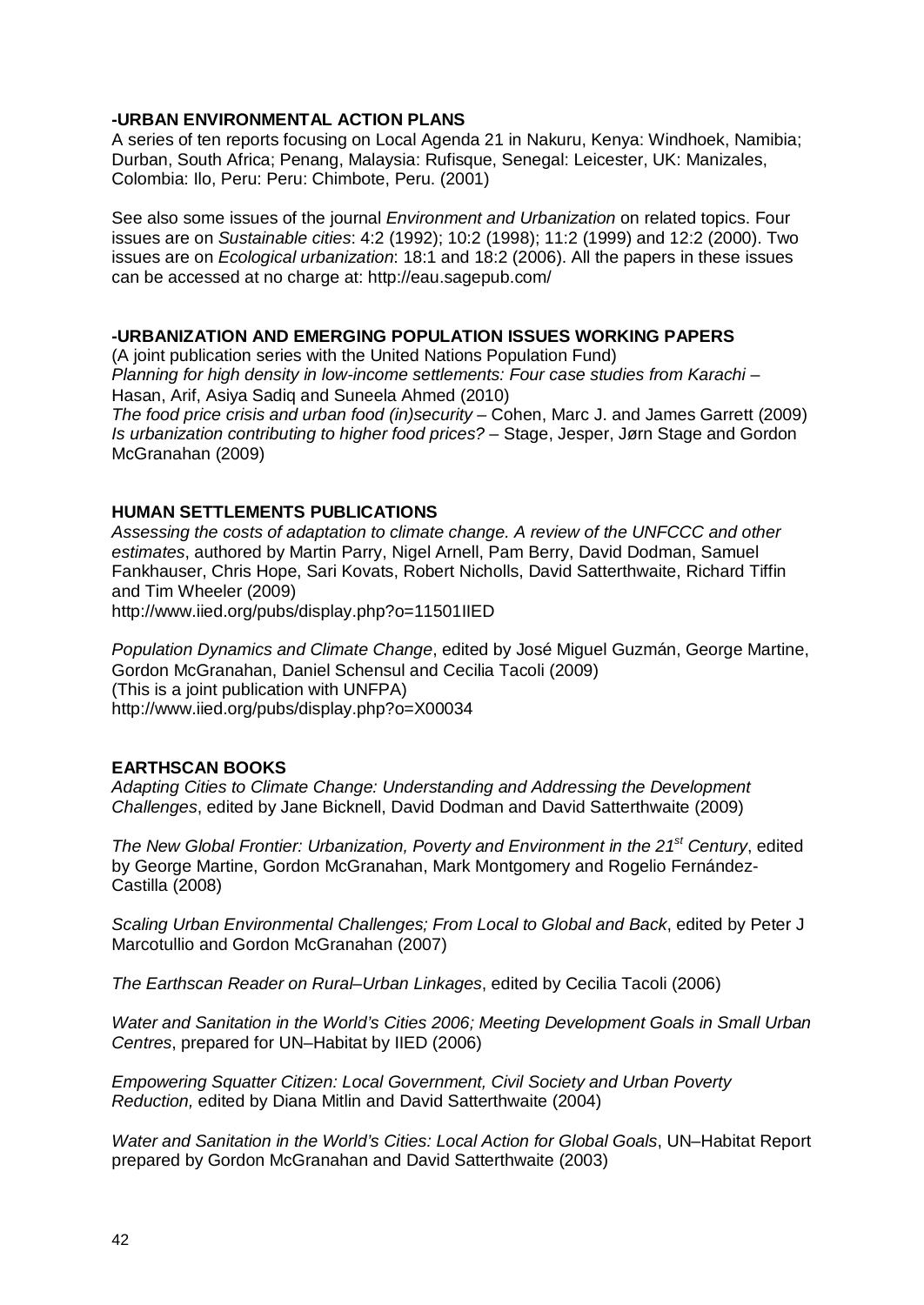*Air Pollution and Health in Rapidly Developing Countries*, edited by Gordon McGranahan and Frank Murray (2003)

*The Citizens at Risk: From Urban Sanitation to Sustainable Cities* – Gordon McGranahan, Pedro Jacobi, Jacob Songsore, Charles Surjadi and Marianne Kjellén (2001)

*Environmental Problems in an Urbanizing World: Finding Solutions for Cities in Africa, Asia and Latin America* – Jorge E Hardoy, Diana Mitlin and David Satterthwaite (2001)

*Cities for Children: Children's Rights, Poverty and Urban Management –* Sheridan Bartlett, Roger Hart, David Satterthwaite, Ximena de la Barra and Alfredo Missair (1999)

*The Earthscan Reader in Sustainable Cities,* edited by David Satterthwaite (1999)

*The Environment for Children* – David Satterthwaite, Roger Hart, Caren Levy, Diana Mitlin, David Ross, Jac Smit and Carolyn Stephens (1996)

*Squatter Citizen: Life in the Urban Third World* – Jorge E Hardoy and David Satterthwaite (1989)

#### **ENVIRONMENT AND URBANIZATION**

A twice-yearly journal now in its 22nd year, this is one of the most cited and widely distributed international journals on urban issues. Each issue has a special theme and includes 9–14 papers and a guide to the literature on that theme, has profiles of innovative NGOs (in some issues) and Book Notes – which includes summaries of new books, research reports and newsletters and how these can be obtained (including those in Spanish, French and Portuguese).

The contents list and selections from the most recent issue are accessible at: http://www.environmentandurbanization.org/eandu\_details.html.

The on-line edition is accessible at http://eandu.sagepub.com/ ; all issues (from the first issue in 1989) are available on-line from this site and all but the issues from the last two years are available at no charge.

HOW TO OBTAIN WORKING PAPERS: Printed versions can be obtained from Earthprint Ltd, PO Box 119, Stevenage, Hertfordshire SG1 4TP, UK; T: +44 1438 748 111; F: +44 1438 748 844; E-mail: customerservices@earthprint.com ; Web: www.earthprint.com , for US\$ 20 each plus postage and packing (for the UK, US\$ 5 for the first item, US\$ 2.50 for additional items; for Europe, US\$ 6 for the first item, US\$ 3 for additional items; for elsewhere, US\$ 10 for the first item, US\$ 5 for additional items). All working papers are free to download at www.iied.org.

------

HOW TO OBTAIN BOOKS: These are available from Earthscan Publications, 8–12 Camden High Street, London NW1 0JH, UK; E-mail: earthinfo@earthscan.co.uk; Web: www.earthscan.co.uk; also available in bookstores. In the USA, available from Earthscan, 22883 Quicksilver Drive, Sterling, VA 20166-2012, USA. In Canada, available from Renouf Publishing Company, 1-5369 Canotek Road, Ottawa, Ontario K1J 9J3, Canada; E-mail: orderdept@renoufbooks.com. The Earthscan website also has details of Earthscan representatives and agents in all other countries.